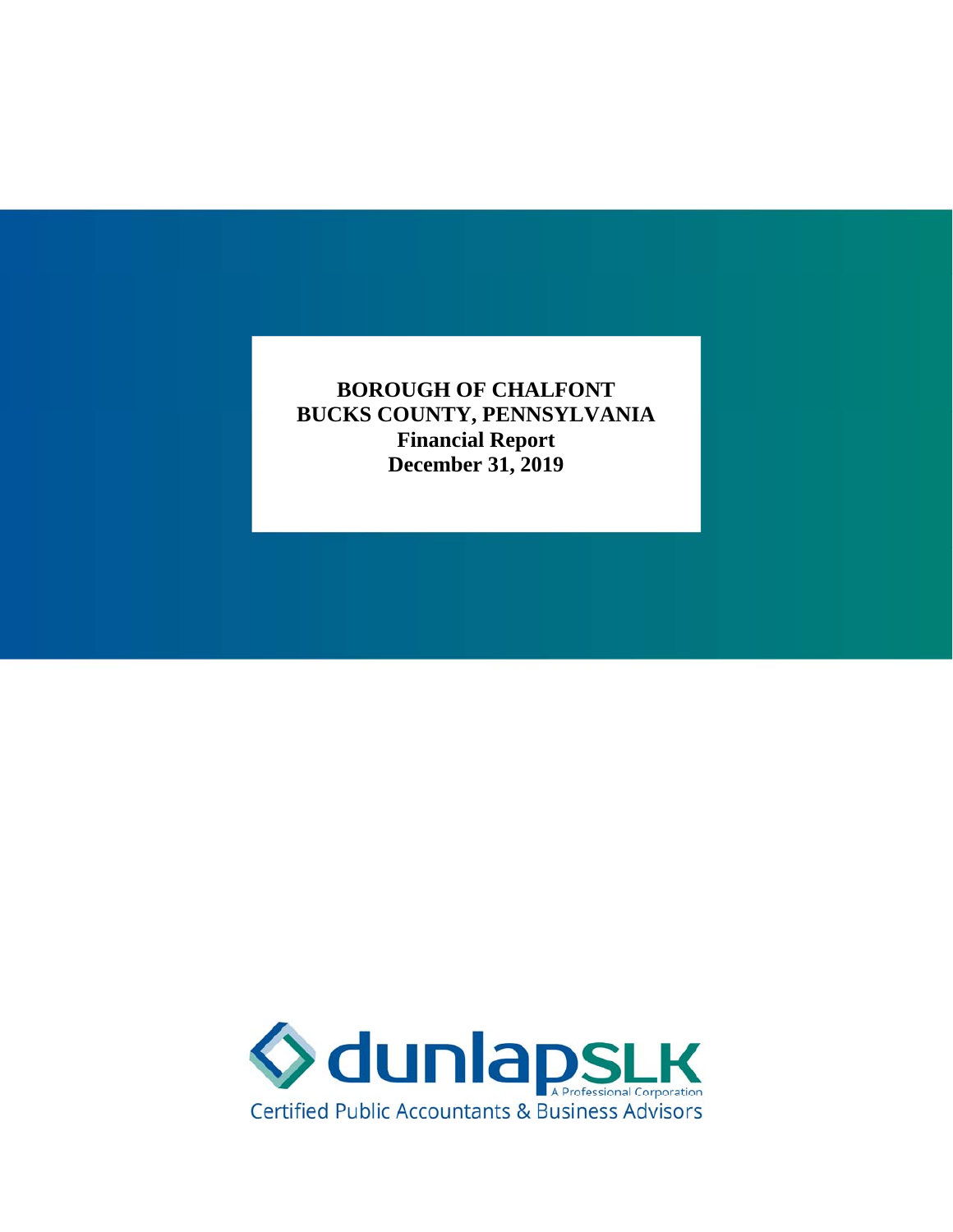# **BOROUGH OF CHALFONT BUCKS COUNTY, PENNSYLVANIA December 31, 2019**

# **Table of Contents**

|                                                                                                            | Page      |
|------------------------------------------------------------------------------------------------------------|-----------|
| <b>Independent Auditors' Report</b>                                                                        | $1 - 2$   |
| Management's Discussion and Analysis (Unaudited)                                                           | $3 - 12$  |
| <b>Basic Financial Statements</b>                                                                          |           |
| Government-wide Financial Statements                                                                       |           |
| <b>Statement of Net Position</b>                                                                           | 13        |
| <b>Statement of Activities</b>                                                                             | 14        |
| <b>Fund Financial Statements</b>                                                                           |           |
| <b>Balance Sheet - Governmental Funds</b>                                                                  | $15 - 16$ |
| Reconciliation of Total Governmental Fund Balances to<br>Net Position of Governmental Activities           | 17        |
| Statement of Revenues, Expenditures, and Changes in Fund Balances -<br><b>Governmental Funds</b>           | $18 - 19$ |
| Reconciliation of the Net Changes in Fund Balances of<br>Governmental Funds to the Statement of Activities | 20        |
| Statement of Fiduciary Net Position - Pension Trust and Custodial Funds                                    | 21        |
| Statement of Changes in Fiduciary Net Position - Pension Trust and Custodial<br>Funds                      | 22        |
| <b>Notes to Financial Statements</b>                                                                       | $23 - 47$ |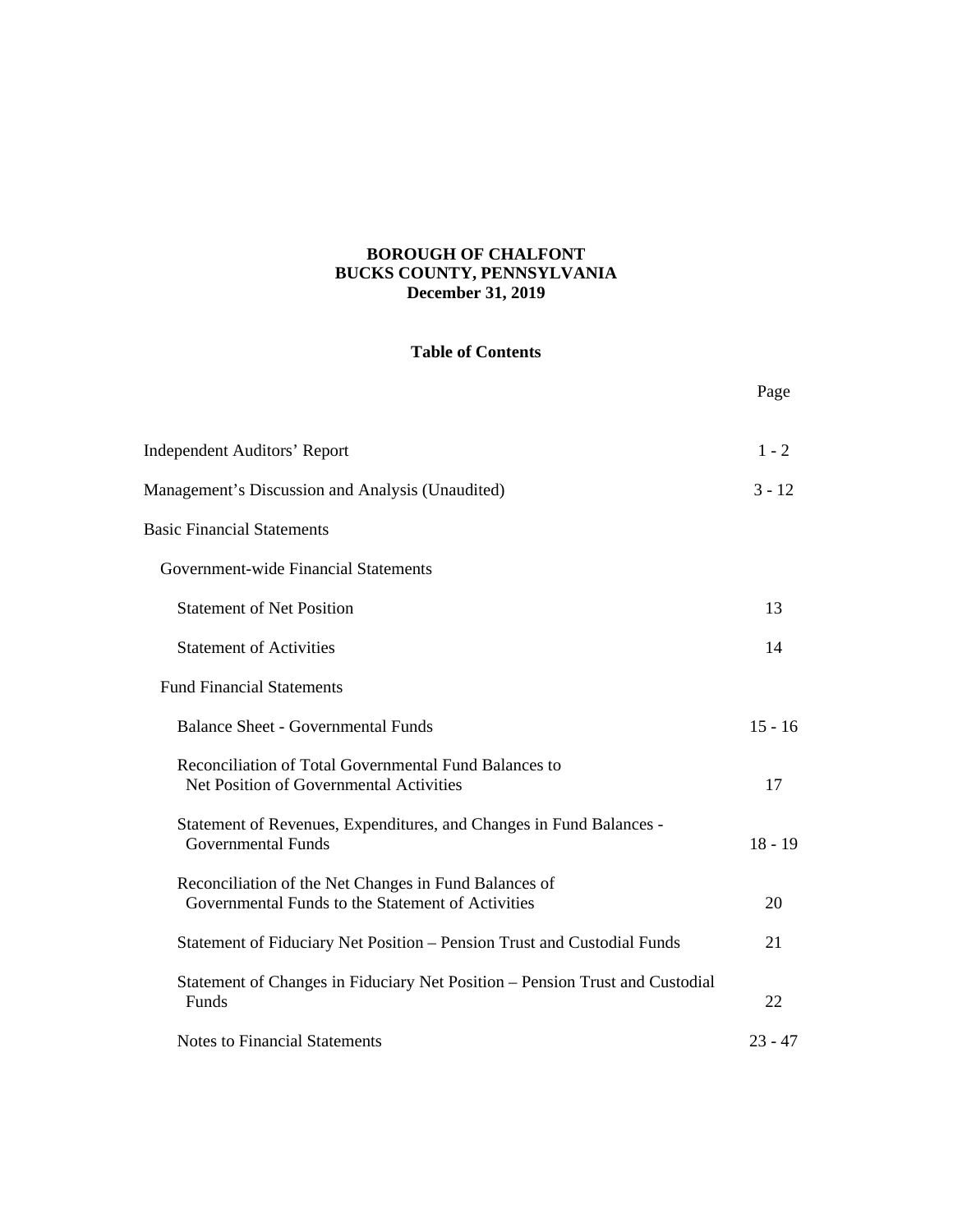# **BOROUGH OF CHALFONT BUCKS COUNTY, PENNSYLVANIA December 31, 2019**

# **Table of Contents**

|                                                                                                                    | Page      |
|--------------------------------------------------------------------------------------------------------------------|-----------|
| Required Supplementary Information (Unaudited)                                                                     |           |
| Schedule of Revenues, Expenditures, and Changes in Fund Balances -<br>Budget and Actual - General Fund             | 48        |
| Notes to Schedules of Budget to Actual Comparison                                                                  | 49        |
| <b>Other Supplementary Information</b>                                                                             |           |
| Combining Balance Sheet - Nonmajor Governmental Funds                                                              | $50 - 51$ |
| Combining Schedule of Revenues, Expenditures, and Changes in<br><b>Fund Balances - Nonmajor Governmental Funds</b> | $52 - 53$ |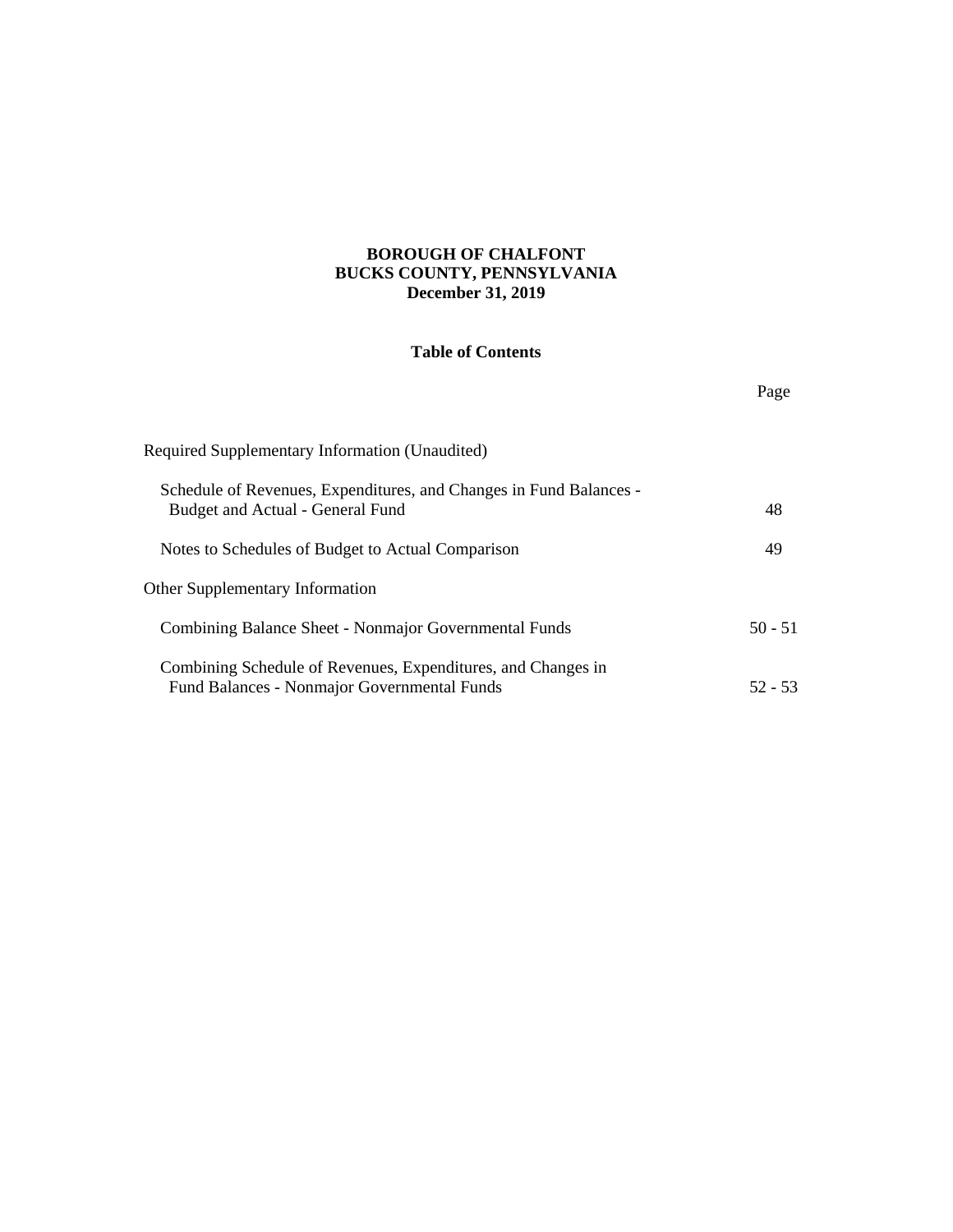

#### **Independent Auditors' Report**

To the Borough Council Borough of Chalfont Chalfont, Pennsylvania

#### **Report on the Financial Statements**

We have audited the accompanying financial statements of the governmental activities, each major fund, and the aggregate remaining fund information of the Borough of Chalfont, Bucks County, Pennsylvania, as of December 31, 2019, and for the year then ended, and the related notes to the financial statements, which collectively comprise the basic financial statements of the Borough's primary government as listed in the table of contents.

#### **Management's Responsibility for the Financial Statements**

The Borough's management is responsible for the preparation and fair presentation of these financial statements in accordance with accounting principles generally accepted in the United States of America; this includes the design, implementation, and maintenance of internal control relevant to the preparation and fair presentation of financial statements that are free from material misstatement, whether due to fraud or error.

#### **Auditors' Responsibility**

Our responsibility is to express opinions on these financial statements based on our audit. We conducted our audit in accordance with auditing standards generally accepted in the United States of America. Those standards require that we plan and perform the audit to obtain reasonable assurance about whether the financial statements are free from material misstatement.

An audit involves performing procedures to obtain audit evidence about the amounts and disclosures in the financial statements. The procedures selected depend on the auditor's judgment, including the assessment of the risks of material misstatement of the financial statements, whether due to fraud or error. In making those risk assessments, the auditor considers internal control relevant to the entity's preparation and fair presentation of the financial statements in order to design audit procedures that are appropriate in the circumstances, but not for the purpose of expressing an opinion on the effectiveness of the entity's internal control. Accordingly, we express no such opinion. An audit also includes evaluating the appropriateness of accounting policies used and the reasonableness of significant accounting estimates made by management, as well as evaluating the overall presentation of the financial statements.

We believe that the audit evidence we have obtained is sufficient and appropriate to provide a basis for our audit opinions.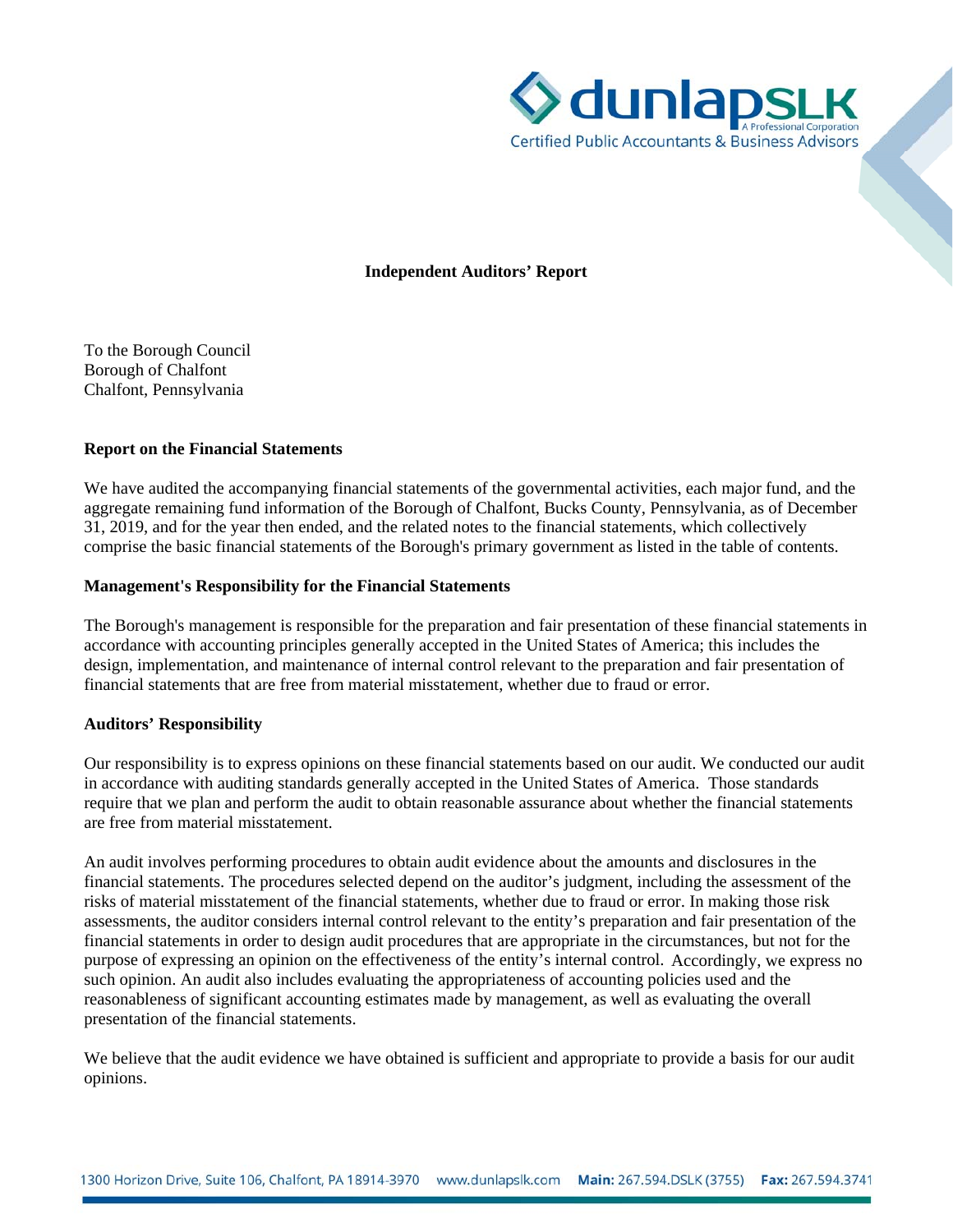# **Opinion**

In our opinion, the financial statements referred to above present fairly, in all material respects, the financial position of the governmental activities, each major fund, and the aggregate remaining fund information of the Borough of Chalfont, Bucks County, Pennsylvania, as of December 31, 2019, and the respective changes in financial position for the year then ended, in conformity with accounting principles generally accepted in the United States of America.

# **Other Matters**

### *Required Supplementary Information*

Accounting principles generally accepted in the United States of America require that the management's discussion and analysis and other required information on pages 3 through 12 and 48 and 49 be presented to supplement the basic financial statements. Such information, although not a part of the basic financial statements, is required by the Governmental Accounting Standards Board, who considers it to be an essential part of financial reporting for placing the basic financial statements in an appropriate operational, economic, or historical context. We have applied certain limited procedures to the required supplementary information in accordance with auditing standards generally accepted in the United States of America, which consisted of inquiries of management about the methods of preparing the information and comparing the information for consistency with management's responses to our inquires, the basic financial statements, and other knowledge we obtained during our audit of the basic financial statements. We do not express an opinion or provide any assurance on the information because the limited procedures do not provide us with evidence sufficient to express an opinion or provide any assurance.

### *Other Supplementary Information*

Our audit was conducted for the purpose of forming opinions on the financial statements that collectively comprise the Borough's basic financial statements. The combining and individual nonmajor fund financial statements are presented for purposes of additional analysis and are not a required part of the basic financial statements. The combining and individual nonmajor fund financial statements are the responsibility of management and were derived from and related directly to the underlying accounting and other records used to prepare the financial statements. The information has been subjected to the auditing procedures applied in the audit of the financial statements and certain additional procedures, including comparing and reconciling such information directly to the underlying accounting and other records used to prepare the financial statements or to the financial statements themselves, and other additional procedures in accordance with auditing standards generally accepted in the United States of America. In our opinion, the information is fairly stated in all material respects in relation to the financial statements as a whole.

# *DunlapSLK, PC*

Chalfont, Pennsylvania March 25, 2020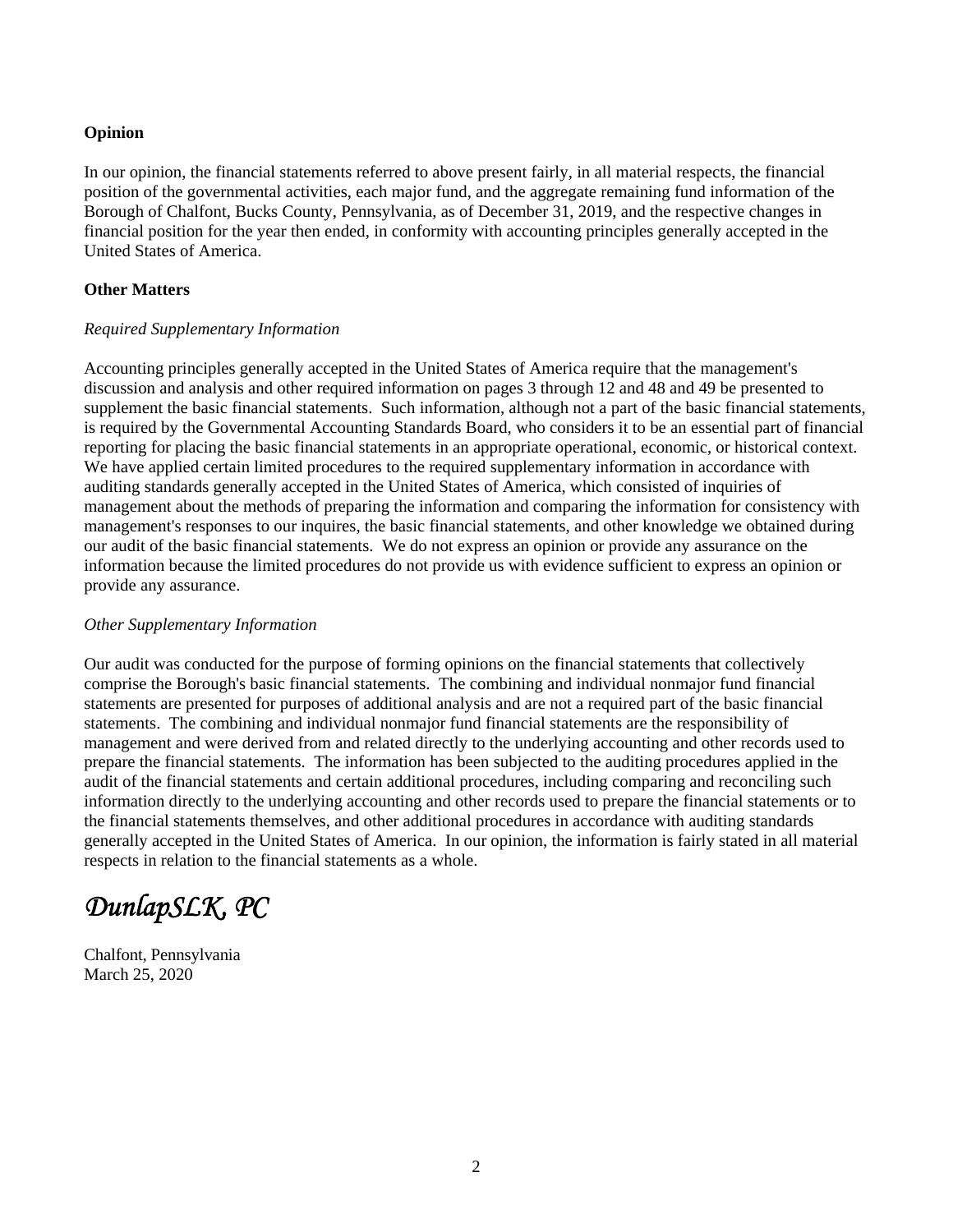Our discussion and analysis of Chalfont Borough's financial performance provides an overview of the Borough's financial activities for the year ended December 31, 2019. Please read it in conjunction with the Borough's financial statements, which begin on page 13.

# **FINANCIAL HIGHLIGHTS**

- Chalfont Borough's net position decreased \$22,286, as a result of this year's operations.
- The total cost of all Chalfont Borough's programs for the year ended December 31, 2019, was \$2,984,671 compared to \$3,009,370 for 2018.

# **USING THIS REPORT**

This report consists of a series of financial statements. The Statement of Net Position and the Statement of Activities on pages 13-14 provide information about the activities of Chalfont Borough as a whole and present a longer-term view of the Borough's finances. Fund financial statements start on page 15. For governmental activities, these statements tell how the Borough's services were financed in the short-term as well as what remains for future spending. Fund financial statements also report Chalfont Borough's operations in more detail than the government-wide statements by providing information about the Borough's major funds. The remaining statements provide financial information about activities for which the Borough acts solely as a trustee or agent for the benefit of those outside the government.

### **Reporting on Chalfont Borough as a Whole**

The Statement of Net Position and Statement of Activities report information about the Borough as a whole and about its activities in a way that helps answer the question of whether or not the Borough is better or worse off as a result of the year's activities. These statements include all assets and deferred outflows, and liabilities and deferred inflows using the accrual basis of accounting, which is similar to the accounting used by most private sector companies. All of the current year's revenues and expenses are taken into account regardless of when cash is received or paid. These statements report the Borough's net position and changes in them. The Borough's net position (the difference between assets and deferred outflows, and liabilities and deferred inflows) provide a measurement of the Borough's financial health, or financial position. Over time, increases or decreases in net position are an indicator of whether the Borough's financial health is improving or deteriorating.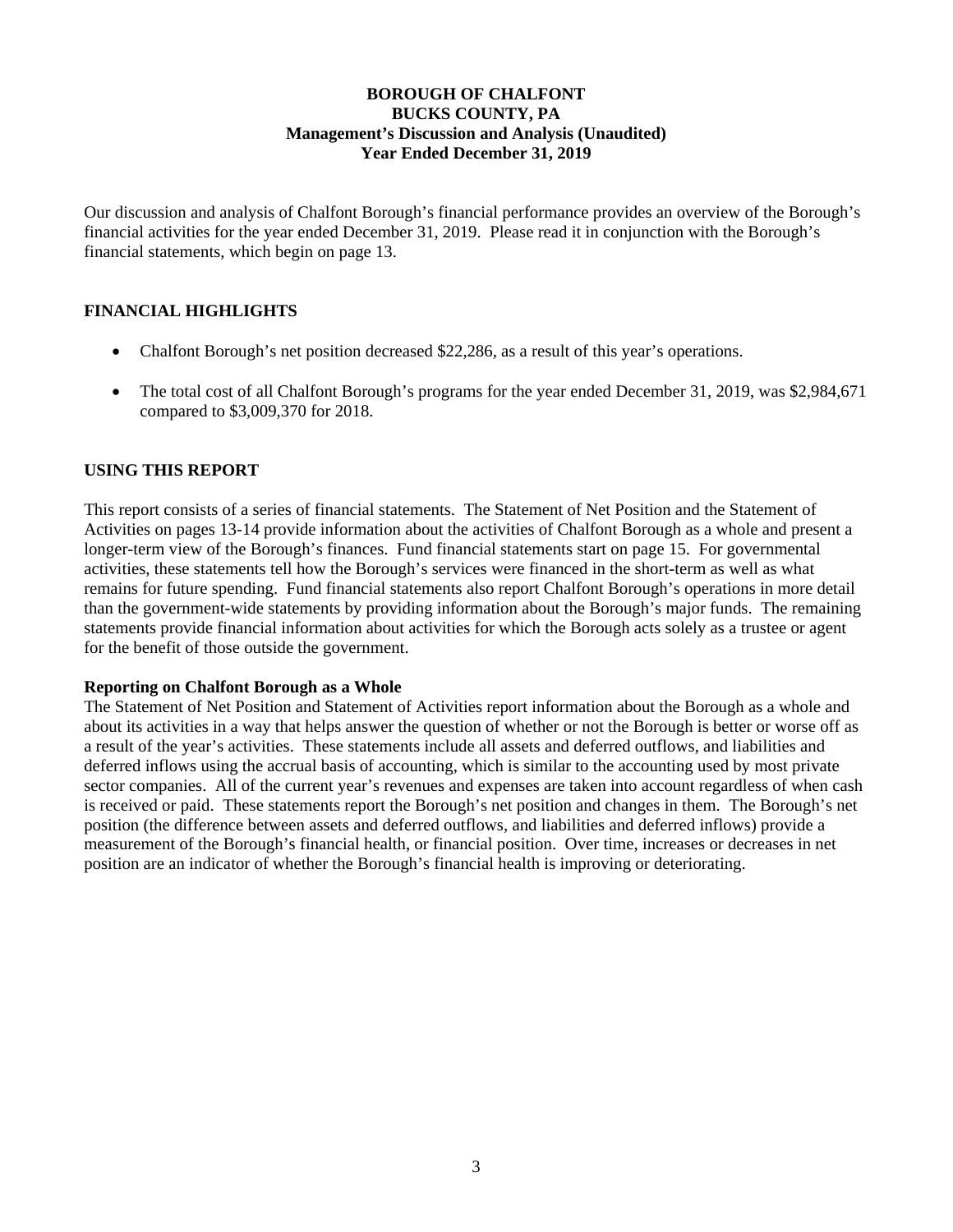#### **USING THIS REPORT (continued)**

#### **Reporting Significant Funds**

The fund financial statements begin on page 15 and provide detailed information about the most significant funds, not Chalfont Borough as a whole. Some funds are required to be established by State law. However, the Borough Council established many other funds to help it control or manage money for particular purposes or to show that it is meeting legal responsibilities for using certain taxes, grant, and other money.

Chalfont Borough's basic services are reported in governmental funds, which focus on how money flows in and out of those funds and the balances left at year-end that are available for spending. These funds are reported using the modified accrual basis of accounting, which measures cash and all other financial assets that can be converted to cash. The governmental fund statements provide a detailed short-term view of the Borough's general government operations and the basic services it provides. Governmental fund information helps to determine whether there are more or fewer financial resources that can be spent in the near future to finance the Borough programs. The relationship (or differences) between governmental activities (reported in the Statement of Net Position and the Statement of Activities) and governmental funds are described in a reconciliation at the end of fund financial statements.

#### **The Borough as a Trustee**

Chalfont Borough is the trustee, or fiduciary, for its employees' pension plans. It is also responsible for escrow deposits received from developers, businesses, and individuals for legal and engineering fees. All of the Borough's fiduciary activities are reported in separate Statements of Fiduciary Net Position and Changes in Fiduciary Net Position on pages 21 and 22. These activities are excluded from the Borough's other financial statements because the Borough cannot use these assets to finance its operations. Chalfont Borough is responsible for ensuring that the assets reported in these funds are used for their intended purposes.

### **THE BOROUGH AS A WHOLE**

The Statement of Net Position provides an overview of Chalfont Borough's assets, deferred outflows, liabilities, deferred inflows, and net position. Over time, this statement will provide a good indicator of the Borough's fiscal health.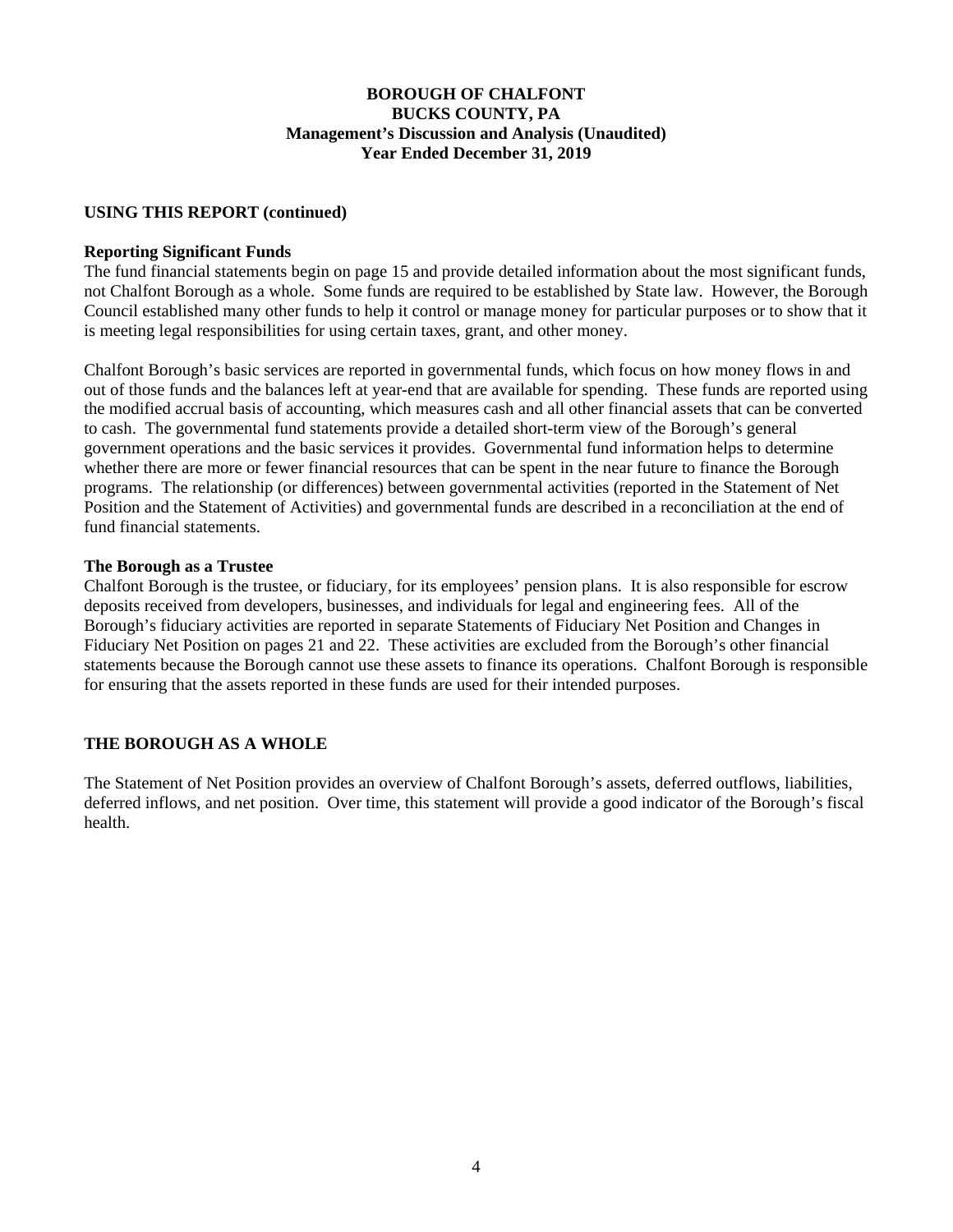# **THE BOROUGH AS A WHOLE (continued)**

| Account                         | 2019         | 2018         | \$ Change        | % Change |
|---------------------------------|--------------|--------------|------------------|----------|
| <b>Capital Assets</b>           | \$7,409,948  | \$7,801,072  | \$<br>(391, 124) | (5.01)   |
| <b>Current and Other Assets</b> | 7,222,439    | 6,493,572    | 728,867          | 11.22    |
| <b>Total Assets</b>             | 14,632,387   | 14,294,644   | 337,743          | 2.36     |
|                                 |              |              |                  |          |
| Long-Term Liabilities           | 1,904,983    | 1,465,093    | 439,890          | 30.02    |
| <b>Other Liabilities</b>        | 204,404      | 269,648      | (65, 244)        | (24.20)  |
| <b>Total Liabilities</b>        | 2,109,387    | 1,734,741    | 374,646          | 21.60    |
| Net Deferred (Inflows)/Outflows | 21,444       | 6,827        | 14,617           | 214.11   |
| <b>Net Position</b>             |              |              |                  |          |
| Invested in Capital Assets,     |              |              |                  |          |
| Net of Related Debt             | 5,578,852    | 6,450,979    | (872, 127)       | (13.52)  |
| Restricted                      | 5,901,436    | 4,528,563    | 1,372,873        | 30.32    |
| Unrestricted                    | 1,064,156    | 1,587,188    | (523, 032)       | (32.95)  |
| <b>Total Net Position</b>       | \$12,544,444 | \$12,566,730 | \$<br>(22, 286)  | (0.18)   |

#### **Table 1 Net Position**

The total net position of the Borough shown above is approximately \$12.5 million. Net position decreased by 0.18% in 2019.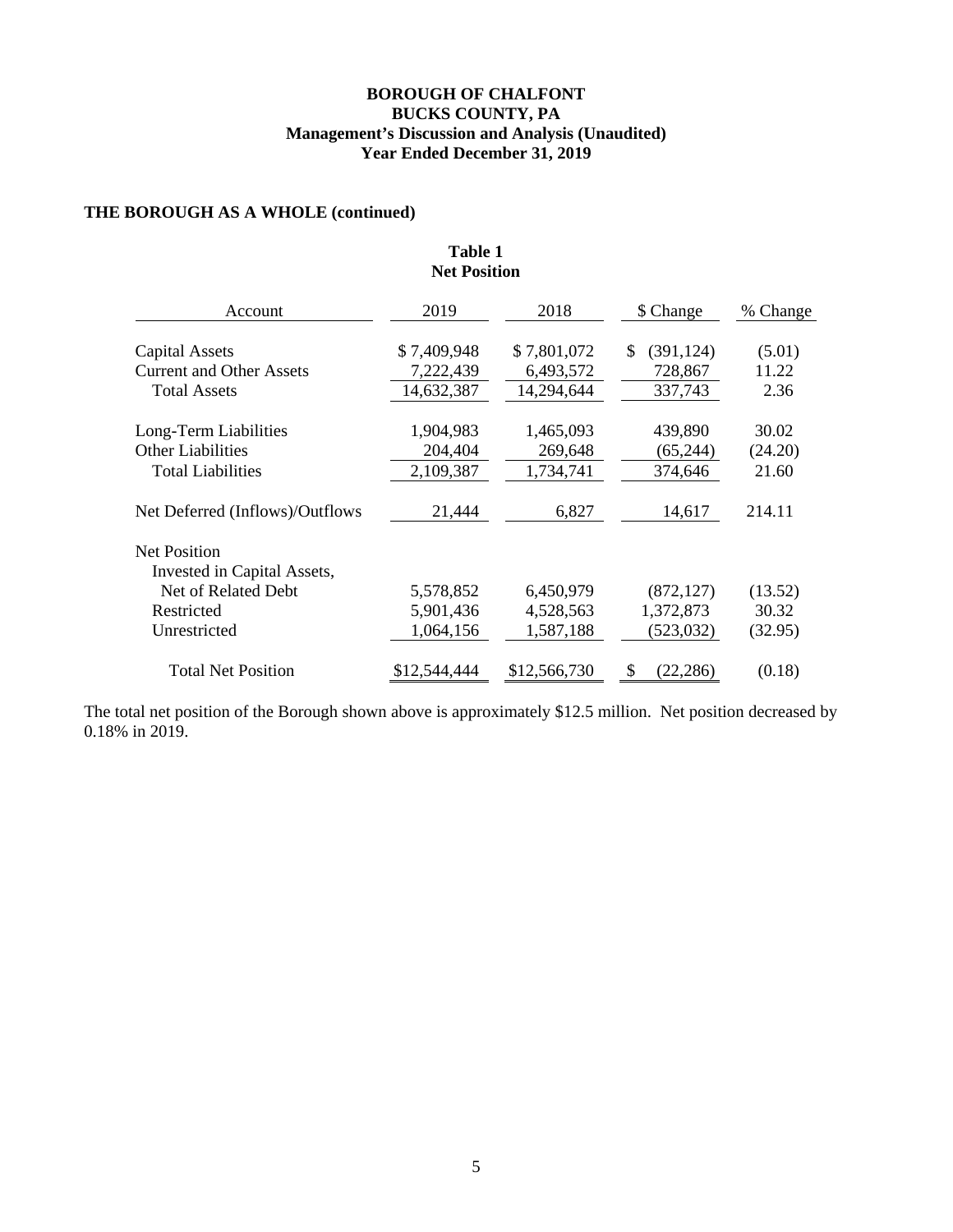# **THE BOROUGH AS A WHOLE (continued)**

|                                   | <b>Change in Net Position</b> |               |               |            |          |
|-----------------------------------|-------------------------------|---------------|---------------|------------|----------|
| Account                           | 2019                          | 2018          |               | \$ Change  | % Change |
| <b>Program Revenues</b>           |                               |               |               |            |          |
| <b>General Government</b>         | \$<br>140,410                 | \$<br>135,859 | $\mathcal{S}$ | 4,551      | 3.35     |
| Police                            | 13,861                        | 17,871        |               | (4,010)    | (22.44)  |
| Fire                              | 29,213                        | 32,846        |               | (3,633)    | (11.06)  |
| Code Enforcement                  | 137,521                       | 179,753       |               | (42, 232)  | (23.49)  |
| <b>Highway Maintenance</b>        | 171,824                       | 141,988       |               | 29,836     | 21.01    |
| Traffic Signals & Street Lighting | 4,767                         | 3,789         |               | 978        | 25.81    |
| Parks and Recreation              | 82,699                        | 27,123        |               | 55,576     | 204.90   |
| <b>Community Development</b>      |                               | 995,594       |               | (995, 594) | (100.00) |
| <b>General Revenues</b>           |                               |               |               |            |          |
| <b>Real Estate Taxes</b>          | 935,284                       | 903,772       |               | 31,512     | 3.49     |
| <b>Transfer Taxes</b>             | 225,139                       | 193,946       |               | 31,193     | 16.08    |
| <b>Earned Income Taxes</b>        | 851,048                       | 782,400       |               | 68,648     | 8.77     |
| <b>Local Services Tax</b>         | 36,421                        | 48,942        |               | (12,521)   | (25.58)  |
| Grants & Contributions            | 33,234                        |               |               | 33,234     | 100.00   |
| Interest and Rents                | 299,449                       | 222,609       |               | 76,840     | 34.52    |
| Miscellaneous                     | 1,515                         | 2,273         |               | (758)      | (33.35)  |
| <b>Total Revenues (Forwarded)</b> | \$2,962,385                   | \$3,688,765   | $\mathcal{S}$ | (726, 380) | (19.69)  |

**Table 2** 

(Table 2 continues on the next page.)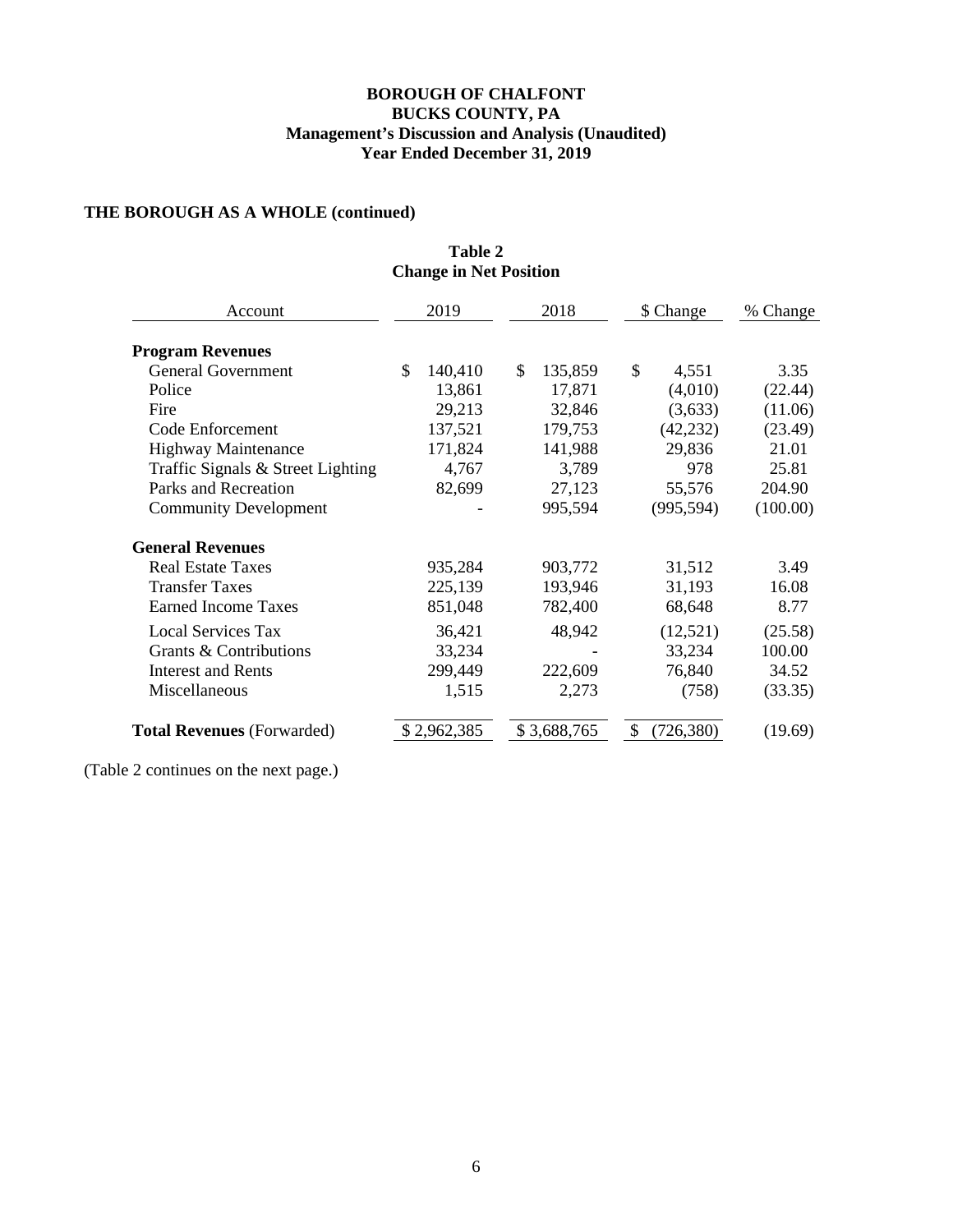**Table 2** 

# **THE BOROUGH AS A WHOLE (continued)**

| <b>Change in Net Position</b>      |                 |               |                  |          |  |
|------------------------------------|-----------------|---------------|------------------|----------|--|
| Account                            | 2019            | 2018          | \$ Change        | % Change |  |
| <b>Total Revenues (Forwarded)</b>  | \$2,962,385     | \$3,688,765   | (726, 380)<br>\$ | (19.69)  |  |
| <b>Program Expenses</b>            |                 |               |                  |          |  |
| Legislative                        | 11,463          | 8,947         | 2,516            | 28.12    |  |
| Executive                          | 372,247         | 325,885       | 46,362           | 14.23    |  |
| Finance and Tax Collection         | 113,523         | 132,169       | (18, 646)        | (14.11)  |  |
| <b>Professional Services</b>       | 117,365         | 145,726       | (28, 361)        | (19.46)  |  |
| <b>General Government</b>          | 397,170         | 334,735       | 62,435           | 18.65    |  |
| Police                             | 1,105,853       | 1,050,313     | 55,540           | 5.29     |  |
| Fire                               | 147,269         | 149,548       | (2,279)          | (1.52)   |  |
| Code Enforcement                   | 59,393          | 58,251        | 1,142            | 1.96     |  |
| <b>Highway Maintenance</b>         | 478,168         | 621,031       | (142, 863)       | (23.00)  |  |
| Snow and Ice Removal               | 31,414          | 46,921        | (15,507)         | (33.05)  |  |
| Traffic Signals & Street Lighting  | 14,110          | 14,041        | 69               | 0.49     |  |
| Parks and Recreation               | 121,595         | 118,694       | 2,901            | 2.44     |  |
| <b>Community Development</b>       | 15,101          | 3,109         | 11,992           | 385.72   |  |
| <b>Total Expenses</b>              | 2,984,671       | 3,009,370     | (24, 699)        | (0.82)   |  |
| <b>Excess before other sources</b> | (22, 286)       | 679,395       | (701, 681)       | (103.28) |  |
| <b>Changes in Net Position</b>     | \$<br>(22, 286) | 679,395<br>\$ | (701, 681)<br>\$ | (103.28) |  |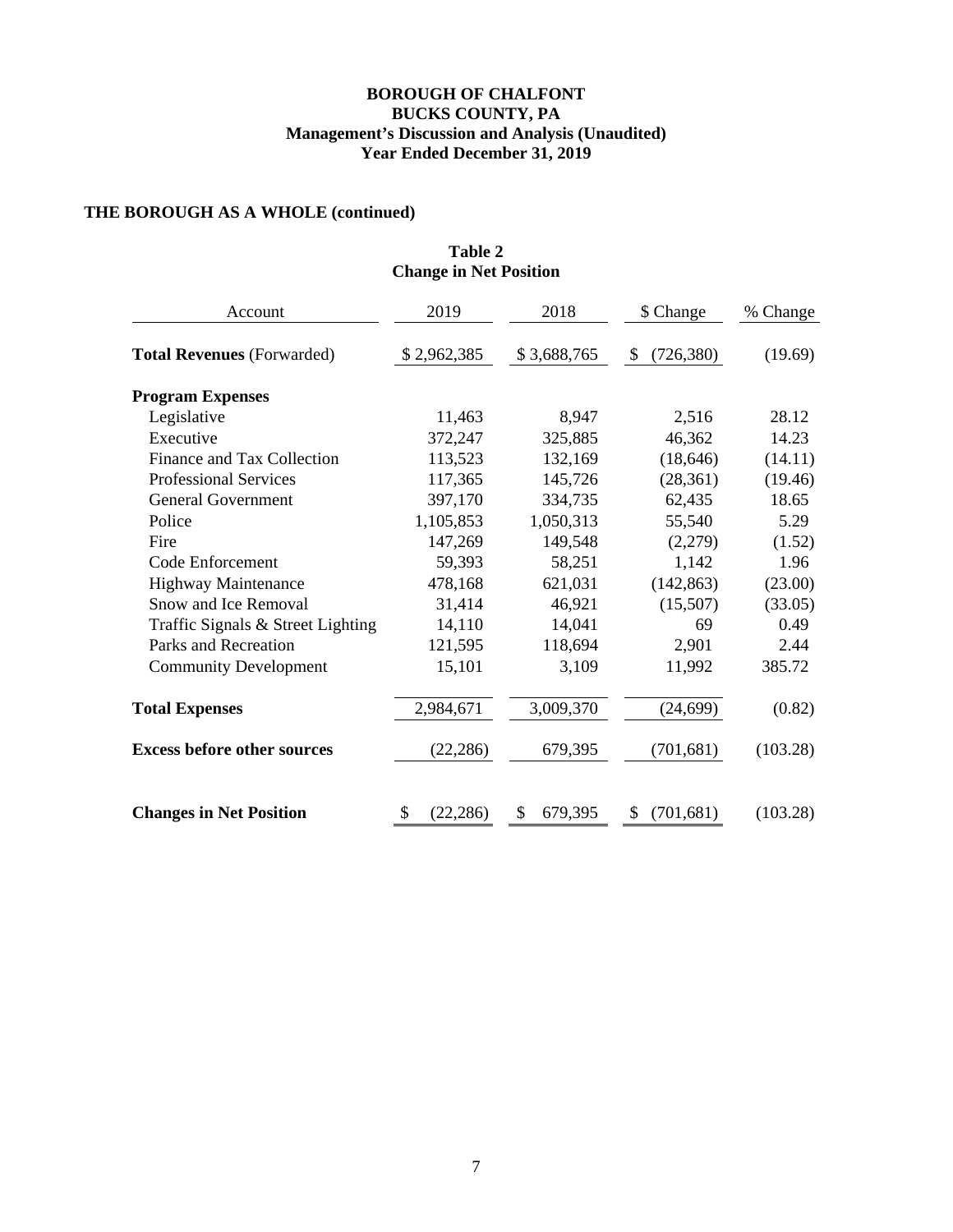#### **THE BOROUGH AS A WHOLE (continued)**

#### **Revenue Overview**

In 2019, the general millage of 16.50, the fire tax at 1.25 mills and the ambulance tax at 0.50 mills remained unchanged. Total revenues decreased (19.69%) or (\$726,380) from the prior year. This decrease in revenue is due to the fact that the Borough received large grant last year, there was a large increase in building permits and transfer taxes from new development, and an increase in Earned Income Taxes.







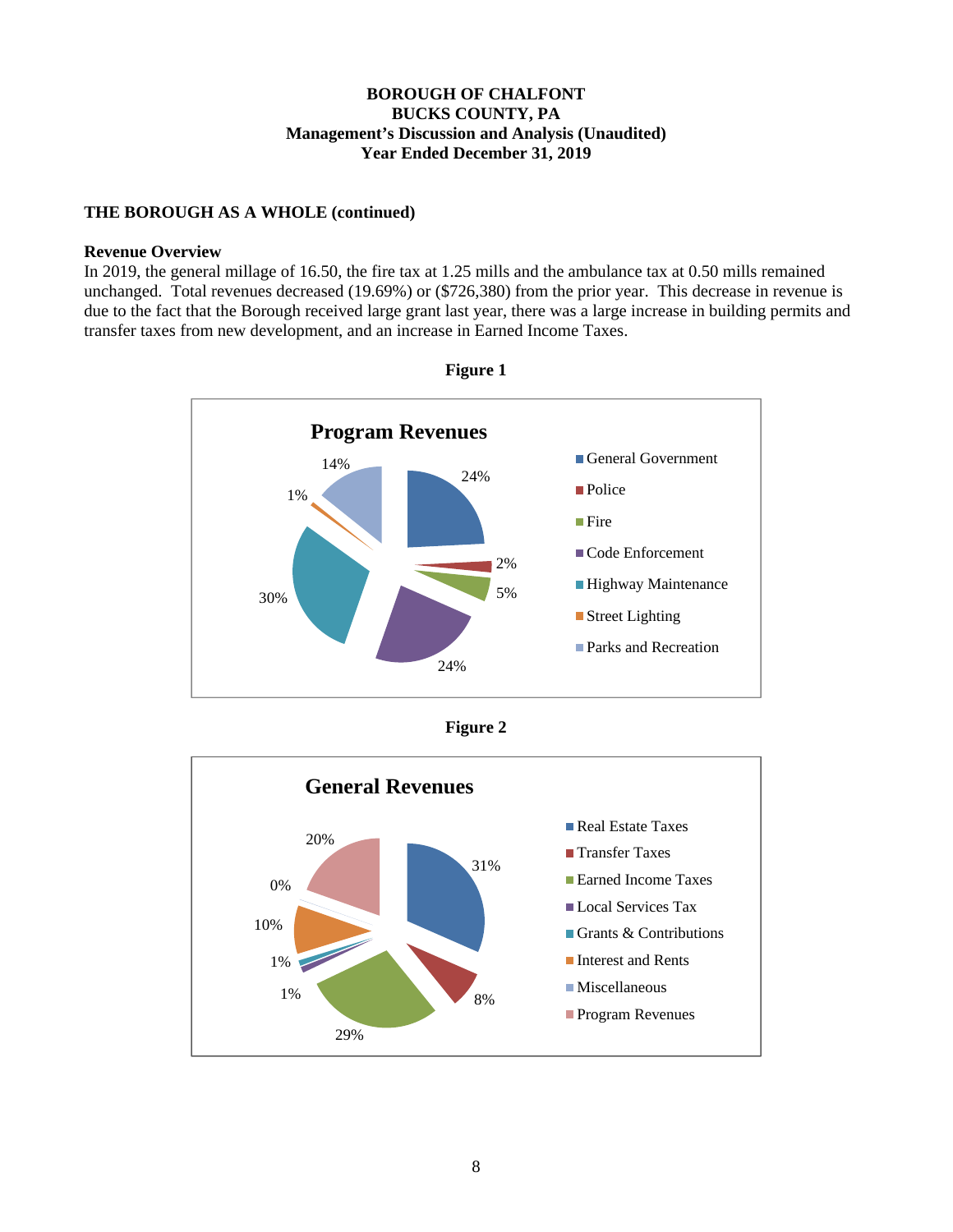### **THE BOROUGH AS A WHOLE (continued)**

#### **Expense Overview**

Total expenses in all categories were \$2,984,671. The largest areas of expense were Police and General Government. Expenses decreased (24,699) or (0.82)% from the prior year.



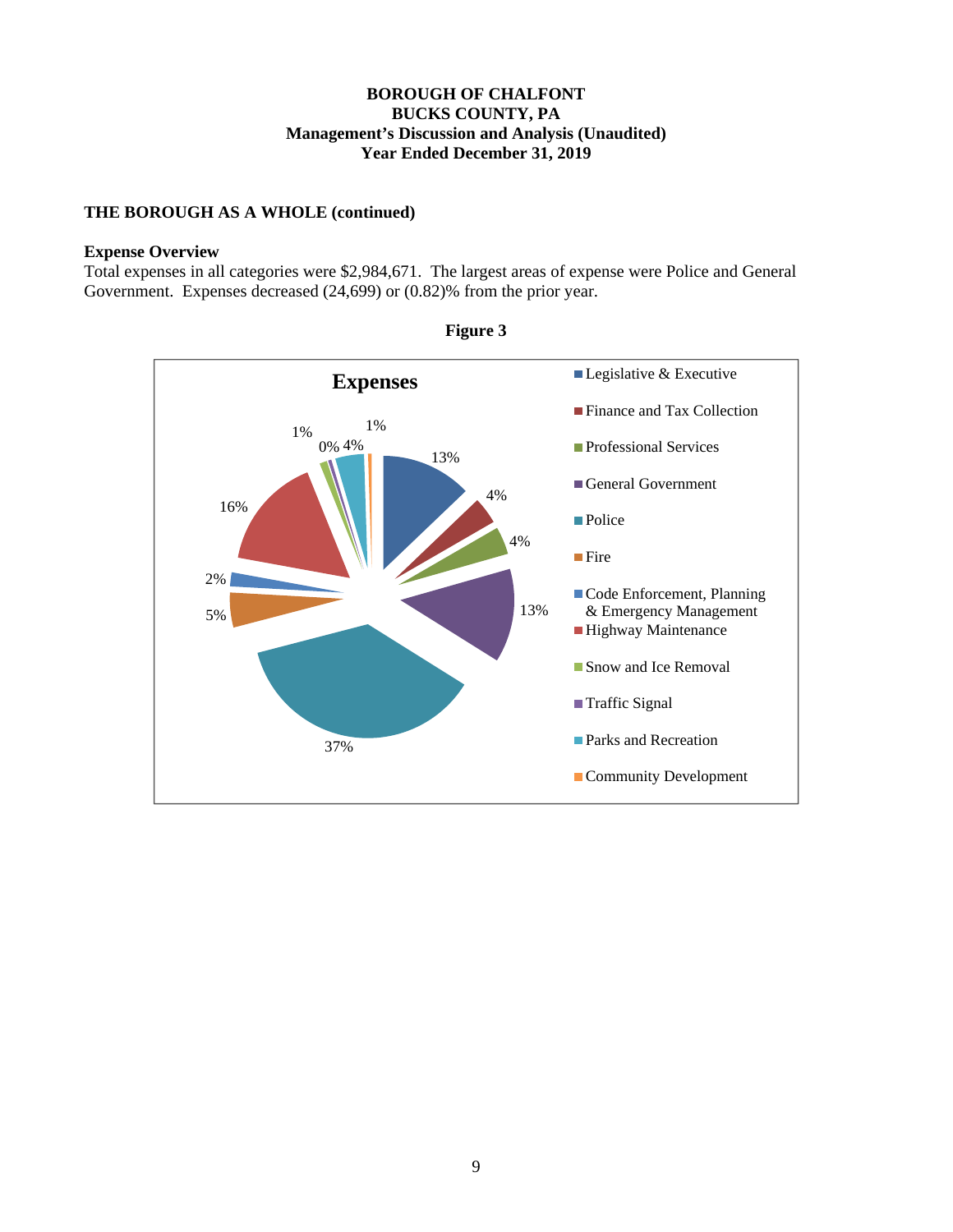# **ITEMS OF GENERAL INTEREST**

#### **Water**

Residents and businesses of the Borough are served by Aqua Pennsylvania.

#### **Waste Water**

Residents and businesses of the Borough are principally served by the Chalfont New Britain Township Joint Sewer Authority (CNBTJSA) and on-lot sewage disposal systems. The Council appoints three members of the six-member Board of the CNBTJSA. The CNBTJSA operates as a separate business entity. The Borough has no financial or management control of the sewer authorities other than that noted above.

### **Sanitation**

In March 2018, the Borough contracted with Advanced Disposal to provide for trash pickup for Chalfont Borough residents. The contract has a June 1<sup>st</sup> renewal date and Advance Disposal bills and collects for this service. In 2019, the standard contract rate was \$236.20 per household per year. Household trash is picked up once a week on Friday. Residents may dispose of six bags of trash and yard waste per pick up, plus one bulk item per week. The recycling pickup day is every Friday, plus there are one spring and three fall leaf collection days.

#### **Fire and Ambulance**

Residents and businesses of the Borough are served by the Chalfont Fire Company, Dublin Fire Company, Warrington Fire Company, Doylestown Fire Company, and Hilltown Fire Company in designated districts. There are mutual aid agreements and central dispatching throughout the area. The Chalfont Ambulance separated from the Chalfont Fire Company several years ago and is now called Chalfont Emergency Medical Services (EMS). The EMS provides ambulance services, as do Central Bucks Ambulance, Warrington Ambulance, VMSC, and Hilltown QRS. Chalfont Fire Company receives 1.25 mills Fire Protection Tax, and Chalfont EMS receives .50 mills for protection services. Additionally, Council approved distributing 25% of Local Services Tax receipts to the EMS and 25% to the Chalfont Fire Company. The Borough had no other financial or management control of the fire companies or ambulance services.

### **Public Facilities**

The Borough owns eight neighborhood parks along with scattered open space parcels. The Borough municipal building is located at 40 North Main Street and houses both administration and some police operations. The original building was built in 1925, with an addition built in 1997, and is generally in good condition. The public works department is located at 500 North Main Street and has several serviceable garages and storage buildings. The Borough also owns 101 N. Main Street, which was purchased in 2014 and redeveloped in 2018 to construct a parking lot and commercial space.

### **Police Services**

Effective March 28, 2016, the Borough joined with two neighboring municipalities to form the Central Bucks Regional Police Department (CBRPD). The CBRPD provides local police services to all participating municipalities and is located at 57 W. Court Street, Doylestown, PA 18901. The costs to operate the CBRPD are funded by contributions from each municipality. The percentage share from each is based on total population, average number of calls and crimes, and total road miles. The Borough contributed \$1,097,320 for 2019.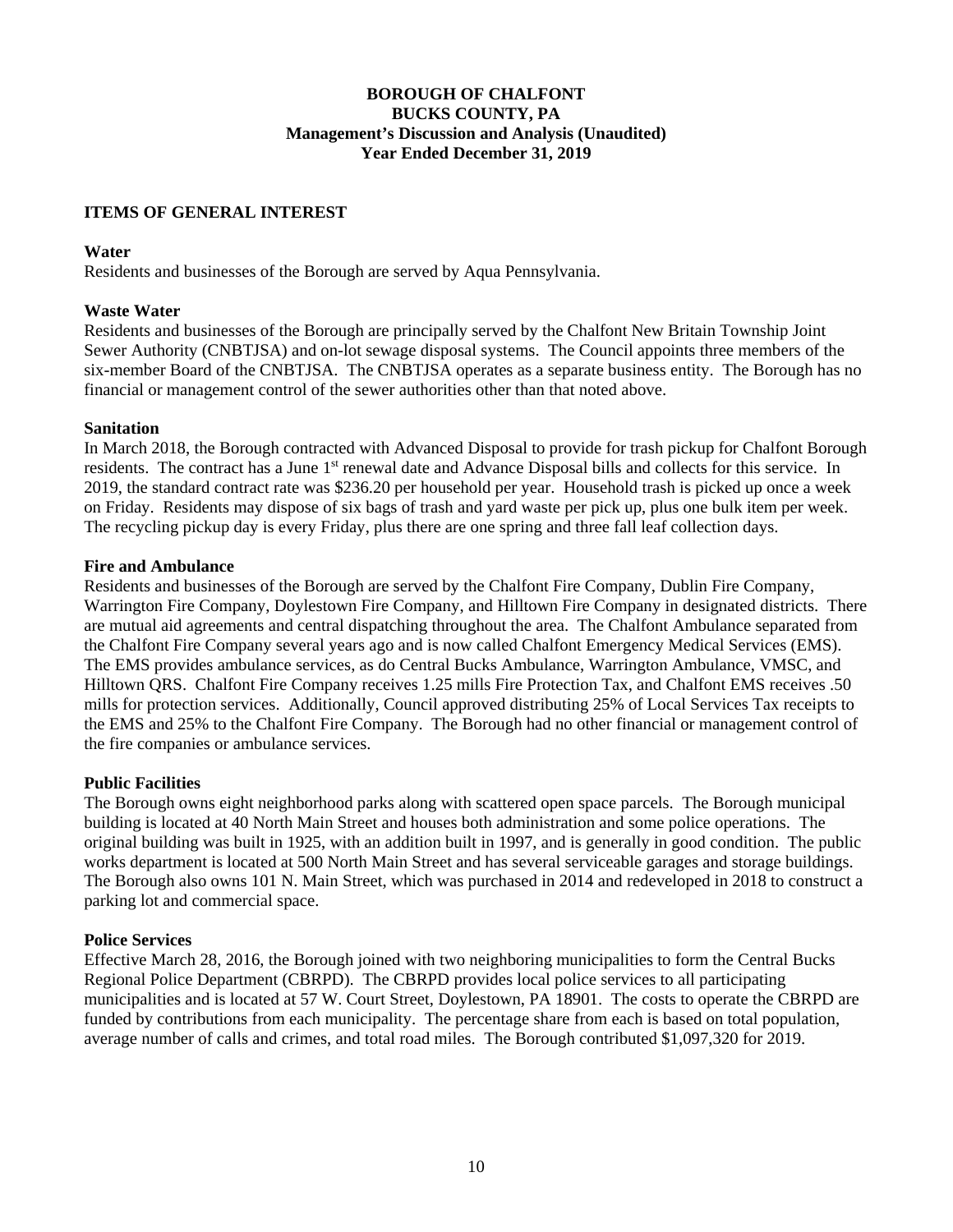# **ANALYSIS OF INDIVIDUAL FUNDS**

#### **Capital Reserve Fund**

This fund was set up a number of years ago to account for funds set aside for capital projects. In 2001, the Borough sold its water department to Philadelphia Suburban Water, now called Aqua Pennsylvania. The proceeds of approximately \$4.2 million were put into this fund to be used for capital improvements. Currently the Borough is using the interest from this money to help balance the budget.

### **Other Funds**

This category includes Fire Tax, Liquid Fuels, Recreation, and Equipment Funds. Each of these funds had routine and unremarkable results during 2019.

#### **Pension Plans**

Effective March 28, 2016 Chalfont Borough Police Department merged with Central Bucks Regional Police Department (CBRPD) and on June 30, 2016 all Police Pension Plan assets were transferred to the CBRPD Police Pension Plan. Fulltime Non-Uniform Borough employees participate in Non-Uniformed Defined Contribution Pension Plan. The Borough's pension investments advisor is CBIZ InR. The Borough also furnishes an IRS Section 457 deferred compensation retirement plan to its employees. Seven current employees participate in the plan.

# **CAPITAL ASSETS AND DEBT ADMINISTRATION**

The Borough has \$5,578,852 invested in Capital Assets, Net of Related Debt. Infrastructure assets acquired prior to January 1, 2004, and the related accumulated depreciation and depreciation expense are not included in this report.

### **Discussion of Future Plans**

The Borough plans and conducts a reconstruction streets program every other year. The next scheduled project is the repaving of Westview Avenue and Patriot Drive and Independence Way during 2020.

Additionally, the Borough has received approval on several grant projects from federal, state and local government units. The Delaware Valley Regional Planning Commission (DVRPC) awarded a Transportation and Community Development Initiative (TCDI) Grant that will fund a feasibility study for shared parking principles along N. Main Street from Butler Avenue to Sunset Avenue. The feasibility study will have a goal of property owner participation and explore potential parking scenarios in the study area, all with a goal of revitalization in our Borough Core. This project has begun in 2019 and will likely be completed in 2020.

The Department of Conservation & Natural Resources (DCNR) will fund fifty percent of a new playground at Chestnut Street Park, and an upgrade to the walking trail existing in the park. The trails will be repaved and widened to ten-foot trails and the playground will include a tot lot with poured in place surfacing and a larger playground for five to twelve year-olds with traditional wood fiber surfacing. This project has begun in 2019 and will likely be completed in 2020.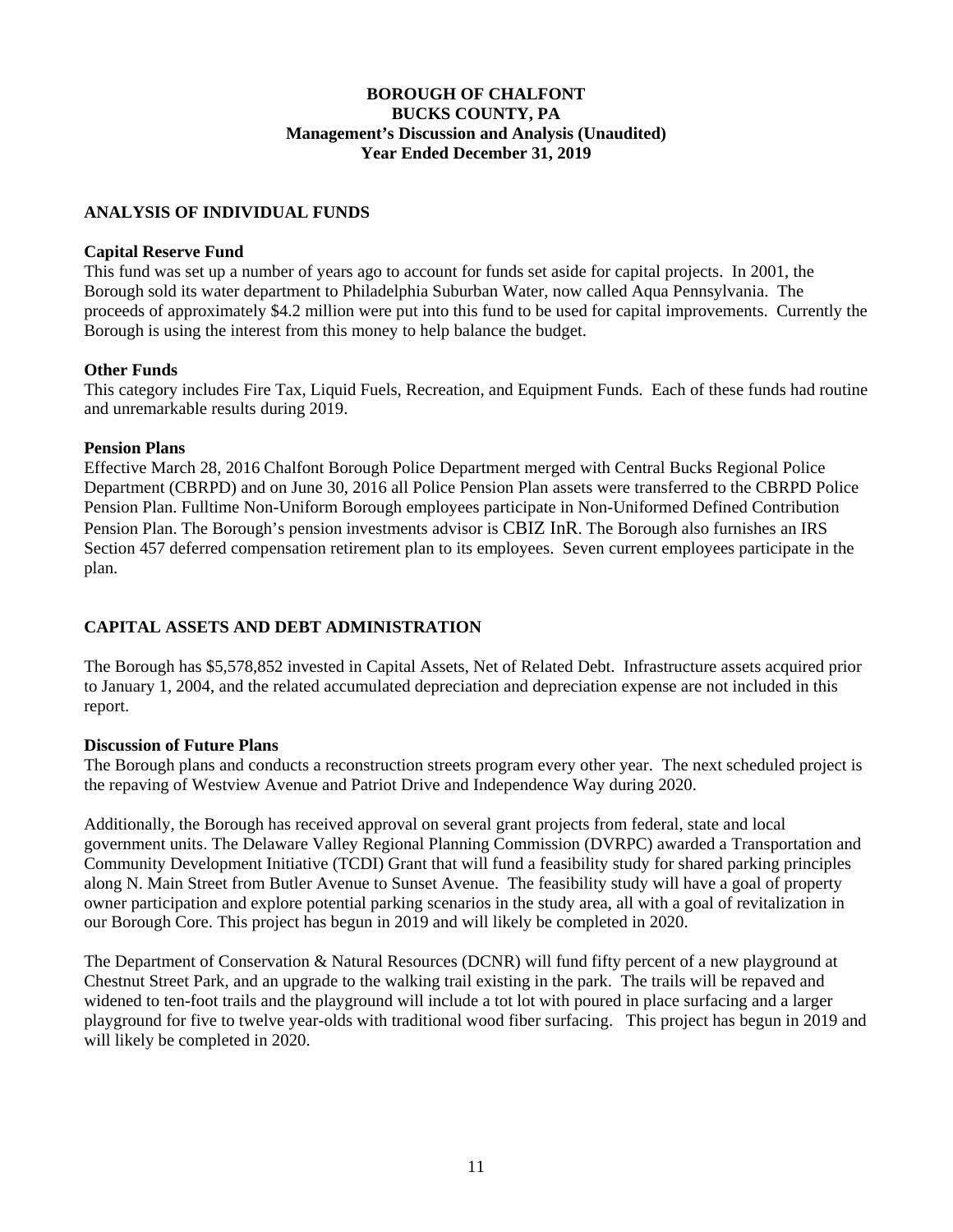### **CAPITAL ASSETS AND DEBT ADMINISTRATION (continued)**

#### **Discussion of Future Plans (continued)**

The Borough is a member of the Central Bucks Regional Police Department. The Department plans a move to a new, remodeled building in 2022. The expense for this project will be split between member municipalities.

While specific sites have to be finalized, it is expected that additional open space land will be acquired or controlled under the land preservation programs and development agreements. In certain cases, donors of conservation easements or land can receive personal income tax credits for the value of their donation. The Borough will pursue such donations in the coming years, in addition to its other preservation efforts.

The 2020 Budget includes a Debt Service Fund, which is a newly created fund. The establishment of this fund shifts debt service payment from the operational budgets and accounts for them in a separate fund. The Finance Committee recommended that of the 16.50 mills, 2.75 should be assigned to the Debt Service Fund. The general purpose millage will be reduced to 13.75, keeping total Borough millage at 16.50.

# **CONTACTING THE BOROUGH'S FINANCIAL MANAGEMENT TEAM**

This Management Discussion and Analysis is intended to provide our citizens, taxpayers, customers, investors and creditors with a general, plain English overview of important financial matters. For questions on the Discussion and Analysis, please contact Borough Manager/Borough Treasurer, Shawn Curran at 215-822-7295, extension 201.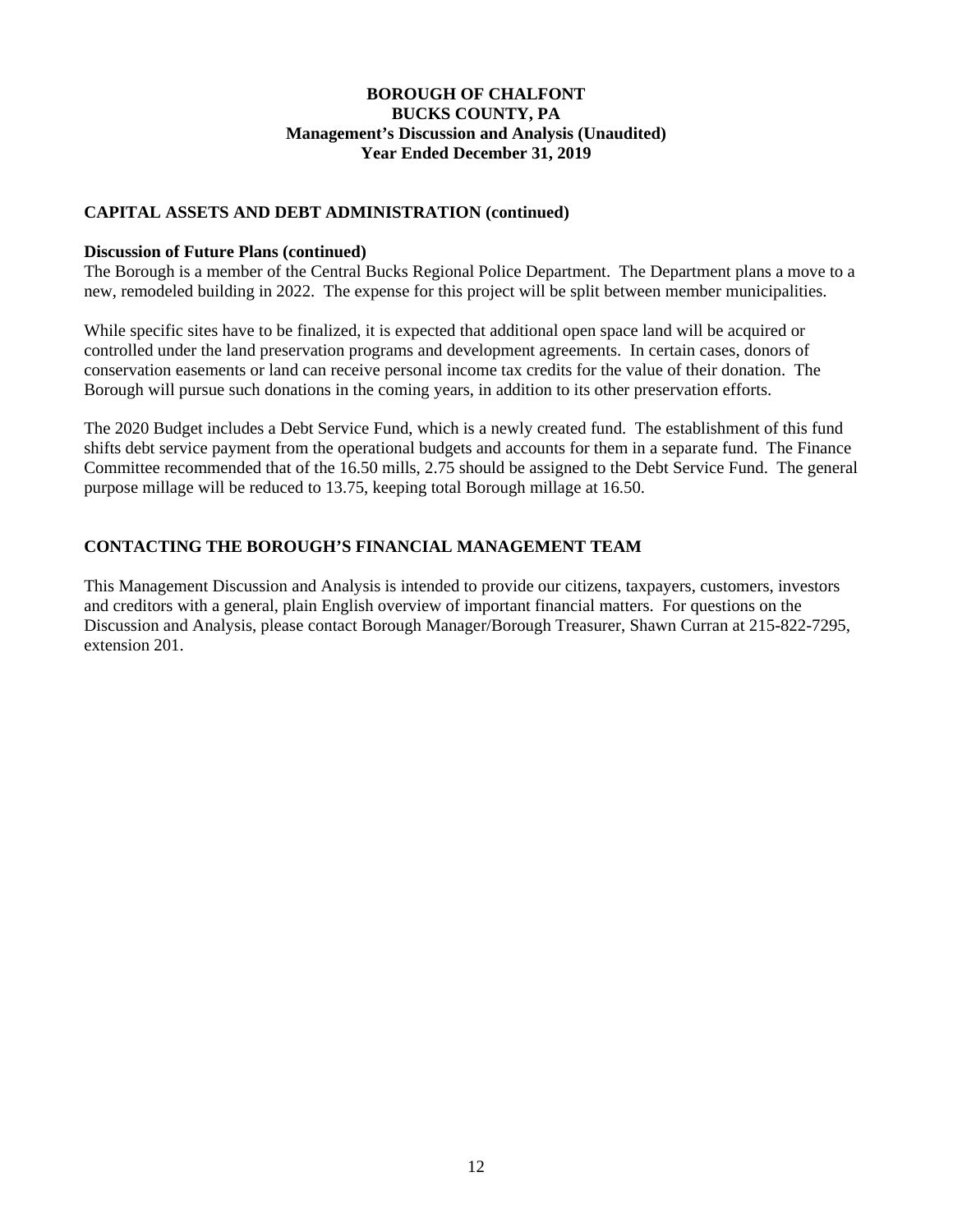# **BOROUGH OF CHALFONT BUCKS COUNTY, PA Statement of Net Position December 31, 2019**

#### **Assets**

| <b>Current Assets</b>                                       |                 |
|-------------------------------------------------------------|-----------------|
| Cash                                                        | \$<br>2,661,716 |
| Investments                                                 | 4,194,825       |
| <b>Grants and Other Receivables</b>                         | 54,508          |
| <b>Taxes Receivable</b>                                     | 311,390         |
| <b>Total Current Assets</b>                                 | 7,222,439       |
|                                                             |                 |
| <b>Noncurrent Assets</b>                                    |                 |
| Net Capital Assets                                          | 7,409,948       |
| <b>Total Assets</b>                                         | 14,632,387      |
|                                                             |                 |
| <b>Deferred Outflows of Resources</b>                       |                 |
| Fair Value of Interest Rate Swap                            | 23,757          |
| <b>Liabilities</b>                                          |                 |
| <b>Current Liabilities</b>                                  |                 |
| Current Portion of General Obligation Notes Payable         | 131,413         |
| <b>Accounts Payable and Accrued Expenses</b>                | 67,113          |
| Due to Fiduciary Funds                                      | 5,878           |
| <b>Total Current Liabilities</b>                            | 204,404         |
|                                                             |                 |
| <b>Noncurrent Liabilities</b>                               |                 |
| <b>General Obligation Notes Payable</b>                     | 1,699,683       |
| Permit Deposit                                              | 172,180         |
| <b>Accrued Compensated Absences</b>                         | 9,363           |
| Accumulated Increase in Fair Value of of Interest Rate Swap | 23,757          |
| <b>Total Noncurrent Liabilities</b>                         | 1,904,983       |
| <b>Total Liabilities</b>                                    | 2,109,387       |
| <b>Deferred Inflows of Resources</b>                        |                 |
| <b>Deferred Rental Receipts</b>                             | 2,313           |
|                                                             |                 |
| <b>Net Position</b>                                         |                 |
| Invested in Capital Assets, Net of Related Debt             | 5,578,852       |
| Restricted for                                              |                 |
| <b>Capital Projects</b>                                     | 5,471,286       |
| <b>Other Purposes</b>                                       | 430,150         |
| Unrestricted                                                | 1,064,156       |
| <b>Total Net Position</b>                                   | \$12,544,444    |

See notes to financial statements.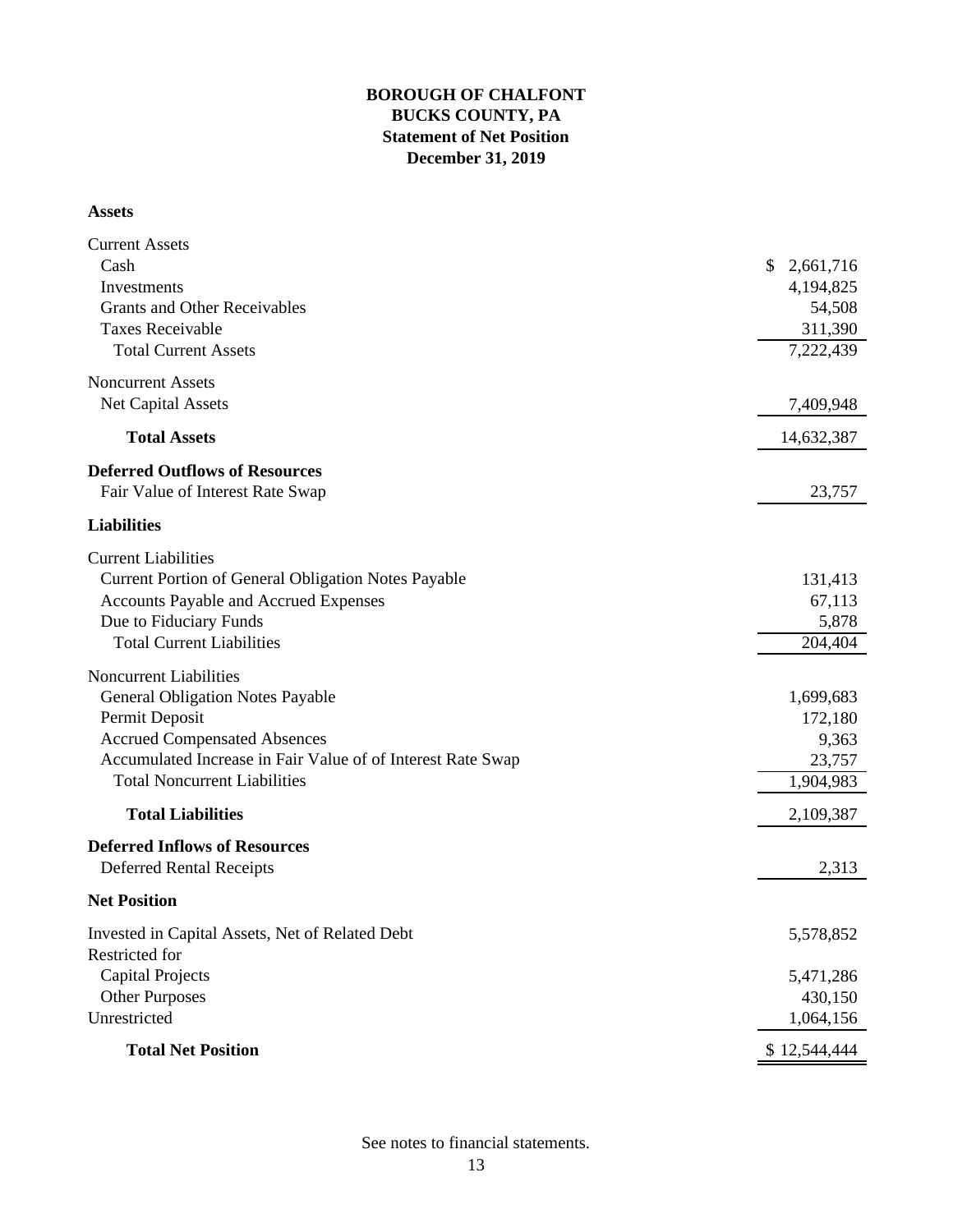# **BOROUGH OF CHALFONT BUCKS COUNTY, PA Statement of Activities Year Ended December 31, 2019**

|                                      |              |                         | Program Revenue             |                       | Net (Expense)<br>Revenue and<br>Changes in<br>Net Assets |
|--------------------------------------|--------------|-------------------------|-----------------------------|-----------------------|----------------------------------------------------------|
|                                      |              |                         | Operating                   | <b>Capital Grants</b> |                                                          |
| Functions/Programs                   | Expenses     | Charges for<br>Services | Grants and<br>Contributions | and<br>Contributions  | Governmental<br>Activities                               |
| <b>Governmental Activities</b>       |              |                         |                             |                       |                                                          |
| <b>General Government</b>            |              |                         |                             |                       |                                                          |
| Legislative                          | \$<br>11,463 | \$                      | \$                          | \$                    | \$<br>(11, 463)                                          |
| Executive                            | 372,247      |                         |                             |                       | (372, 247)                                               |
| Finance and Tax Collection           | 113,523      | 24,737                  |                             |                       | (88, 786)                                                |
| <b>Professional Services</b>         | 117,365      |                         |                             |                       | (117, 365)                                               |
| <b>General Government</b>            | 397,170      | 92,354                  | 23,319                      |                       | (281, 497)                                               |
| <b>Public Safety</b>                 |              |                         |                             |                       |                                                          |
| Police                               | 1,105,853    | 13,861                  |                             |                       | (1,091,992)                                              |
| Fire                                 | 147,269      |                         | 29,213                      |                       | (118,056)                                                |
| Code, Planning and Zoning            | 59,393       | 137,521                 |                             |                       | 78,128                                                   |
| Highways                             |              |                         |                             |                       |                                                          |
| <b>Highway Maintenance</b>           | 478,168      |                         | 171,824                     |                       | (306, 344)                                               |
| Snow and Ice Removal                 | 31,414       |                         |                             |                       | (31, 414)                                                |
| Traffic Signals and Street Lighting  | 14,110       | 4,767                   |                             |                       | (9, 343)                                                 |
| Parks and Recreation                 | 121,595      |                         | 37,201                      | 45,498                | (38, 896)                                                |
| <b>Community Development</b>         | 15,101       |                         |                             |                       | (15, 101)                                                |
| <b>Total Governmental Activities</b> | \$2,984,671  | \$<br>273,240           | \$<br>261,557               | \$<br>45,498          | (2,404,376)                                              |

| General Revenues                |              |
|---------------------------------|--------------|
| <b>Real Estate Taxes</b>        | 935,284      |
| Real Estate Transfer Taxes      | 225,139      |
| Earned Income Taxes             | 851,048      |
| Local Services Taxes            | 36,421       |
| <b>Grants and Contributions</b> | 33,234       |
| Investment Income and Rents     | 299,449      |
| Miscellaneous                   | 1,515        |
| Total General Revenues          | 2,382,090    |
| Change in Net Position          | (22, 286)    |
| Net Position, Beginning of Year | 12,566,730   |
| Net Position, End of Year       | \$12,544,444 |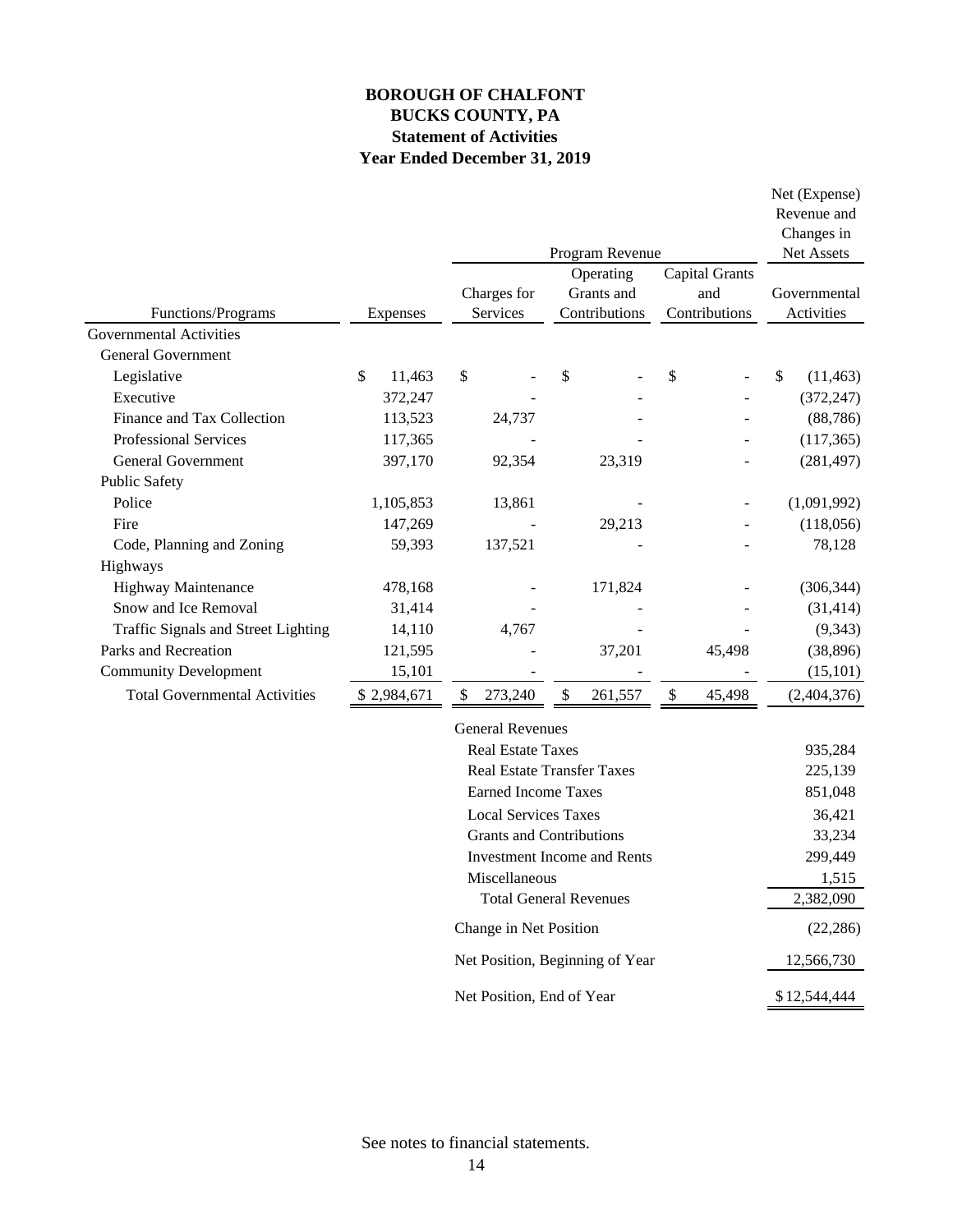# **BOROUGH OF CHALFONT BUCKS COUNTY, PA Balance Sheet Governmental Funds December 31, 2019**

|                                            | General Fund  | Capital<br>Reserve Fund | Equipment<br>Fund |
|--------------------------------------------|---------------|-------------------------|-------------------|
| <b>Assets</b>                              |               |                         |                   |
| Cash                                       | \$<br>952,410 | \$                      | \$1,276,461       |
| Investments                                |               | 4,194,825               |                   |
| <b>Grants and Other Receivables</b>        | 54,508        |                         |                   |
| <b>Taxes Receivable</b>                    | 309,183       |                         |                   |
| Due from Other Funds                       | 4,902         |                         |                   |
| <b>Total Assets</b>                        | \$1,321,003   | \$4,194,825             | \$1,276,461       |
| <b>Liabilities and Fund Balances</b>       |               |                         |                   |
| Liabilities                                |               |                         |                   |
| <b>Accounts Payable</b>                    | \$<br>48,099  | \$                      | \$                |
| Accrued Wages and Payroll Withholdings     | 19,014        |                         |                   |
| Due to Other Funds                         | 5,878         |                         |                   |
| <b>Total Liabilities</b>                   | 72,991        |                         |                   |
| Deferred Inflows of Resources              |               |                         |                   |
| Deferred Tax Receipts                      | 165,851       |                         |                   |
| <b>Fund Balances</b>                       |               |                         |                   |
| Restricted                                 |               |                         |                   |
| Committed                                  |               | 4,194,825               | 1,276,461         |
| Unassigned                                 | 1,082,161     |                         |                   |
| <b>Total Fund Balances</b>                 | 1,082,161     | 4,194,825               | 1,276,461         |
| <b>Total Liabilities and Fund Balances</b> | \$1,321,003   | \$4,194,825             | \$1,276,461       |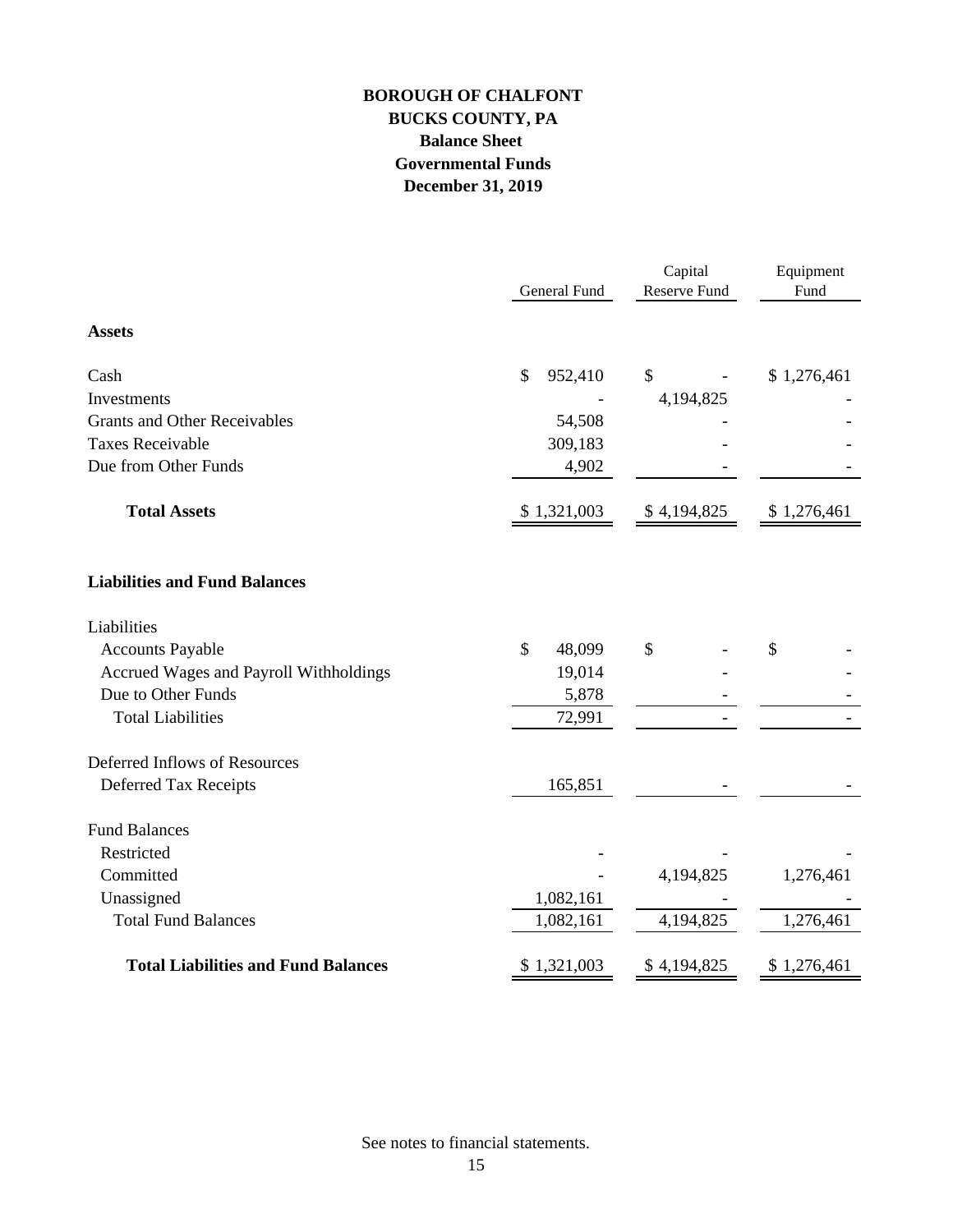| Nonmajor<br>Governmental<br>Funds |         | Total<br>Governmental<br>Funds |
|-----------------------------------|---------|--------------------------------|
|                                   |         |                                |
| \$                                | 432,845 | \$2,661,716                    |
|                                   |         | 4,194,825                      |
|                                   |         | 54,508                         |
|                                   | 2,207   | 311,390                        |
|                                   |         | 4,902                          |
|                                   |         |                                |
| S                                 | 435,052 | \$7,227,341                    |

| \$            | \$<br>48,099    |
|---------------|-----------------|
|               | 19,014          |
| 4,902         | 10,780          |
| 4,902         | 77,893          |
|               |                 |
|               |                 |
| 2,207         | 168,058         |
|               |                 |
|               |                 |
| 216,477       | 216,477         |
| 211,466       | 5,682,752       |
|               | 1,082,161       |
| 427,943       | 6,981,390       |
|               |                 |
| \$<br>435,052 | \$<br>7,227,341 |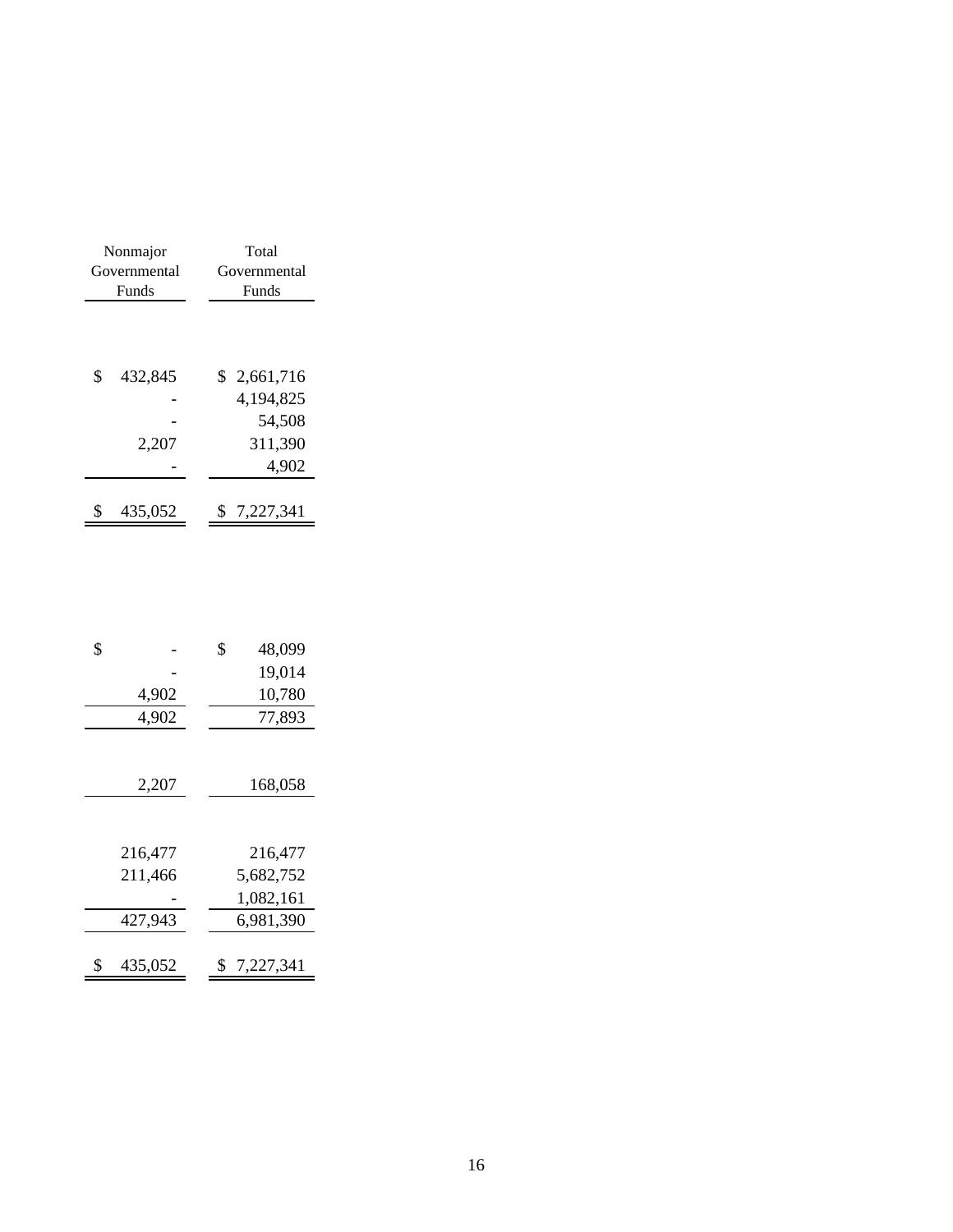# **Net Position of Governmental Activities BOROUGH OF CHALFONT BUCKS COUNTY, PA Reconciliation of Total Governmental Fund Balances to December 31, 2019**

| <b>Total Governmental Fund Balances</b>                                                                     | \$<br>6,981,390 |
|-------------------------------------------------------------------------------------------------------------|-----------------|
| Amounts Reported for Governmental Activities in the Statement of Net Assets Are<br><b>Different Because</b> |                 |
|                                                                                                             |                 |
| Capital Assets Used in Governmental Activities Are Not Financial Resources, and                             |                 |
| Therefore Not Reported in Funds, Net of Accumulated Depreciation of \$3,701,108.                            | 7,409,948       |
| Other Long-Term Assets Are Not Available to Pay Current Period Expenditures, and                            |                 |
| Therefore Are Deferred in the Funds.                                                                        |                 |
| <b>Taxes Receivable</b>                                                                                     | 165,745         |
| Deferred Outflows of Resources Are Not Available in the Current Period                                      |                 |
| Accumulated Increase in the Fair Value of Interest Rate Swap                                                | 23,757          |
| Long-Term Liabilities Are Not Due and Payable in the Current Period, and Therefore                          |                 |
| Are Not Reported in the Funds.                                                                              |                 |
| <b>General Obligation Notes Payable</b>                                                                     | (1,831,096)     |
| <b>Accrued Compensated Absences</b>                                                                         | (9,363)         |
| Permit Deposit                                                                                              | (172, 180)      |
| Fair Value of Interest Rate Swap                                                                            | (23,757)        |
| Net Position of Governmental Activities                                                                     | \$12,544,444    |

See notes to financial statements.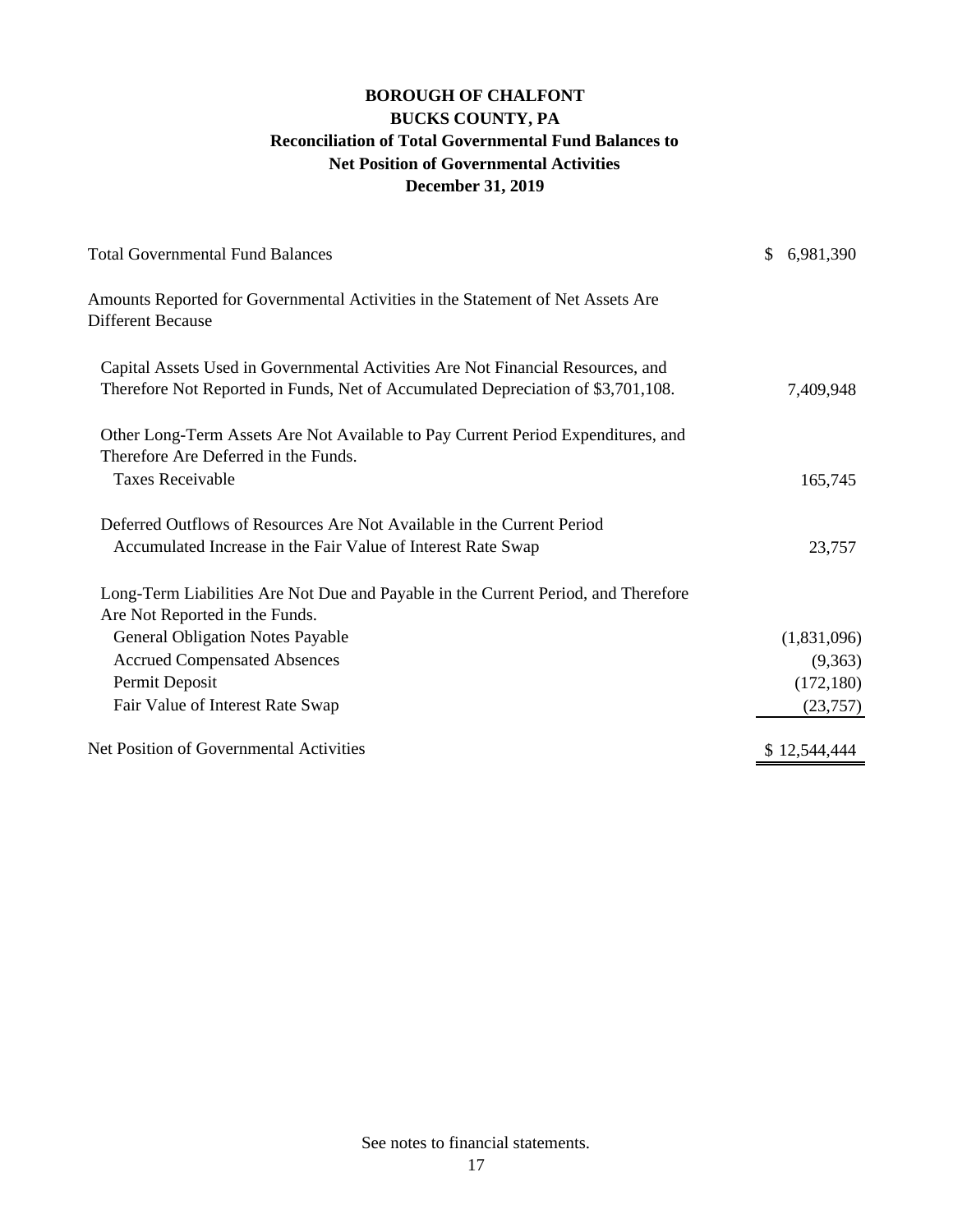# **BOROUGH OF CHALFONT BUCKS COUNTY, PA Statement of Revenues, Expenditures, and Changes in Fund Balances Governmental Funds Year Ended December 31, 2019**

|                                                   | Capital      |              | Equipment   |  |
|---------------------------------------------------|--------------|--------------|-------------|--|
|                                                   | General Fund | Reserve Fund | Fund        |  |
| <b>Revenues</b>                                   |              |              |             |  |
| <b>Taxes</b>                                      | \$1,949,898  | \$           | \$          |  |
| Intergovernmental                                 | 1,094,731    |              |             |  |
| Fines, Licenses and Permits                       | 106,215      |              |             |  |
| <b>Charges for Services</b>                       | 167,025      |              |             |  |
| <b>Investment Income and Rents</b>                | 252,473      | 45,590       | 622         |  |
| Miscellaneous                                     | 2,719        |              |             |  |
| <b>Total Revenues</b>                             | 3,573,061    | 45,590       | 622         |  |
| <b>Expenditures</b>                               |              |              |             |  |
| <b>General Government</b>                         | 685,833      |              |             |  |
| <b>Public Safety</b>                              | 1,216,708    |              |             |  |
| <b>Public Works</b>                               | 374,565      |              | 344         |  |
| Parks and Recreation                              | 3,530        |              |             |  |
| <b>Community Development</b>                      |              |              |             |  |
| Debt Service - Principal                          | 662,000      |              | 27,801      |  |
| Debt Service - Interest                           | 25,054       |              | 2,020       |  |
| Capital Expenditures                              | 7,751        |              | 62,914      |  |
| Miscellaneous Governmental                        | 46,792       |              |             |  |
| <b>Total Expenditures</b>                         | 3,022,233    |              | 93,079      |  |
| Excess (Deficiency) of Revenues Over Expenditures |              |              |             |  |
| Before Other Financing Sources (Uses)             | 550,828      | 45,590       | (92, 457)   |  |
| Other Financing Sources (Uses)                    |              |              |             |  |
| Proceeds from Issuance of Long-Term Notes         |              |              | 1,200,000   |  |
| <b>Debt Issuance Costs</b>                        |              |              | (6,000)     |  |
| Transfers In (Out)                                | (90,000)     |              | 90,000      |  |
| <b>Total Other Financing Sources (Uses)</b>       | (90,000)     |              | 1,284,000   |  |
| Net Change in Fund Balances                       | 460,828      | 45,590       | 1,191,543   |  |
| <b>Fund Balances</b>                              |              |              |             |  |
| Beginning of Year                                 | 621,333      | 4, 149, 235  | 84,918      |  |
| End of Year                                       | \$1,082,161  | \$4,194,825  | \$1,276,461 |  |

See notes to financial statements.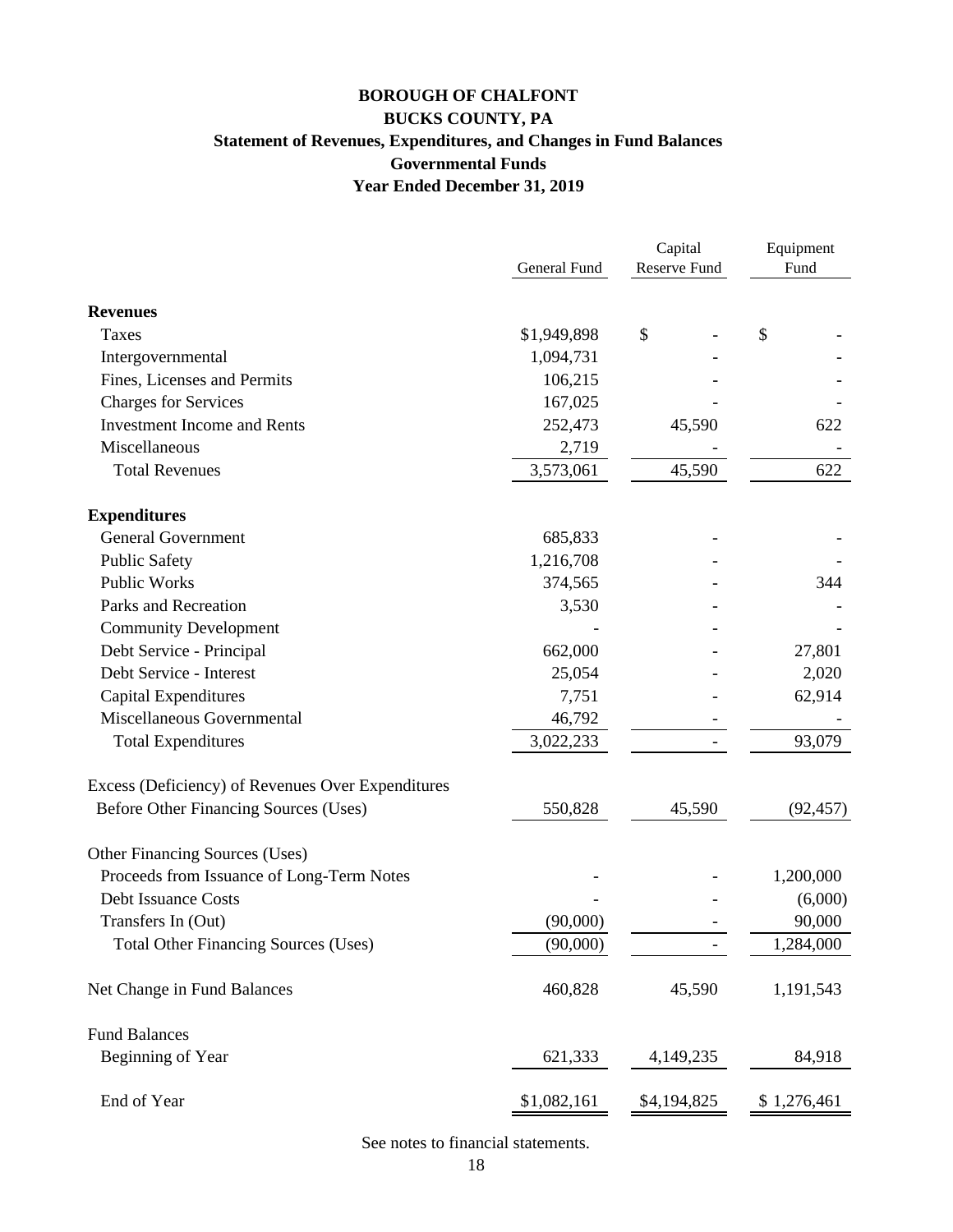| Nonmajor      | Total        |
|---------------|--------------|
| Governmental  | Governmental |
| Funds         | Funds        |
|               |              |
|               |              |
| \$<br>89,150  | \$2,039,048  |
| 204,022       | 1,298,753    |
|               | 106,215      |
|               | 167,025      |
| 764           | 299,449      |
| 37,130        | 39,849       |
| 331,066       | 3,950,339    |
|               |              |
|               |              |
|               | 685,833      |
| 89,234        | 1,305,942    |
| 2,953         | 377,862      |
| 25,623        | 29,153       |
|               |              |
| 29,196        | 718,997      |
| 3,272         | 30,346       |
| 45,530        | 116,195      |
|               | 46,792       |
| 195,808       | 3,311,120    |
|               |              |
|               |              |
| 135,258       | 639,219      |
|               |              |
|               |              |
|               | 1,200,000    |
|               | (6,000)      |
|               |              |
|               | 1,194,000    |
|               |              |
|               |              |
| 135,258       | 1,833,219    |
|               |              |
|               |              |
| 292,685       | 5,148,171    |
|               |              |
| \$<br>427,943 | \$6,981,390  |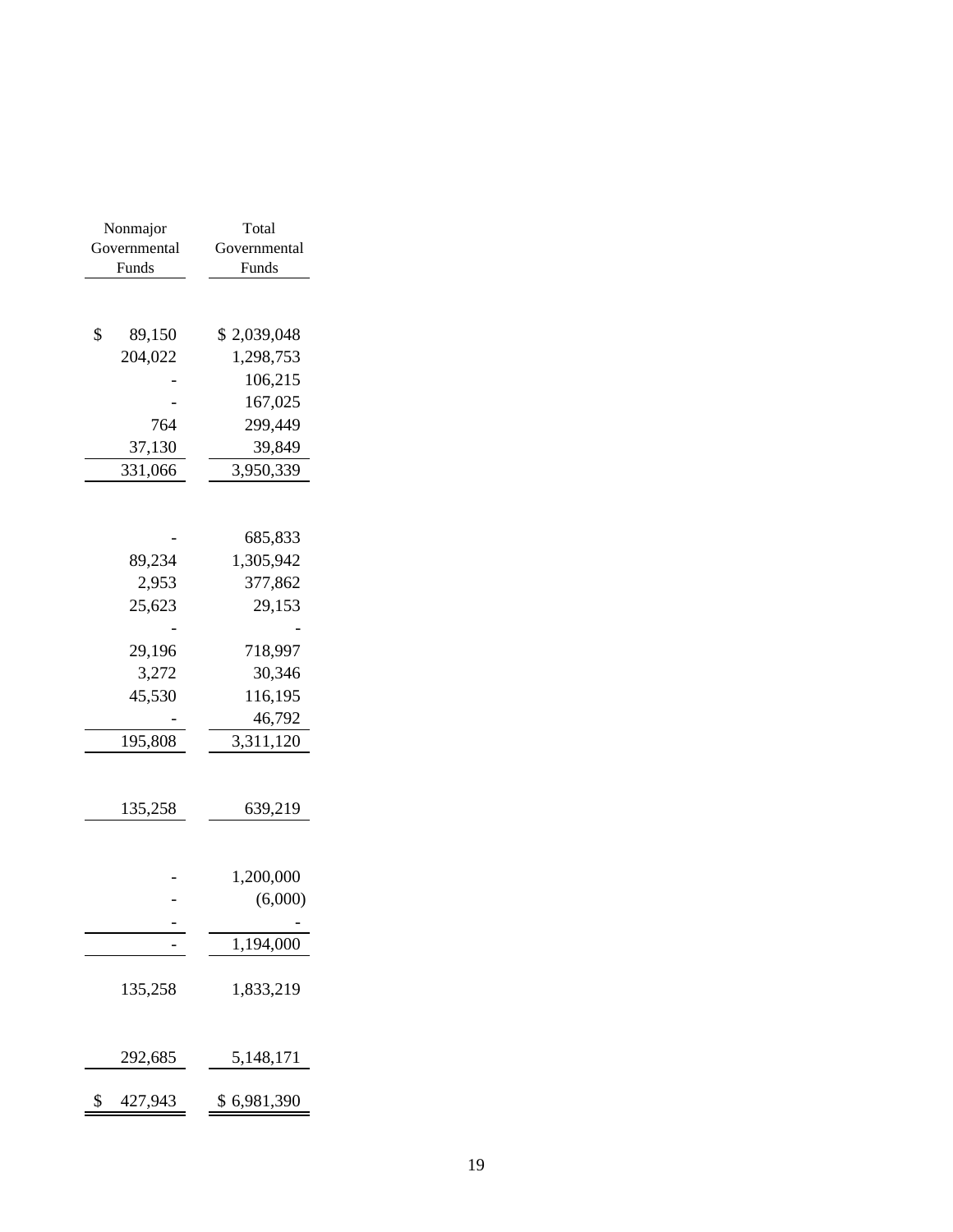# **BUCKS COUNTY, PA Reconciliation of the Net Changes in Fund Balances of Governmental Funds to the Statement of Activities BOROUGH OF CHALFONT Year Ended December 31, 2019**

| Net Change in Fund Balances - Total Governmental Funds                                                                                                                                                                                                                                                                                                                             | \$ | 1,833,219           |
|------------------------------------------------------------------------------------------------------------------------------------------------------------------------------------------------------------------------------------------------------------------------------------------------------------------------------------------------------------------------------------|----|---------------------|
| Amounts Reported for Governmental Activities in the Statement of Activities Are<br><b>Different Because</b>                                                                                                                                                                                                                                                                        |    |                     |
| Governmental Funds Report Capital Outlays As Expenditures. However, in the<br>Statement of Activities, the Cost of Those Assets Is Allocated Over Their Estimated<br>Useful Lives as Depreciation Expense. This Is the Amount By Which Capital Outlays<br>of \$116,195, was Exceeded by Depreciation Expense of \$506,115 and Loss on<br>Disposals of \$1,204 in the Current Year. |    | (391, 124)          |
| Revenues in the Funds That Provide Current Financial Resources Are Not Reported<br>As Revenues in the Statement of Activities<br><b>Taxes Receivable</b><br><b>Grants and Other Receivables</b>                                                                                                                                                                                    |    | 8,844<br>(995, 594) |
| Governmental Funds Report General Obligation Note Proceeds as Current Financial<br>Resources. In Contrast, the Statement of Activities Treats Such Issuance of Debt as a<br>Liability.                                                                                                                                                                                             |    | (1,200,000)         |
| Repayments of Notes Payable Principal Are Expenditures in the Governmental Funds,<br>but the Repayments Reduce Liabilities in the Statement of Net Assets.                                                                                                                                                                                                                         |    | 718,997             |
| Some Expenses Reported in the Statement of Activities Do Not Require the Use of<br>Current Financial Resources, and Therefore Are Not Reported As Expenditures in<br><b>Governmental Funds</b>                                                                                                                                                                                     |    |                     |
| <b>Accrued Compensated Absences</b>                                                                                                                                                                                                                                                                                                                                                |    | 3,372               |
| Change in Net Position of Governmental Activities                                                                                                                                                                                                                                                                                                                                  | S  | (22, 286)           |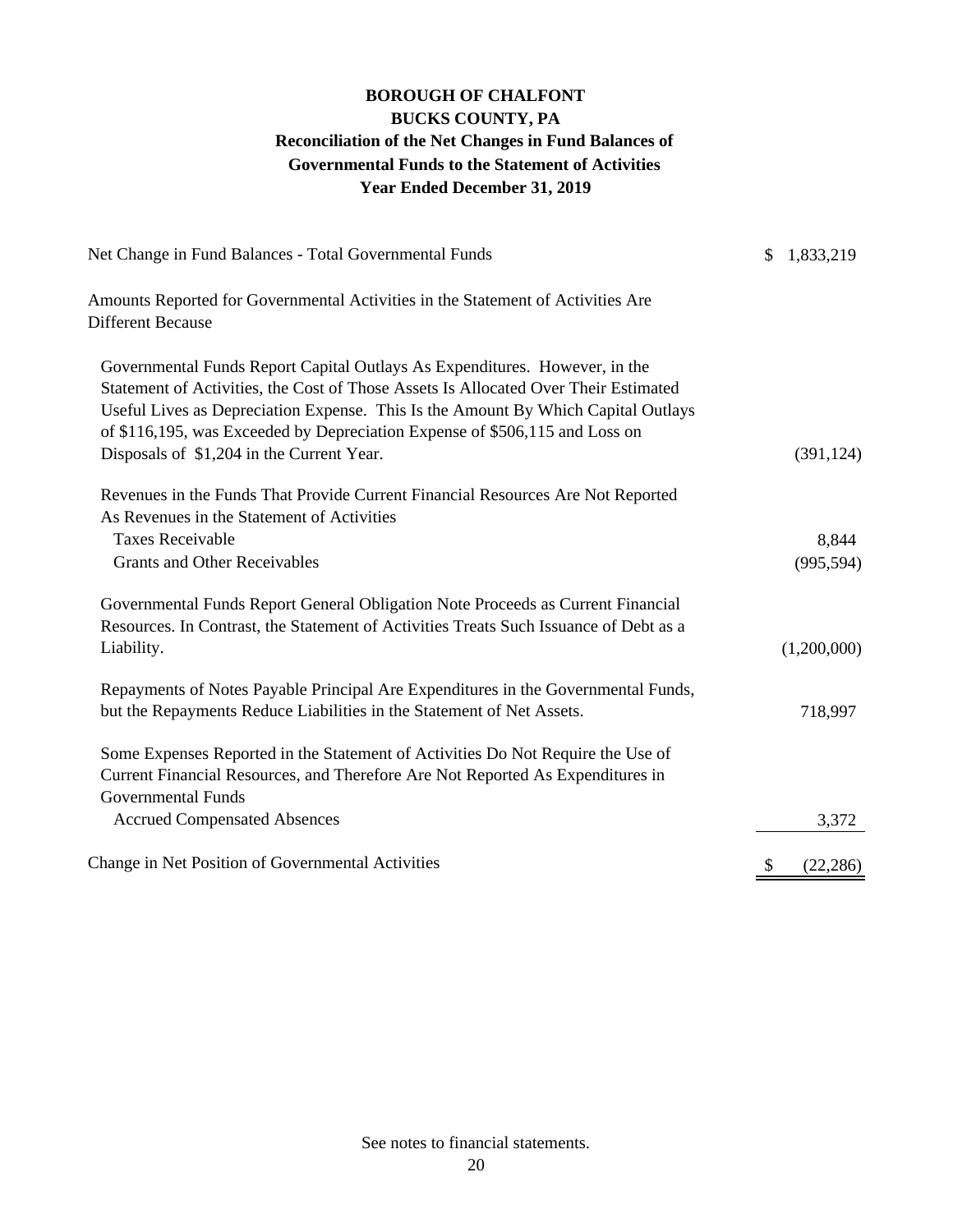# **BOROUGH OF CHALFONT BUCKS COUNTY, PA Statement of Fiduciary Net Position Pension Trust and Custodial Funds December 31, 2019**

|                                       | <b>Pension Trust</b><br>Funds |         | Custodial<br>Funds |  |
|---------------------------------------|-------------------------------|---------|--------------------|--|
| <b>Assets</b>                         |                               |         |                    |  |
| Cash                                  | \$                            |         | \$<br>63,119       |  |
| Investments                           |                               | 819,637 |                    |  |
| Due from General Fund                 |                               |         | 5,878              |  |
| <b>Total Assets</b>                   |                               | 819,637 | 68,997             |  |
| <b>Liabilities</b>                    |                               |         |                    |  |
| <b>Net Position</b>                   |                               |         |                    |  |
| Restricted for                        |                               |         |                    |  |
| <b>Pension Benefits</b>               |                               | 819,637 |                    |  |
| Individuals, Organizations and Others |                               |         | 68,997             |  |
| <b>Total Net Position</b>             |                               | 819,637 | \$<br>68,997       |  |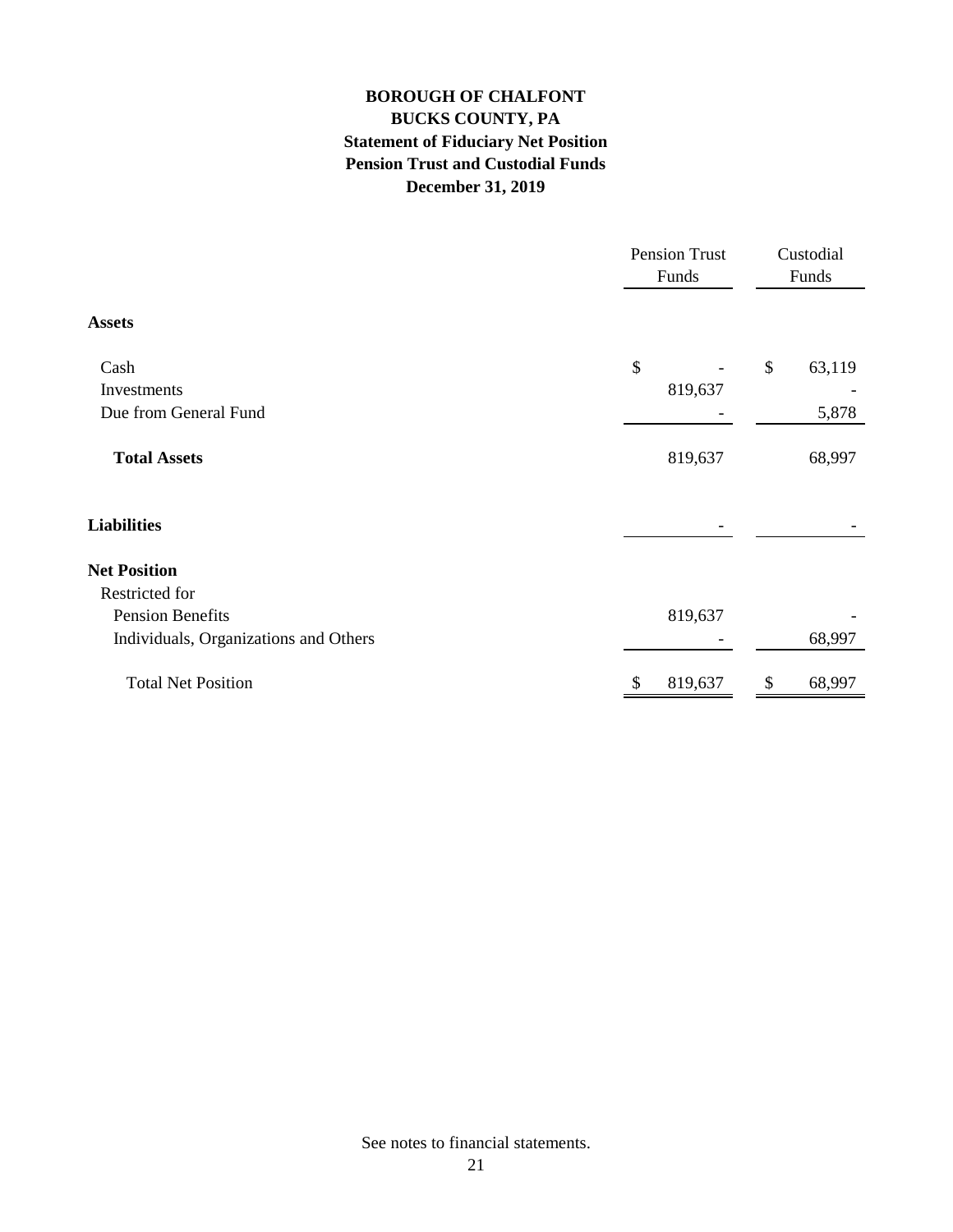# **BOROUGH OF CHALFONT BUCKS COUNTY, PA Statement of Changes in Fiduciary Net Position Pension Trust and Custodial Funds Year Ended December 31, 2019**

|                                                | <b>Pension Trust</b><br>Funds | Custodial<br>Funds   |
|------------------------------------------------|-------------------------------|----------------------|
| Additions                                      |                               |                      |
| Contributions - Employer (Borough)             | \$                            | 33,910<br>\$         |
| <b>Escrow Deposits</b>                         |                               | 122,781              |
| Property Taxes Collected for Other Governments |                               | 1,229,006            |
| <b>Investment Income</b>                       |                               |                      |
| <b>Interest Income</b>                         |                               | 40                   |
| Net Appreciation in Fair Value of Investments  | 157,017                       |                      |
| <b>Total Additions</b>                         |                               | 190,927<br>1,351,827 |
| Deductions                                     |                               |                      |
| <b>Benefits</b>                                |                               | 10,704               |
| <b>Professional Fees</b>                       |                               | 96,394               |
| <b>Escrow Releases</b>                         |                               | 2,903                |
| Property Taxes Disbursed to Other Governments  |                               | 1,229,006            |
| Administrative Expense                         |                               | 8,521<br>10          |
| <b>Total Deductions</b>                        |                               | 10,714<br>1,336,824  |
| Increase in Net Position                       |                               | 180,213<br>15,003    |
| <b>Net Position</b>                            |                               |                      |
| Beginning of Year, Restated                    | 639,424                       | 53,994               |
| End of Year                                    | 819,637<br>\$                 | 68,997<br>\$         |

See notes to financial statements.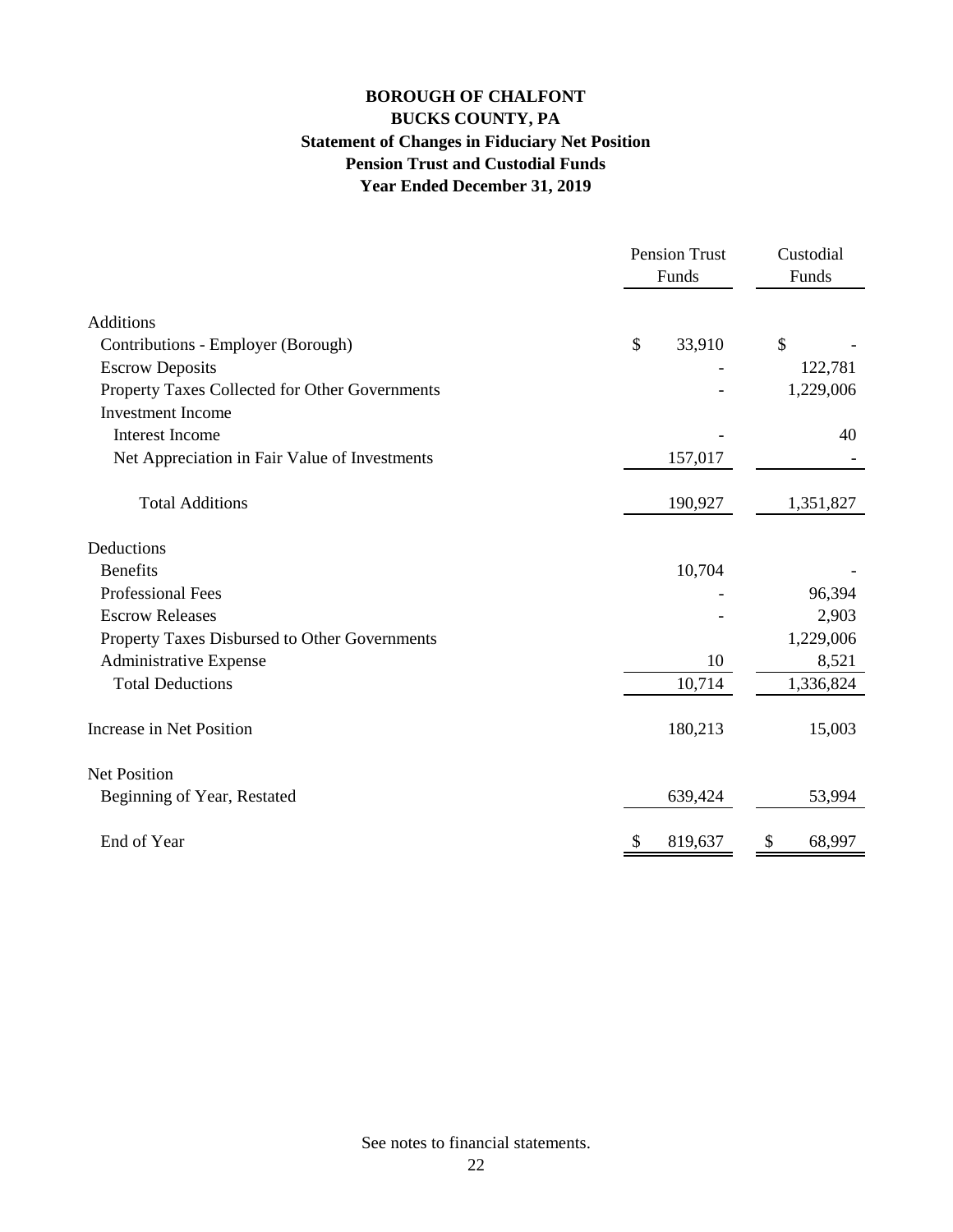# **1. SUMMARY OF SIGNIFICANT ACCOUNTING POLICIES**

 The Borough of Chalfont was incorporated in 1901 in Bucks County, Pennsylvania. In 1976, the Borough elected to be governed under provisions of a Home Rule Charter. The Borough operates under a council form of government and provides the following services as authorized by its charter: public safety (police and fire), highways and streets, culture - recreation, public improvements, planning and zoning, and general and administrative services. For financial reporting purposes, in accordance with Government Accounting Standards Board (GASB) Statement 14, the Borough includes all funds that are part of the financial reporting entity.

The Borough's statements are prepared in compliance with GASB Statement No. 34, *Basic Financial Statements - and Management's Discussion and Analysis - for State and Local Governments*. Significant aspects of the Statement include the following:

- A Management Discussion and Analysis (MD&A) section providing an analysis of the Borough's overall financial position and changes in financial position.
- Financial statements prepared using full accrual accounting for all of the Borough's activities, including infrastructure (roads, bridges, etc.).
- A focus on major funds in the fund financial statements.

### **A. Reporting Entity**

**Sewage Treatment Services** - The Borough of Chalfont and the Township of New Britain have joined to form the Chalfont-New Britain Joint Sewer Authority. The Authority is governed by a six-member board. Members of the board are appointed equally by the governing boards of the Borough and the Township, with three members from each municipality.

The Authority's governing board is solely responsible for all decisions made in the operation of the Authority. Additionally, the Authority is responsible for all its financial transactions and neither the Borough nor the Township has authorization to approve any such transactions.

**Police Services** – Effective March 28, 2016, the Borough joined with two neighboring municipalities to form the Central Bucks Regional Police Department (CBRPD). The CBRPD provides local police services to all participating municipalities. The costs to operate the CBRPD are funded by contributions from each municipality. The percentage share from each is based on total population, average number of calls and crimes, and total road miles. The Borough contributed \$1,097,320 for 2019.

The CBRPD is governed by a six-member board. Members of the board are appointed equally by the governing boards of the three municipalities, with two members from each municipality. The CBRPD's governing board is solely responsible for all decisions made in the operation of the department.

Based upon the above factors, it has been concluded that the Borough has no oversight responsibility for the Authority or CBRPD. Accordingly, their financial statements have been excluded from the reporting entity.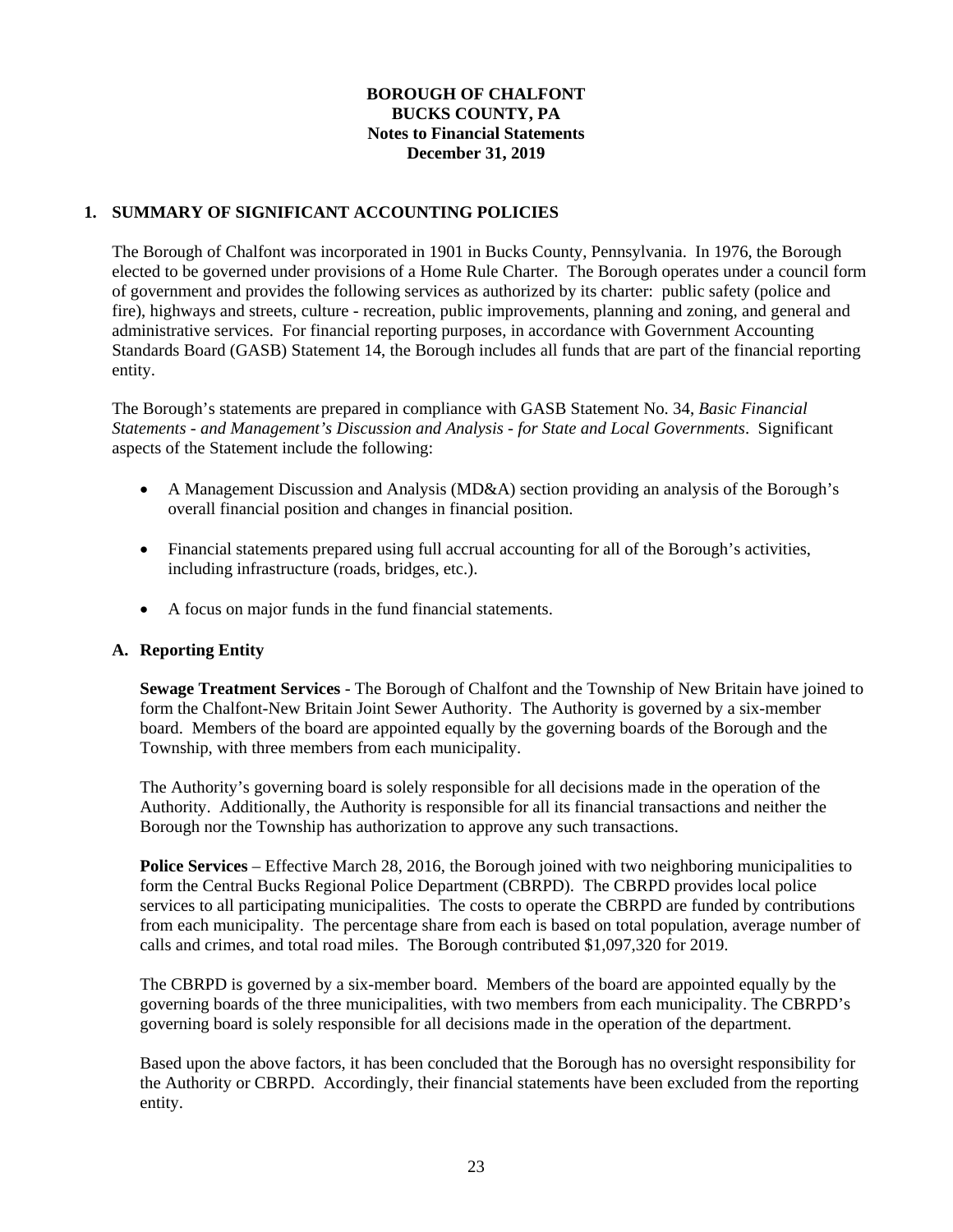# **1. SUMMARY OF SIGNIFICANT ACCOUNTING POLICIES (continued)**

#### **A. Reporting Entity (continued)**

**Fire and Ambulance Services** – The Borough provides some financial support to the Chalfont Chemical Fire Engine Company No. 1, and Chalfont Emergency Medical Services Inc. Since there is no fiscal dependency, financial benefit or burden relationship, these organizations have been excluded from the reporting entity. The Borough levies and collects real estate taxes designated for allocation among the fire and ambulance companies. Annual appropriations totaled \$89,234 for the year ended December 31, 2019.

#### **B. Basis of Presentation**

The accounts of the Borough are organized on the basis of funds, each of which is considered a separate accounting entity. The operations of each fund are accounted for with a separate set of self-balancing accounts that comprise its assets, liabilities, fund balance, revenues, and expenditures/expenses. Government resources are allocated to and accounted for in individual funds based upon the purposes for which they are to be spent and the means by which spending activities are controlled. The various funds are grouped, in the financial statements in this report, into three generic fund types and two broad fund categories as described in Note 1C.

#### **C. Basis of Accounting**

### **GOVERNMENT-WIDE FINANCIAL STATEMENTS**

The government-wide financial statements (i.e., the Statement of Net Position and the Statement of Activities) report information on all of the non-fiduciary activities of the primary government. Governmental activities, which normally are supported by taxes and intergovernmental revenues, are reported separately from business-type activities, which primarily rely on fees and charges for support. Fiduciary funds are also excluded from the government-wide financial statements.

The government-wide statements are prepared using the economic resources measurement focus and the accrual basis of accounting. This differs from the manner in which governmental fund financial statements are prepared. Therefore, governmental fund financial statements include reconciliations with brief explanations to better identify the relationship between the government-wide statements and the statements for governmental funds.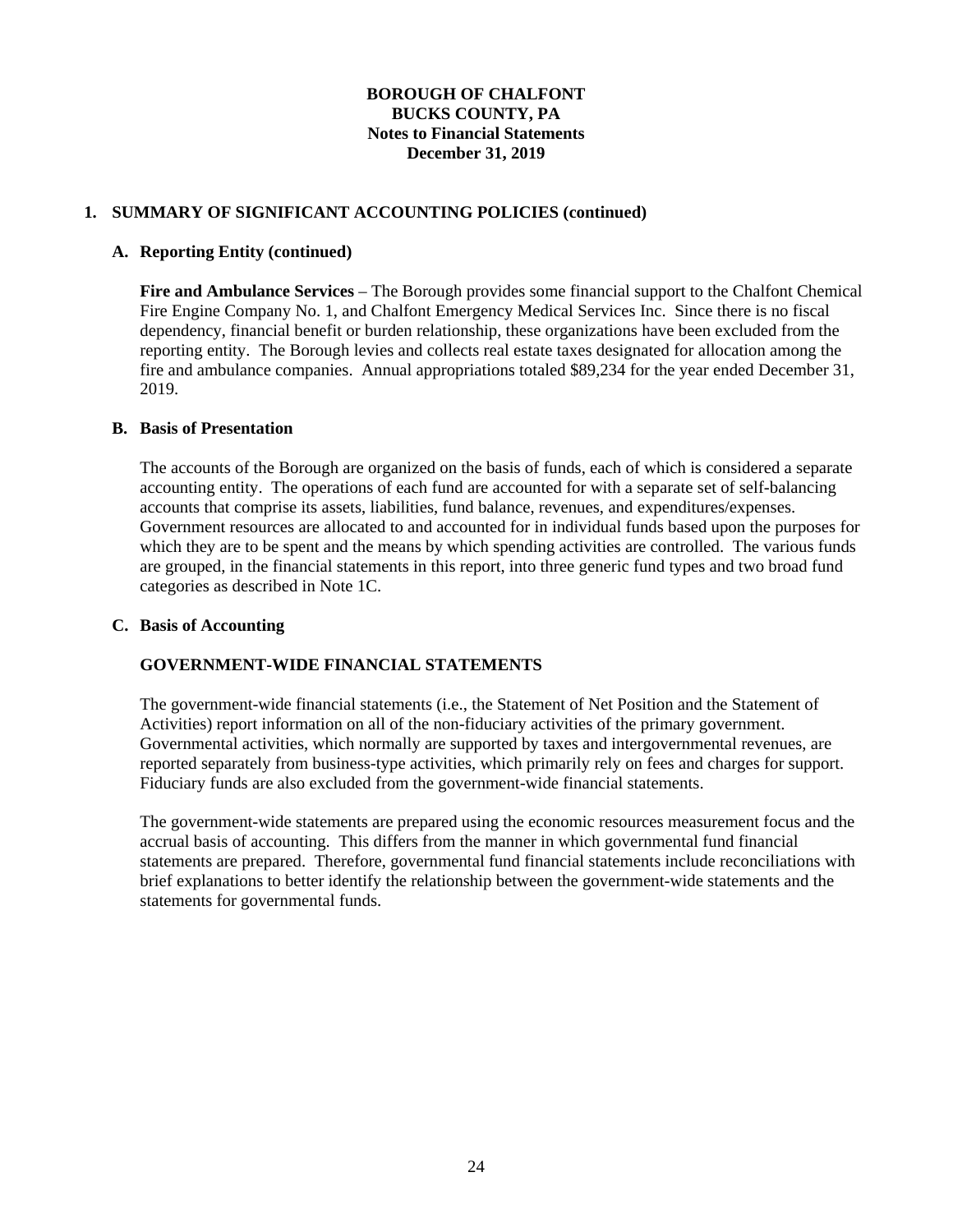# **1. SUMMARY OF SIGNIFICANT ACCOUNTING POLICIES (continued)**

#### **C. Basis of Accounting (continued)**

### **GOVERNMENT-WIDE FINANCIAL STATEMENTS (continued)**

The government-wide Statement of Activities presents a comparison between expenses, both direct and indirect, and program revenues for each governmental program. Direct expenses are those that are specifically associated with a service, program, or department and are, therefore, clearly identifiable to a particular function. Indirect expenses for centralized services and administrative overhead are allocated among the programs, functions, and segments using a full cost allocation approach and are presented separately to enhance comparability of direct expenses between governments that allocate direct expenses and those that do not. Program revenues include charges paid by the recipients of the goods or services offered by the programs and grants and contributions that are restricted to meeting the operational or capital requirements of a particular program. Revenues not classified as program revenues are presented as general revenues. The comparison of program revenues and expenses identifies the extent to which each program is self-financing or draws from the general revenues of the Borough.

Net position should be reported as restricted when constraints placed on net position use are either externally imposed by creditors (such as through debt covenants), grantors, contributors, or laws or regulations of other governments or imposed by law through constitutional provisions or enabling legislation. The net position restricted for other purposes result from special revenue funds and the restrictions on their net position use.

Separate financial statements are provided for governmental funds and fiduciary funds, even though the latter are excluded from the government-wide financial statements. Major individual governmental funds are reported as separate columns in the fund financial statements.

### **FUND FINANCIAL STATEMENTS**

Fund financial statements report detailed information about the Borough. The focus of governmental fund financial statements is on major funds rather than reporting funds by type. Each major fund is presented in a separate column. Non-major funds are aggregated and presented in a single column.

### **GOVERNMENTAL FUNDS**

Governmental funds utilize the modified accrual basis of accounting. Under this method, revenues are recognized in the accounting period in which they become both available and measurable. General property and other taxes, and investment earnings are recorded as earned (when they are measurable and available). The Borough considers property and earned income taxes as available if they are collected 60 days after year end. Expenditures are recognized in the accounting period in which the fund liability is incurred, if measurable, except expenditures for debt service and other long-term obligations which are recognized when paid.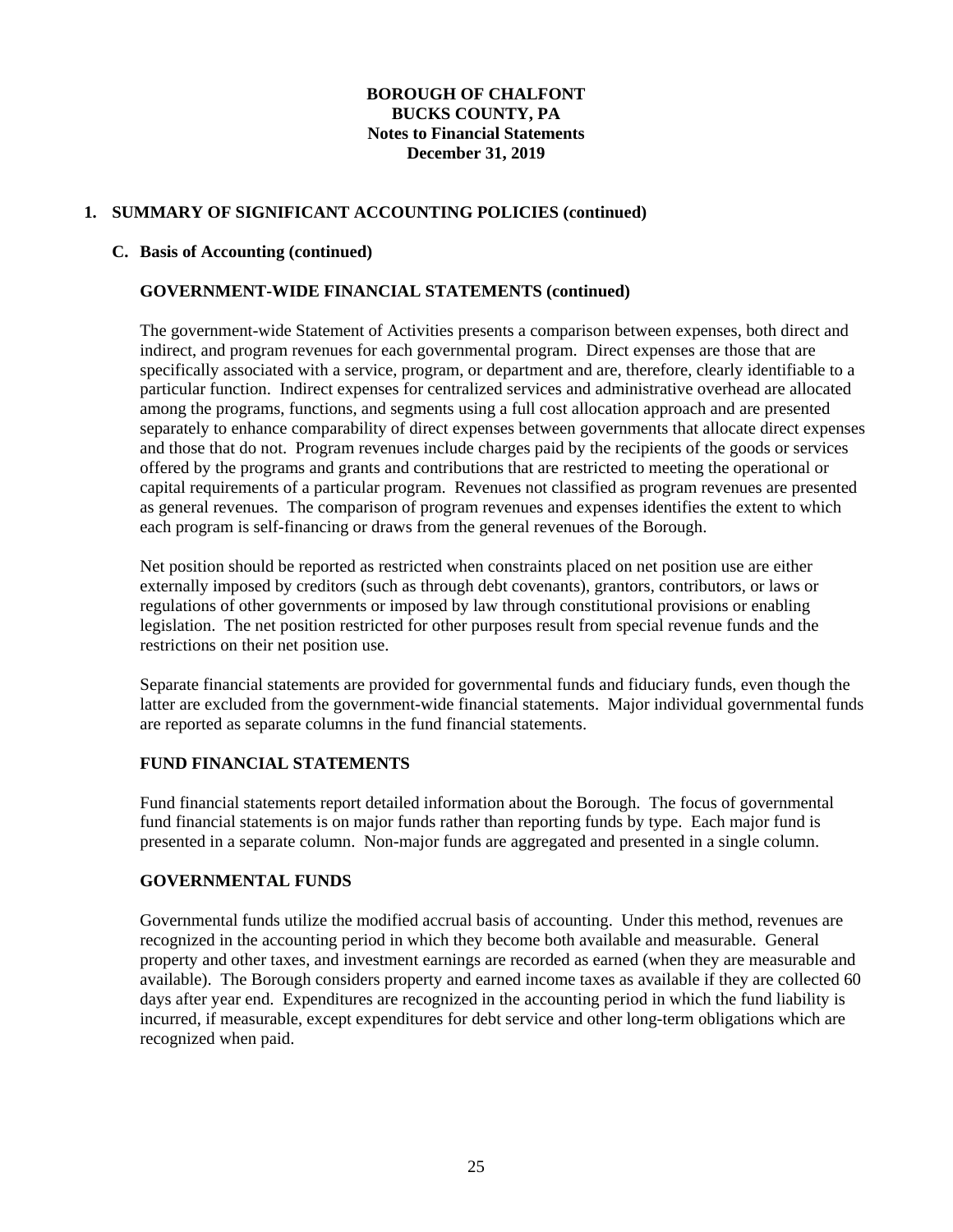### **1. SUMMARY OF SIGNIFICANT ACCOUNTING POLICIES (continued)**

#### **C. Basis of Accounting (continued)**

### **GOVERNMENT-WIDE FINANCIAL STATEMENTS (continued)**

**General Fund** - The General Fund is the general operating fund of the Borough and is always classified as a major fund. It is used to account for all financial resources except those required to be accounted for in another fund.

**Special Revenue Funds** - Special Revenue Funds are used to account for the proceeds of specific revenue sources that are restricted or committed to expenditures for specified purposes other than debt service or capital projects. The reporting entity includes the following special revenue funds:

| Fund         | Description                                                                 | Major Fund?    |
|--------------|-----------------------------------------------------------------------------|----------------|
| Liquid Fuels | Accounts for revenues and expenditures<br>of state liquid fuels grant funds | No             |
| Fire Tax     | Accounts for revenues and expenditures<br>of fire protection tax funds      | N <sub>0</sub> |
| Recreation   | Accounts for tax money received for<br>recreational activities              | No             |

**Capital Projects Funds** - Capital projects funds are used to account for financial resources that are restricted, committed, or assigned to expenditures for capital outlays, including the acquisition or construction of capital facilities and other capital assets.

| Fund            | Description                                                                                                                             | Major Fund?    |
|-----------------|-----------------------------------------------------------------------------------------------------------------------------------------|----------------|
| Capital Reserve | Accounts for financial resources to be used for<br>the acquisition and construction of capital assets<br>and facilities                 | Yes            |
| Equipment       | Accounts for funds received for the<br>purchase of equipment                                                                            | Yes            |
| Grant           | Accounts for grant revenues and the related<br>expenditures for various Borough projects;<br>there was no activity in this fund in 2019 | N <sub>0</sub> |

**Debt Service Fund –** The Debt Service Fund is used to account for resources earmarked for the retirement of debt.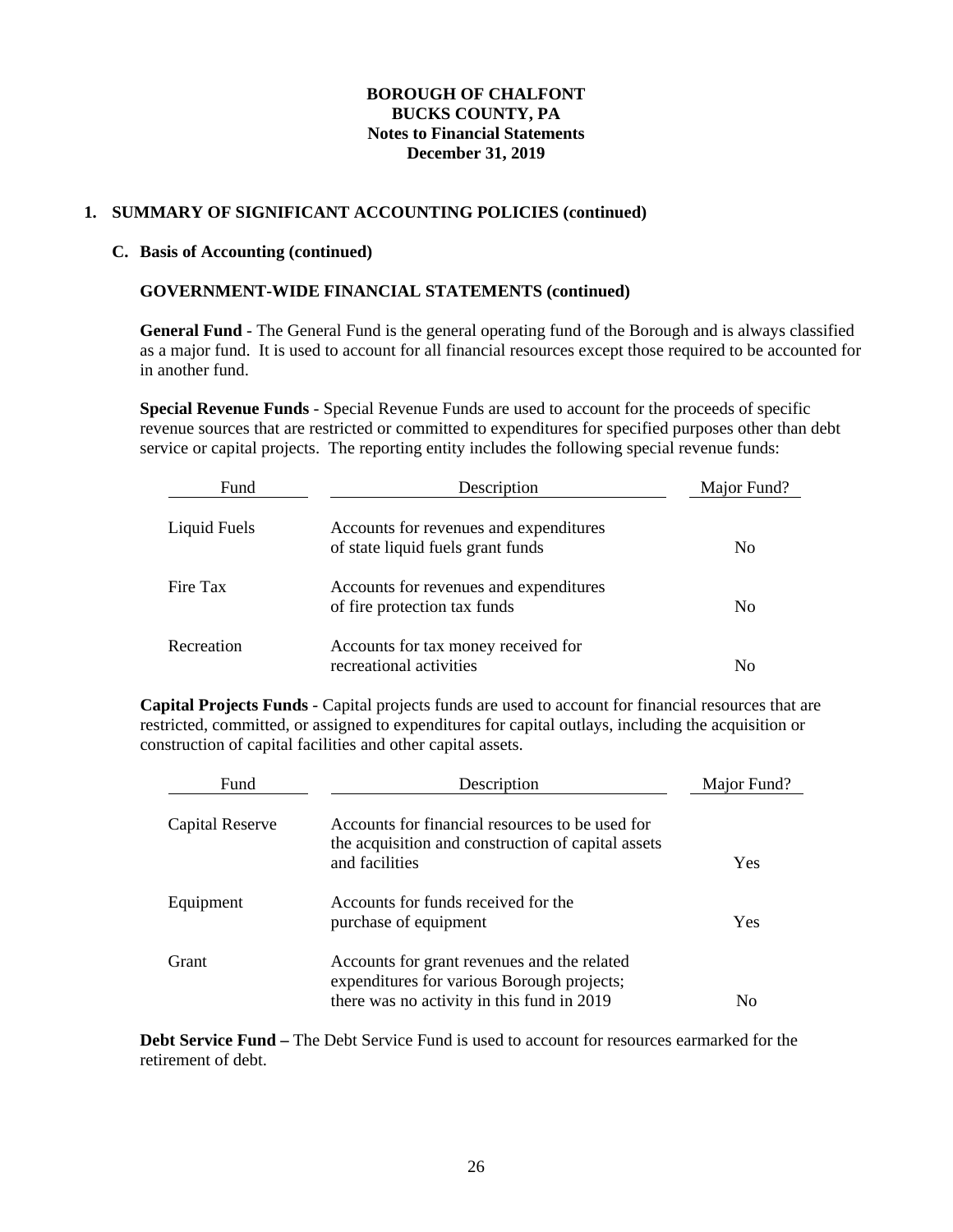# **1. SUMMARY OF SIGNIFICANT ACCOUNTING POLICIES (continued)**

#### **C. Basis of Accounting (continued)**

#### **FIDUCIARY FUNDS**

**Pension Trust Funds and Custodial Funds** –Pension Trust Funds (the Non-Uniform defined contribution plan) and Custodial Funds (which includes Developers Escrow and County Tax Collection Funds) are used to account for assets held by a third party in the Borough's name in a trustee capacity or as an agent for individuals, private organizations, other governments, and/or other funds. The Pension Trust Fund meets the criteria to be considered a component unit, and is presented as required by accounting standards in the Borough's Fiduciary Fund statements. The accrual basis of accounting is used to recognize receivables and payables.

# **D. Cash Equivalents**

For reporting purposes, the Borough considers all money market funds and certificates of deposit with maturities of three months or less to be cash equivalents.

#### **E. Investments**

Investments in debt and equity securities with readily determinable fair market values are recorded at fair value, as required by Government Accounting Standards Board (GASB) Statement No. 72, *Fair Value Measurement and Application*. Realized and unrealized gains and losses are recorded in the statement of activities, statement of revenues, expenditures, and changes in fund balances as revenue (governmental activities), and on the statement of changes in fiduciary net position (fiduciary funds).

### **F. Interfund Transactions**

As a result of its operations, the Borough has a variety of transactions between funds. Accordingly, to the extent that certain interfund transactions have not been paid or received as of December 31, 2019, appropriate interfund receivables or payables have been established.

#### **G. Allowance for Uncollectible Accounts**

No allowance for uncollectible accounts has been provided since management considers all accounts to be collectible. The Borough is permitted to lien a resident's property if the resident does not remit payment.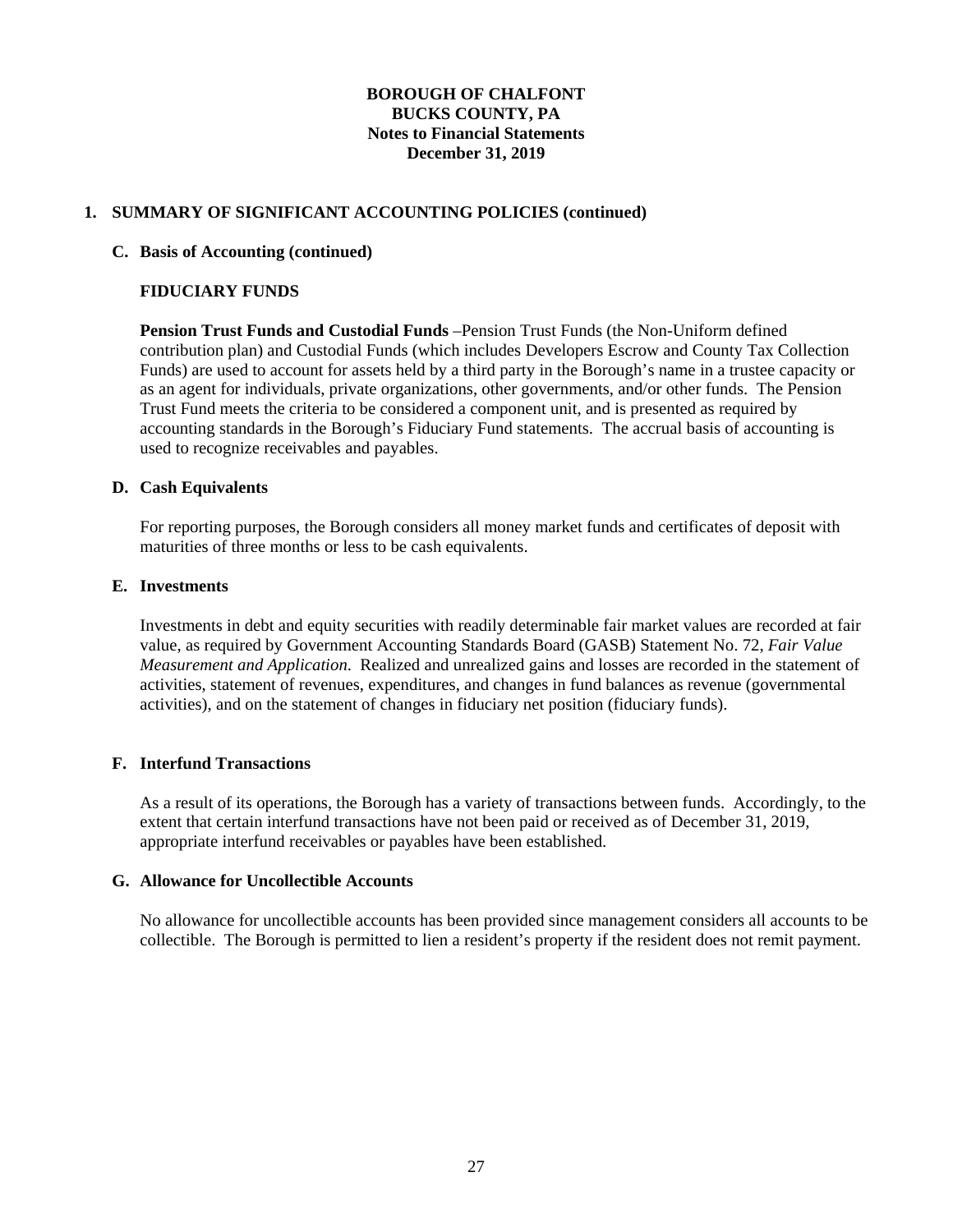# **1. SUMMARY OF SIGNIFICANT ACCOUNTING POLICIES (continued)**

### **H. Capital Assets**

The accounting treatment over property, plant, and equipment (capital assets) depends on whether the assets are reported in the government-wide or fund financial statements.

#### **Government-wide Statements**

In the government-wide financial statements, fixed assets are accounted for as capital assets. All capital assets are valued at historical cost or estimated historical cost if actual is unavailable, except for donated capital assets which are recorded at their estimated fair value at the date of donation. Infrastructure costs incurred prior to January 1, 2003, have not been and are not required to be capitalized.

Depreciation of all exhaustible capital assets is recorded as an allocated expense in the statement of activities, with accumulated depreciation reflected in the statement of net position. Depreciation is provided over the assets' estimated useful lives using the straight-line method of depreciation. The range of estimated useful lives by type of asset is shown below.

| Classifications            | Years     |  |  |
|----------------------------|-----------|--|--|
|                            |           |  |  |
| Land and Park Improvements | 20        |  |  |
| Buildings and Improvements | $10 - 40$ |  |  |
| <b>Vehicles</b>            | $5 - 10$  |  |  |
| Machinery and Equipment    | $3 - 10$  |  |  |
| Furniture                  | 10        |  |  |
| Infrastructure             | $20 - 40$ |  |  |

#### **Fund Financial Statements**

In the fund financial statements, fixed assets used in governmental fund operations are accounted for as capital expenditures of the governmental fund upon acquisition.

#### **I. Compensated Absences**

The Borough's vacation policy for employees encourages the use of all vacation days during the calendar year. Employees can earn up to four weeks' vacation each year depending on their length of continuous service, and vacation time can be taken to the next year, but must be used within 120 days. Upon retirement or termination, accumulated vacation leave is paid at 100% of the respective employee's pay rate.

Full time employees are entitled to up to 72 hours of sick leave per year. Part-time employees receive sick leave on a pro-rated basis. Sick time can be carried forward and accumulated from year to year; however, no payment for sick time is made upon termination.

The Borough is liable to employees in the amount of \$9,363 for vested vacation pay at December 31, 2019.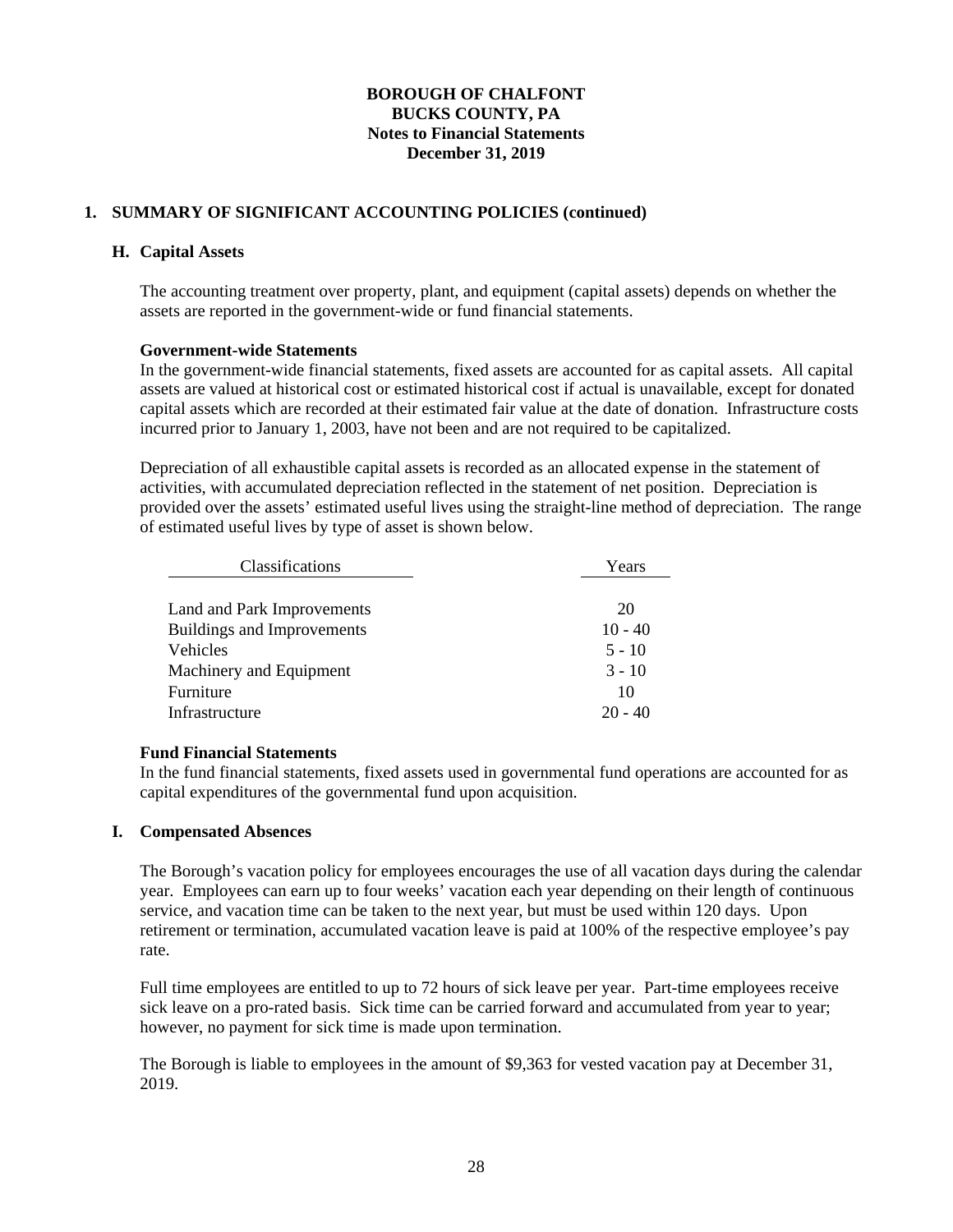# **1. SUMMARY OF SIGNIFICANT ACCOUNTING POLICIES (continued)**

#### **J. Equity Classifications**

#### **Government-Wide Statements**

Equity is classified as net position and displayed in three components:

- 1. **Invested in capital assets, net of related debt** Consists of capital assets including restricted capital assets, net of accumulated depreciation and reduced by the outstanding balances of any bonds, mortgages, notes, or other borrowings that are attributable to the acquisition, construction, or improvement of those assets.
- 2. **Restricted net position** Consists of net assets with constraints placed on the use either by a) external groups such as creditors, grantors, contributors, or laws or regulations of other governments; or b) law through constitutional provisions or enabling legislation.
- 3. **Unrestricted net position** All other net position that do not meet the definition of "restricted" or "invested in capital assets, net of related debt".

#### **Fund Statements**

Governmental fund equity is classified as fund balance. Fund balance is further classified as follows:

Nonspendable – includes amounts that cannot be spent because they are not in spendable form or they are legally or contractually required to be kept intact. The Borough did not have any nonspendable fund balances at December 31, 2019.

Restricted – includes amounts that are restricted for specific purposes by constitutional provisions, enabling legislation, or externally imposed constraints.

Committed – includes amounts that can only be used for specific purposes with constraints that are established by a formal action of the Borough Council. The constraint can only be changed or removed by another formal action of the Council. The Borough's fund balance policy requires passage of a Resolution or an Ordinance by the Council in order to set aside funds as Committed.

Assigned – includes amounts that are constrained by the Borough's intent to be used for specific purposes, but are neither restricted nor committed. Assigned balances include all remaining government fund amounts, other than the General Fund, that are not classified as nonspendable, restricted or committed, and are intended for a specific purpose. The intent is expressed by the Council, or an individual to whom the Council has designated authority. The Borough's fund balance policy grants this authority to the Borough Manager and Finance Director, as well as the Borough Council. The Borough did not have any assigned fund balances at December 31, 2019.

Unassigned – this amount is the residual classification for the General Fund, and any negative fund balances in other governmental funds. Other governmental funds cannot report any positive unassigned amounts.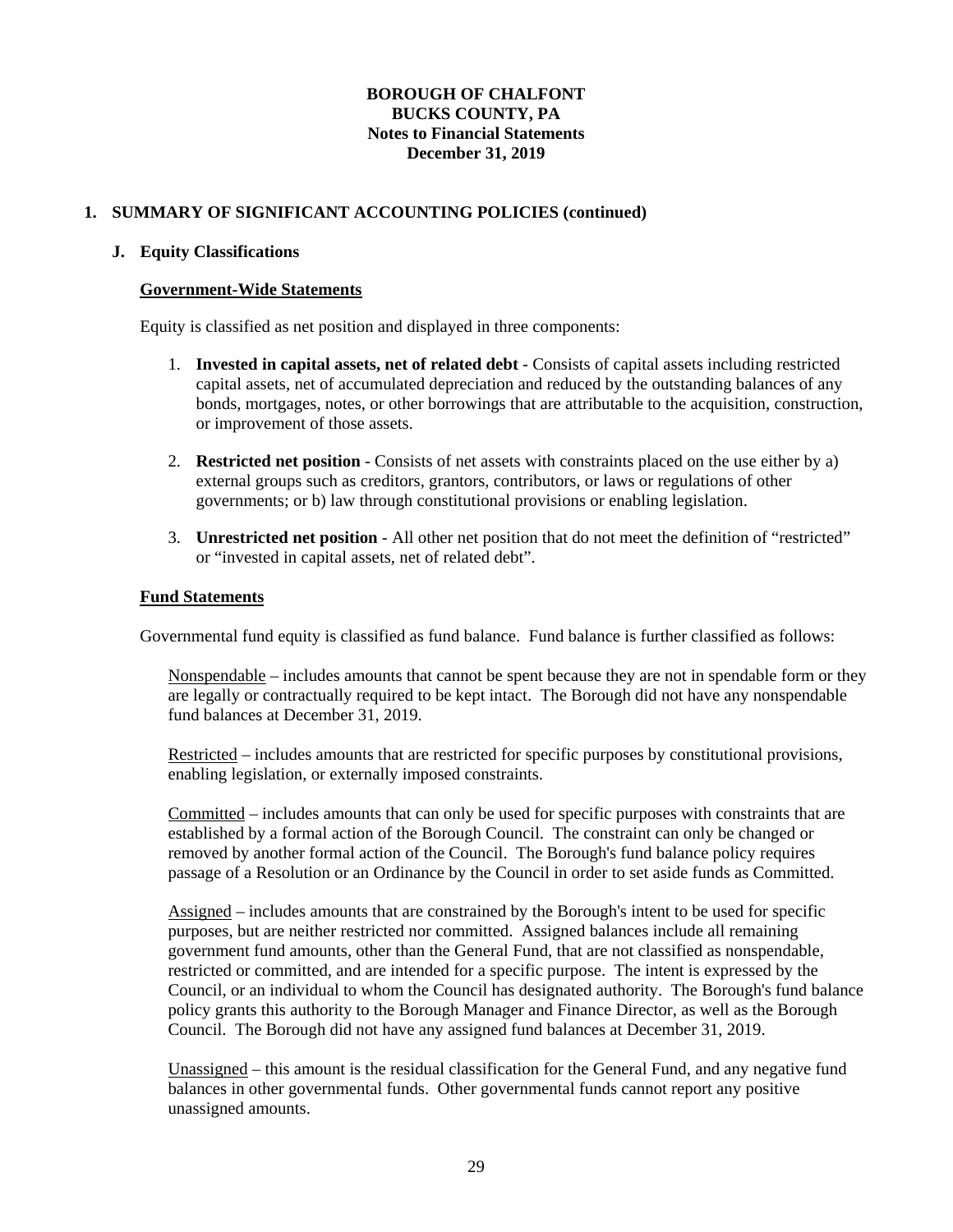# **1. SUMMARY OF SIGNIFICANT ACCOUNTING POLICIES (continued)**

# **J. Equity Classifications (continued)**

#### **Fund Statements (continued)**

When expenditures are incurred for purposes for which both restricted and unrestricted fund balance is available, restricted fund balance is considered to have been spent first. When expenditures are incurred for purposes for which amounts in any of the unrestricted fund balance classifications can be used, committed amounts should be reduced first, followed by assigned amounts, then unassigned amounts.

The Borough does not currently have a formal minimum fund balance policy.

#### **K. Deferred Outflows/Inflows of Resources**

In addition to assets, the statement of net position reports a separate section for deferred outflows of resources. This separate financial statement element, *deferred outflow of resources*, represents a consumption of net position that applies to a future period and so will *not* be recognized as an outflow of resources (expense/expenditure) until then. The Borough has one type of this item that qualifies for reporting in this category.

In addition to liabilities, the statement of net position reports a separate section for deferred inflows of resources. This separate financial statement element, *deferred inflow of resources*, represents an acquisition of net position that applies to a future period and so will *not* be recognized as an inflow of resources (revenue) until then. The Borough has one type of this item that qualifies for reporting in this category. Accordingly, this item, *unavailable revenue*, is reported in the governmental funds balance sheet. The governmental funds report unavailable revenue from three sources: property taxes, earned income taxes and local services taxes. The government wide statement does not report unavailable revenues.

### **L. Stewardship, Compliance, and Accountability**

### **Budgetary Data**

The following procedures are used by the Borough in establishing budgetary data, which is reflected in the financial statements.

- 1. The Borough prepares and advertises a proposed budget at least ten days before the budget is adopted.
- 2. Public hearings are conducted to obtain comments from taxpayers regarding the proposed budget.
- 3. The budget is formally adopted by the Council members prior to December 31.
- 4. Amendments may be approved by the Council during the year.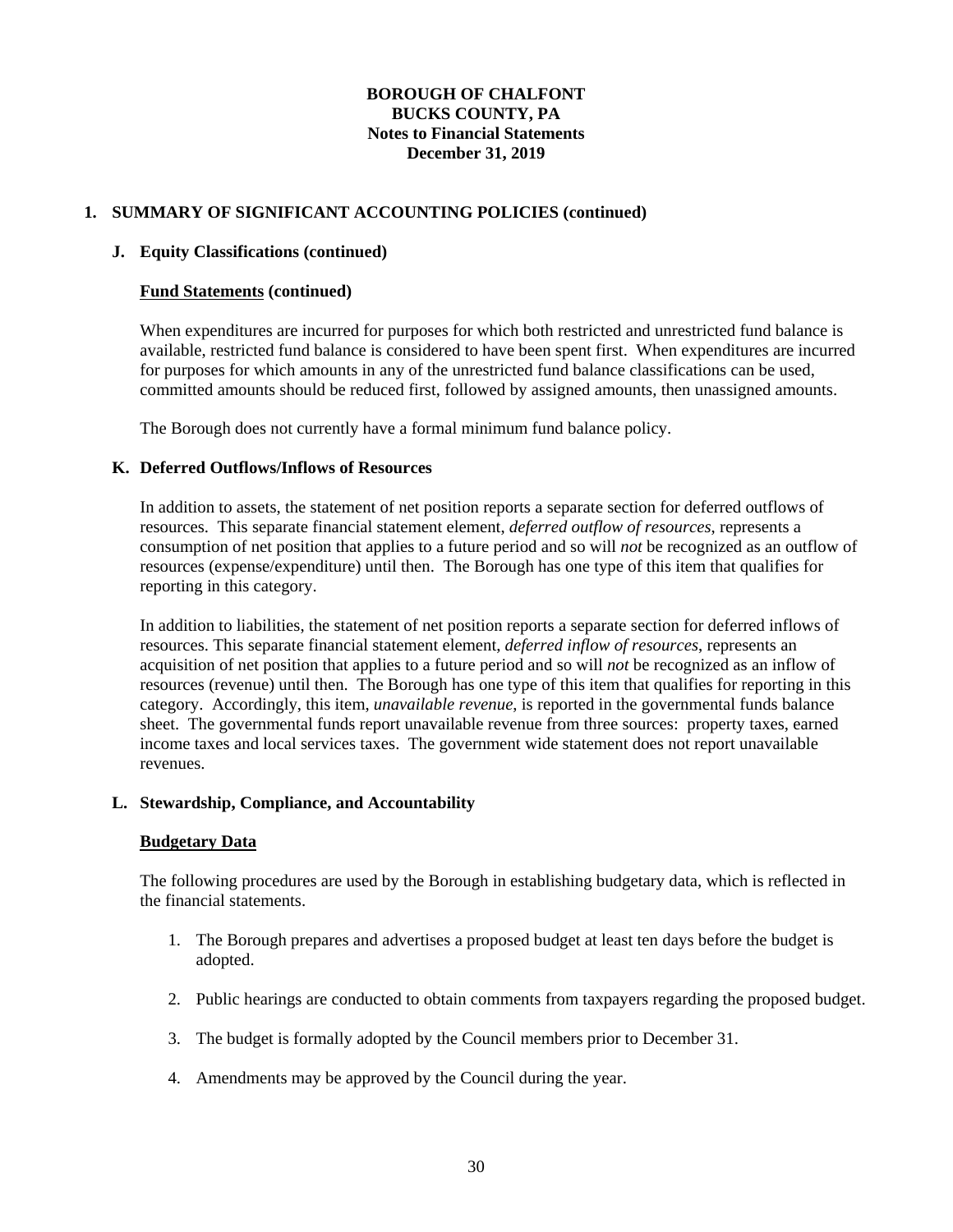# **1. SUMMARY OF SIGNIFICANT ACCOUNTING POLICIES (continued)**

#### **L. Stewardship, Compliance, and Accountability (continued)**

#### **Excess of Expenditures Over Appropriations**

The Borough has presented budget to actual comparisons for the General Fund. For the year ended December 31, 2019, expenditures exceeded appropriations in several expenditures categories of the general fund by \$22,561. These over expenditures were funded by greater than anticipated revenues. Additionally, general fund expenditures as a whole were \$325,128 under budget.

#### **M. New Accounting Pronouncements**

In January 2017, the GASB issued Statement 84 – *Fiduciary Activities*. The objective of this statement is to improve guidance regarding the identification of fiduciary activities for accounting and reporting purposes, and how these activities should be reported. The Borough adopted this guidance effective January 1, 2019, and adjusted the presentation of these funds accordingly. As a result of this, the Borough restated the net position of the custodial funds effective December 31, 2018 (see Note 17).

In March 2018, the GASB issued Statement 88 – *Certain Disclosures Related to Debt, including Direct Borrowings and Direct Placements*. The objective of this statement is to define debt for purposes of disclosure in notes to financial statements and establish additional financial statement note disclosure requirements related to debt obligations of governments, including direct borrowings and direct placements. The Township adopted this guidance effective January 1, 2019, and adjusted the presentation of these disclosures below accordingly.

#### **N. Estimates**

The preparation of financial statements in conformity with accounting principles generally accepted in the United States of America requires management to make estimates and assumptions that affect the reported amounts of assets and liabilities at the date of the financial statements, and the reported amount of revenues and expenses during the reporting period. Actual results could differ from those estimates.

### **2. CASH AND INVESTMENTS**

Cash and investments as of December 31, 2019, are classified in the accompanying financial statements as follows:

| <b>Statement of Net Position:</b>           |             |
|---------------------------------------------|-------------|
| Cash                                        | \$2,661,716 |
| Investments                                 | 4,194,825   |
| <b>Statement of Fiduciary Net Position:</b> |             |
| Investments                                 | 819,637     |
|                                             |             |
| <b>Total Cash and Investments</b>           | \$7,676,178 |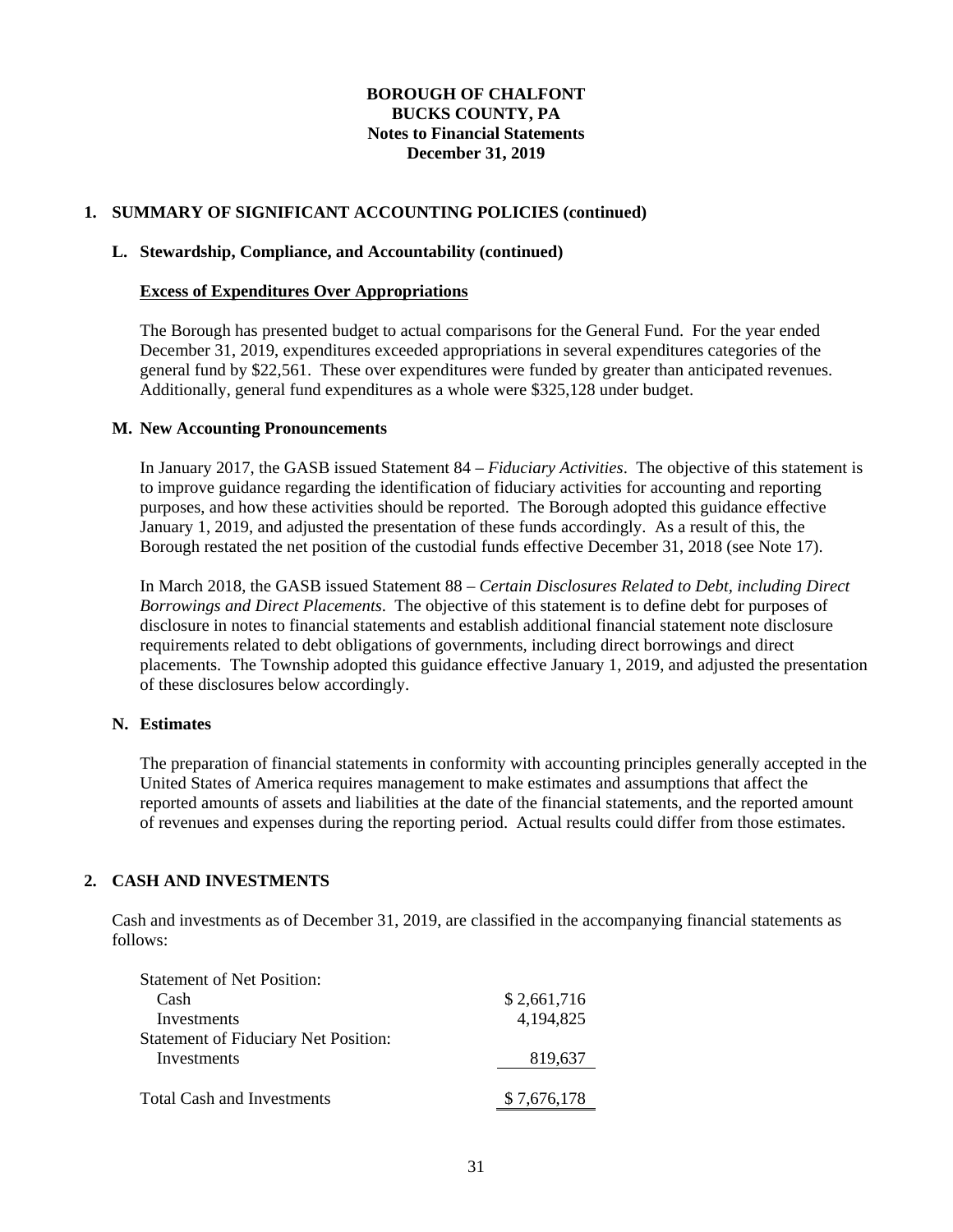### **2. CASH AND INVESTMENTS (continued)**

Cash and investments as of December 31, 2019, consist of the following:

| Cash on Hand<br>Deposits with Financial Institutions<br>Investments | 250<br>2,661,466<br>5,014,462 |
|---------------------------------------------------------------------|-------------------------------|
| <b>Total Cash and Investments</b>                                   | \$7,676,178                   |

#### **A. Cash Deposits**

Custodial credit risk for deposits is the risk that in the event of a bank failure, the Borough's deposits may not be returned. The Borough does not have a deposit policy for custodial credit risk; however, all Borough deposits are entirely insured or collateralized under a pooled asset program to secure public deposits, in accordance with Act 72 of the Commonwealth of Pennsylvania. As of December 31, 2019, \$2,482,101 of the Borough's bank balance of \$2,732,101 was uninsured, but collateralized by securities held by the bank or by its trust department or agent but not in the Borough's name.

#### **B. Investments**

At December 31, 2019, the Borough's investments consisted of the following:

| Governmental Funds:                          |             |
|----------------------------------------------|-------------|
| <b>Asset-Backed Securities</b>               |             |
| Federal Home Loan Mortgage Association       | \$1,832,438 |
| <b>Federal National Mortgage Association</b> | 1,804,166   |
| Government National Mortgage Association     | 481,060     |
| Money Market Funds                           | 77,161      |
|                                              | 4,194,825   |
|                                              |             |
| <b>Fiduciary Funds:</b>                      |             |
| Fixed Income Mutual Funds                    | 150,827     |
| <b>Equity Mutual Funds</b>                   | 668,810     |
|                                              | 819,637     |
|                                              |             |
| <b>Total Investments</b>                     | \$5,014,462 |
|                                              |             |

#### **Investments Authorized by the Borough's Home Rule Charter**

The Borough's Home Rule Charter authorizes the Borough to invest governmental funds in the following:

- 1. Direct obligations of the United States government, including United States treasury bills.
- 2. Obligations of the United States government agencies or instrumentalities backed by the full faith and credit of the United States.
- 3. Direct obligations of the Commonwealth of Pennsylvania.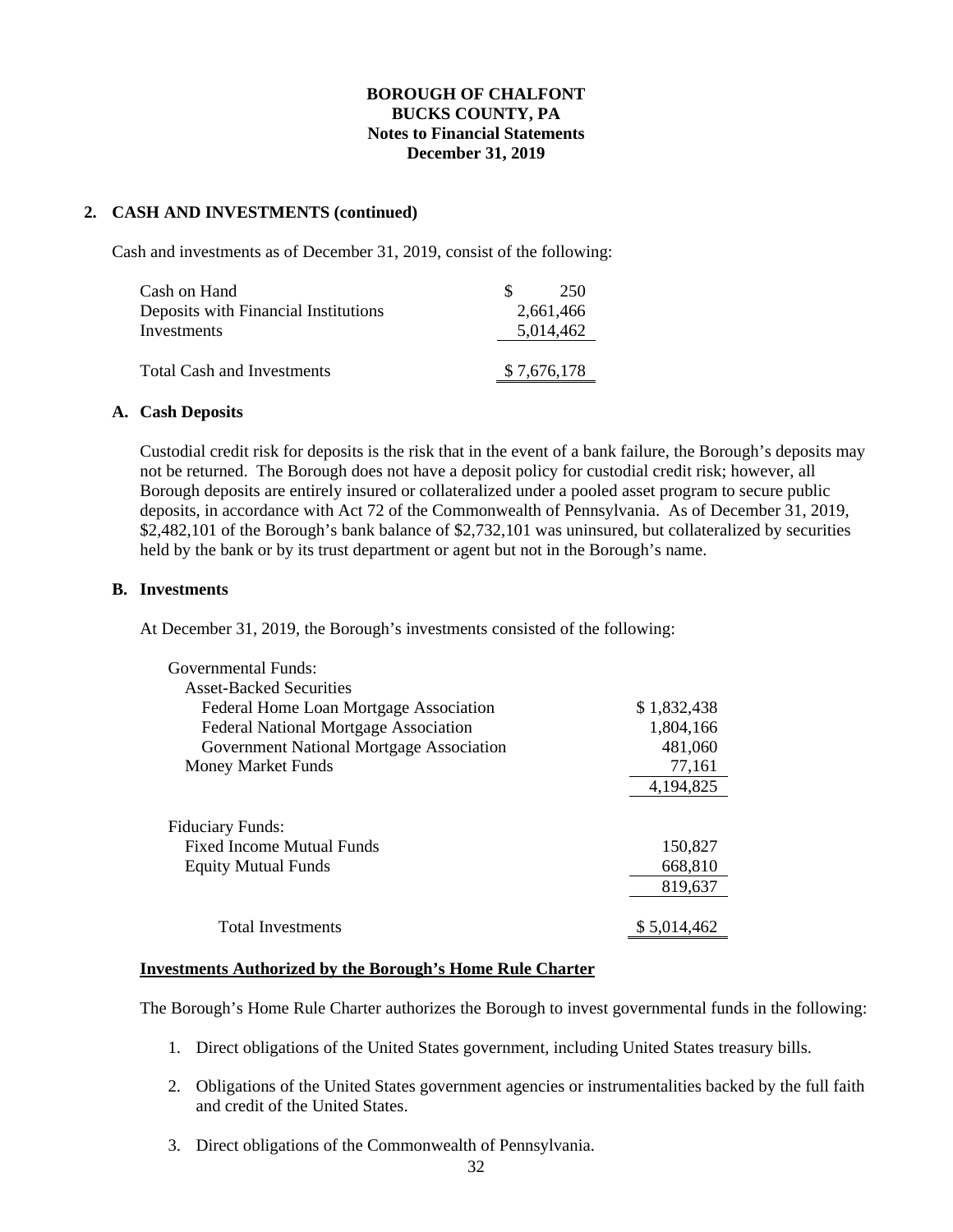# **2. CASH AND INVESTMENTS (continued)**

### **B. Investments (continued)**

# **Investments Authorized by the Borough's Home Rule Charter (continued)**

- 4. Obligations of any agency or instrumentalities of the Commonwealth of Pennsylvania backed by the full faith and credit of the Commonwealth.
- 5. Obligations of any political subdivision of the Commonwealth of Pennsylvania or any of its agencies or instrumentalities backed by the full faith and credit of the political subdivision.
- 6. Deposits in savings accounts, or time deposits, other than certificates of deposit, or share accounts of institutions insured by the Federal Deposit Insurance Corporation or the Federal Savings and Loan Insurance Corporation or the National Credit Union Share Insurance Fund or the Pennsylvania Deposit Insurance Corporation or the Pennsylvania Savings Association Insurance Corporation to the extent that such accounts are so insured, and, for any amounts above the insured maximum, provided that approval collateral as provided by law therefore shall be pledged by the depository.
- 7. Certificates of deposit purchased from institutions insured by the Federal Deposit Insurance Corporation or the Federal Savings and Loan Insurance Corporation or the National Credit Union Share Insurance Fund or the Pennsylvania Deposit Insurance Corporation or the Pennsylvania Savings Association Insurance Corporation to the extent that such accounts are so insured. However, for any amounts above the insured maximum, such certificates of deposit shall be collateralized by a pledge or assignment of assets of the institution, and such collateral may include loans (including interest in pools of loans) secured by first mortgage liens on real property. Certificates of deposit purchased from commercial banks shall be limited to an amount equal to twenty percent (20%) of a bank's total capital and surplus. Certificates of deposit purchased from savings and loan associations or savings banks shall be limited to an amount equal to twenty percent (20%) of an institution's assets minus liabilities.
- 8. Money market funds insured by any of the Federal or State sponsored insurance agencies mentioned in #6 or #7, or a private insurance company offering comparable coverage.
- 9. Shares of an investment company registered under the Investment Company Act of 1940, whose shares are registered under the Securities Act of 1933, provided that the only investments of that company are in the authorized investments for Borough funds listed in #1 through #6.
- 10. Any investment authorized by 20 Pa.C.S. Ch. 73 (relating to fiduciaries investments) shall be an authorized investment for any pension or retirement fund.
- 11. In certain commercial paper under the terms and conditions set forth in Act No. 53 of 1973 of the General Assembly of the Commonwealth of Pennsylvania, as amended. (53 P.S. S. 5410 *et seq*.)
- 12. Not more than twenty percent (20%) of the above-mentioned instruments may mature or become payable in any one calendar year.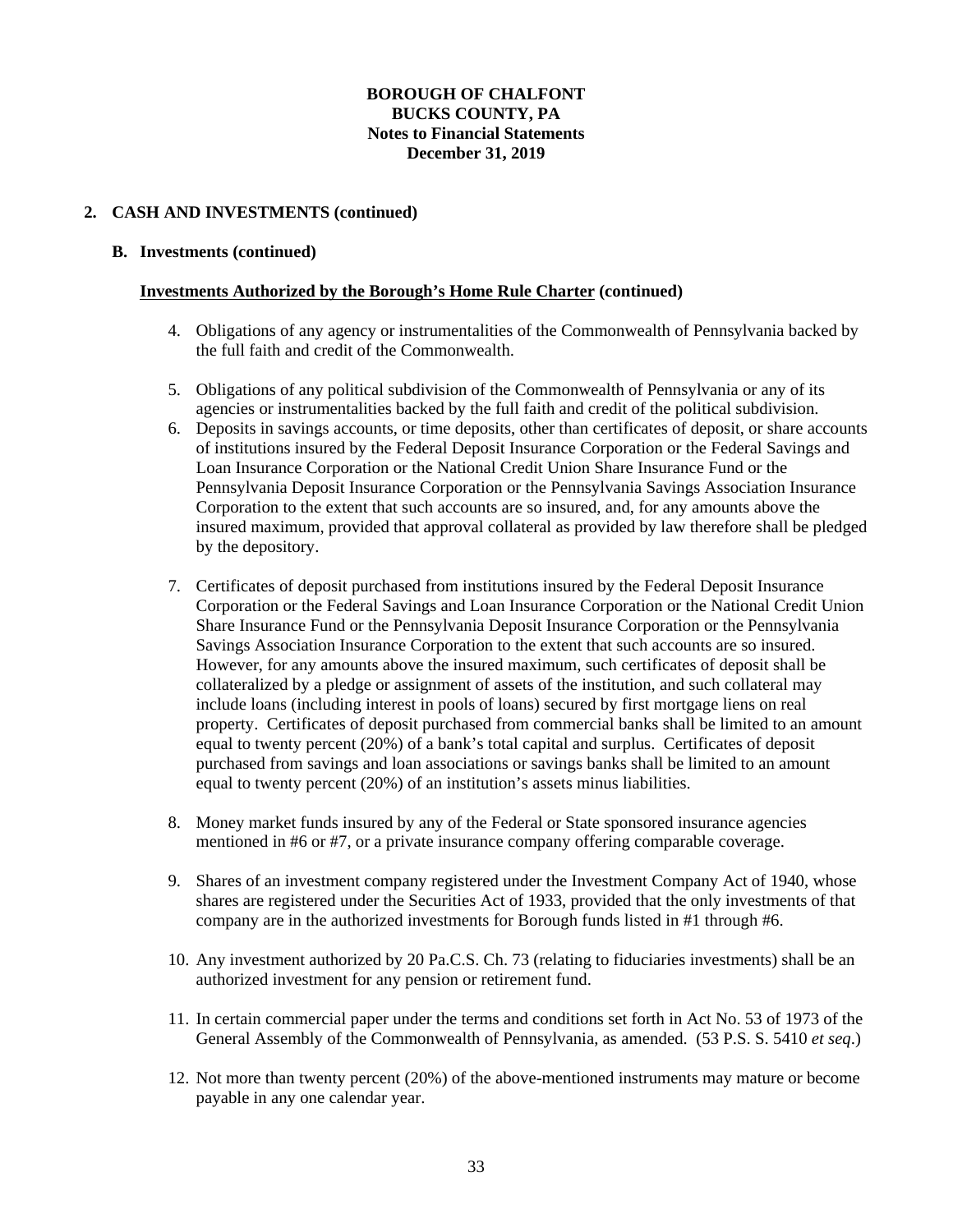# **2. CASH AND INVESTMENTS (continued)**

#### **B. Investments (continued)**

# **Investments Authorized by the Borough's Home Rule Charter (continued)**

In addition to the investments authorized for governmental funds, fiduciary fund investments may also be made in corporate stocks and bonds, real estate, and other investments consistent with sound business practices and state statutes.

### **Custodial Credit Risk**

Custodial credit risk for investments is the risk that, in the event of the failure of the counterparty, the Borough will not be able to recover the value of its investments or collateral securities that are in the possession of an outside party. The Borough's investments, which consist of asset-backed securities (governmental funds) and open-end mutual funds (fiduciary funds), are not subject to custodial credit risk because they do not involve a transferable financial instrument. The Borough's money market funds and certificates of deposit are SIPC and FDIC insured, respectively.

# **Credit Risk**

Credit risk is the risk that an issuer or other counterparty to an investment will not fulfill its obligations. The credit risk of a debt instrument is measured by nationally recognized statistical rating organizations such as Moody's Investor Services (Moody's) and Standard & Poor's (S&P). The Borough does not currently have a policy with regard to credit risk. As of December 31, 2019, the Borough's investments were rated as follows.

|                                                                         | Fair Value  | Rating |
|-------------------------------------------------------------------------|-------------|--------|
| Governmental Funds                                                      |             |        |
| Federal Home Loan Mortgage Association                                  | \$1,832,438 | AAA    |
| <b>Federal National Mortgage Association</b>                            | 1,804,166   | AAA    |
| <b>Total Exposed to Credit Risk</b>                                     | \$3,636,604 |        |
| U.S. Government Guaranteed*<br>Government National Mortgage Association | 481,060     |        |
| Not Rated**                                                             | 77,161      |        |
| <b>Fiduciary Funds</b><br>Not Rated**                                   | 819,637     |        |
|                                                                         |             |        |

\* Composed of U.S. government and agency obligations explicitly guaranteed by the U.S. government that are not considered to have credit risk.

\*\* Not rated securities consist of mutual funds, money market funds, and certificates of deposit.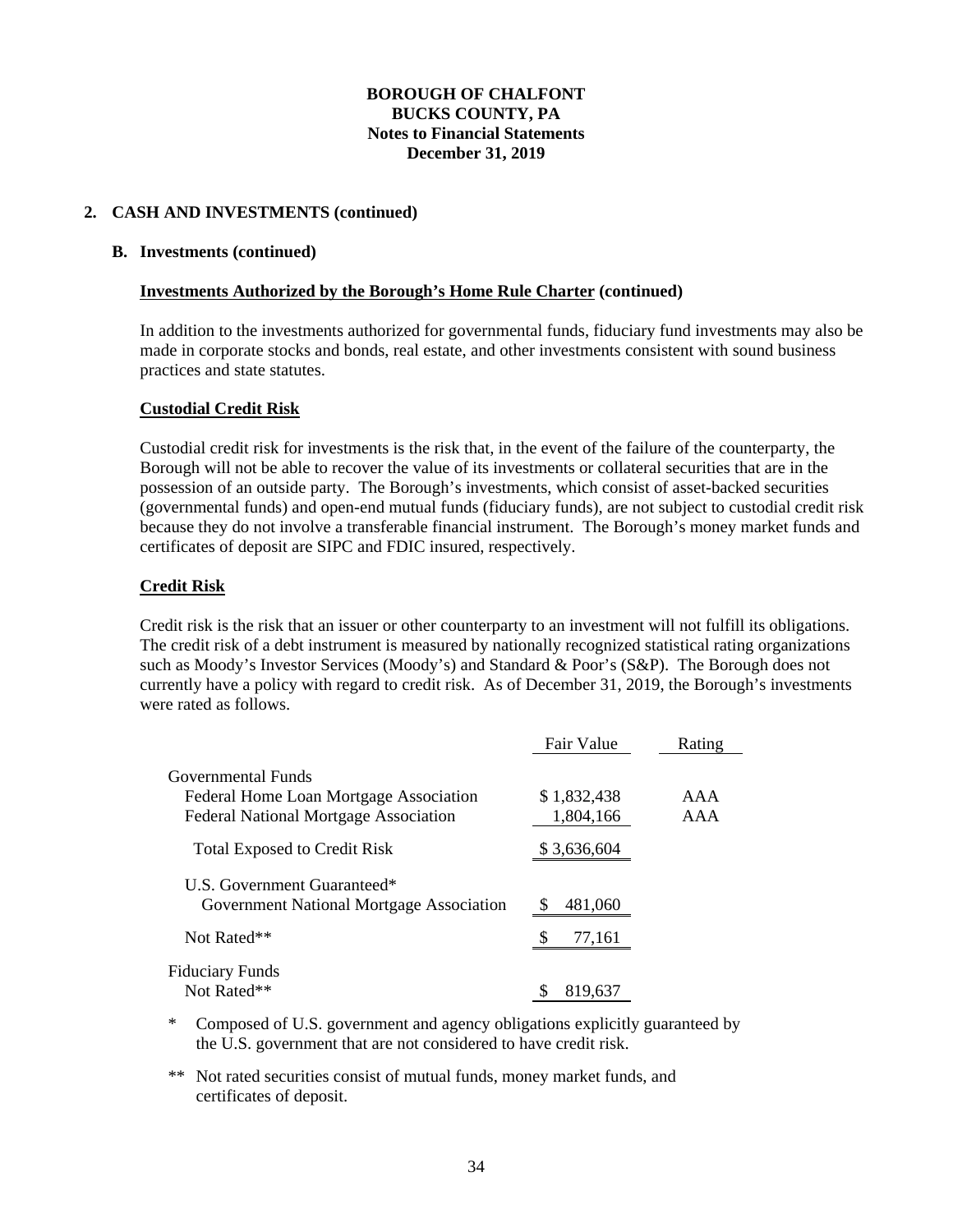# **2. CASH AND INVESTMENTS (continued)**

### **B. Investments (continued)**

# **Concentration of Credit Risk**

The investment policy of the Borough contains no limitations on the amount that can be invested in any one issuer. Investments in any one issuer (other than securities explicitly guaranteed by the U.S. government, mutual funds, and external investment pools) that represent 5% or more of total entity investment are as follows:

| Federal Home Loan Mortgage Association       | \$1,832,438 |
|----------------------------------------------|-------------|
| <b>Federal National Mortgage Association</b> | \$1,804,166 |
| Government National Mortgage Association     | \$481,060   |

### **Interest Rate Risk**

Interest rate risk is the risk that changes in market interest rates will adversely affect the fair value of an investment. Generally, the longer the maturity of an investment, the greater the sensitivity of its fair value to changes in interest rates. The Borough does not have a formal policy that limits investment maturities as a means of managing its exposure to fair value losses arising from increasing interest rates.

All of the Borough's asset backed securities have remaining maturity dates of greater than five years. The maturities range from the year 2023 to 2057 and are highly sensitive to interest rate risk. The remainder of the Borough's investments have maturity dates, if any, of one year or less.

### **Fair Value of Investments**

Accounting principles generally accepted in the United States of America establish a fair value hierarchy that is based on the valuation inputs used in the fair value measurements. Measurements using quoted prices in active markets for identical assets and liabilities fall within Level 1 of the hierarchy; measurements using significant other observable inputs fall within Level 2; and measurements using significant unobservable inputs fall within Level 3.

Information related to the Borough's investments measured at fair value on a recurring basis at December 31, 2019, is as follows: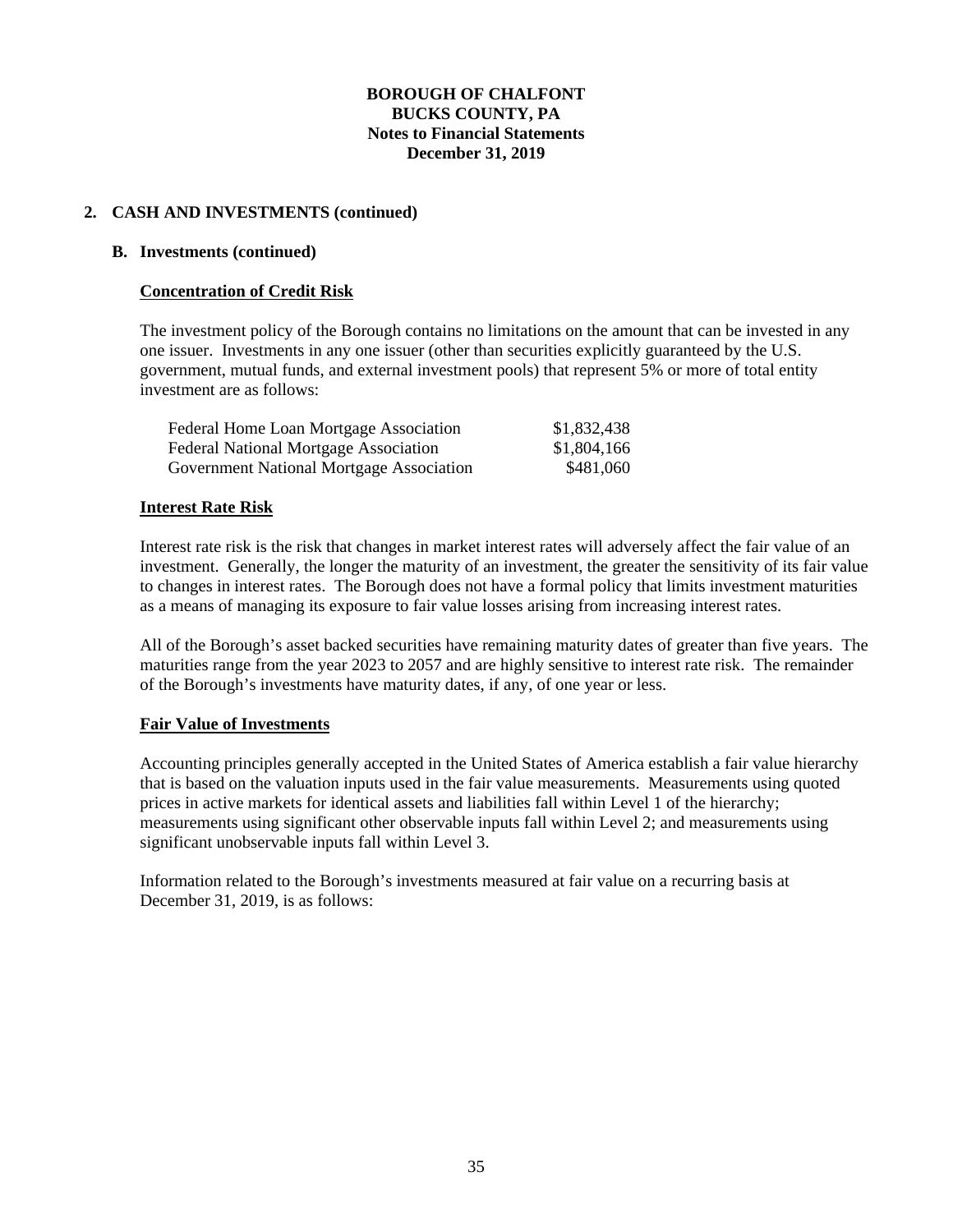### **2. CASH AND INVESTMENTS (continued)**

# **B. Investments (continued)**

# **Fair Value of Investments (continued)**

|                                             | Fair Value       | <b>Ouoted Prices in</b><br><b>Active Markets</b><br>for Identical<br>Assets<br>(Level 1) | Significant Other<br>Observable<br>Inputs<br>(Level 2) | Significant<br>Unobservable<br>Inputs<br>(Level 3) |
|---------------------------------------------|------------------|------------------------------------------------------------------------------------------|--------------------------------------------------------|----------------------------------------------------|
| Governmental Funds Investments              |                  |                                                                                          |                                                        |                                                    |
| Federal Home Loan Mortgage Association      | 1,832,438<br>SS. | \$                                                                                       | \$1,832,438                                            | \$                                                 |
| Federal National Mortgage Association       | 1,804,166        |                                                                                          | 1,804,166                                              |                                                    |
| Governmental National Mortgage Association  | 481,060          |                                                                                          | 481,060                                                |                                                    |
| Money Market Funds                          | 77,161           | 77,161                                                                                   |                                                        |                                                    |
| <b>Total Governmental Funds Investments</b> | \$4,194,825      | \$<br>77,161                                                                             | \$4,117,664                                            | \$                                                 |
| <b>Fiduciary Funds Investments</b>          |                  |                                                                                          |                                                        |                                                    |
| <b>Fixed Income Mutual Funds</b>            | \$<br>150,827    | \$.<br>150,827                                                                           | \$                                                     | \$                                                 |
| <b>Equity Mutual Funds</b>                  | 668,810          | 668,810                                                                                  |                                                        |                                                    |
| <b>Total Fiduciary Fund Investments</b>     | 819,637          | 819,637<br>S                                                                             | \$                                                     |                                                    |

# **3. PROPERTY TAXES**

Real estate taxes are levied on March 1, based on assessed values established by the Bucks County Board of Assessments. Real property in the Borough was originally assessed at \$51,251,295 for 2019. Property taxes attach as an enforceable lien on property as of January 15 of the following year. The Borough receives all tax collections through its tax collector.

The Borough is permitted to levy up to 30 mills of assessed property valuation for general government purposes and 3 mills for fire protection purposes. In 2019, the Borough's tax rate was 16.50 mills for general governmental purposes, 1.25 mills for fire protection purposes, and 0.5 mills for ambulance services.

The Borough bills and collects its own property taxes, as well as property taxes for Bucks County attributable to Borough residents.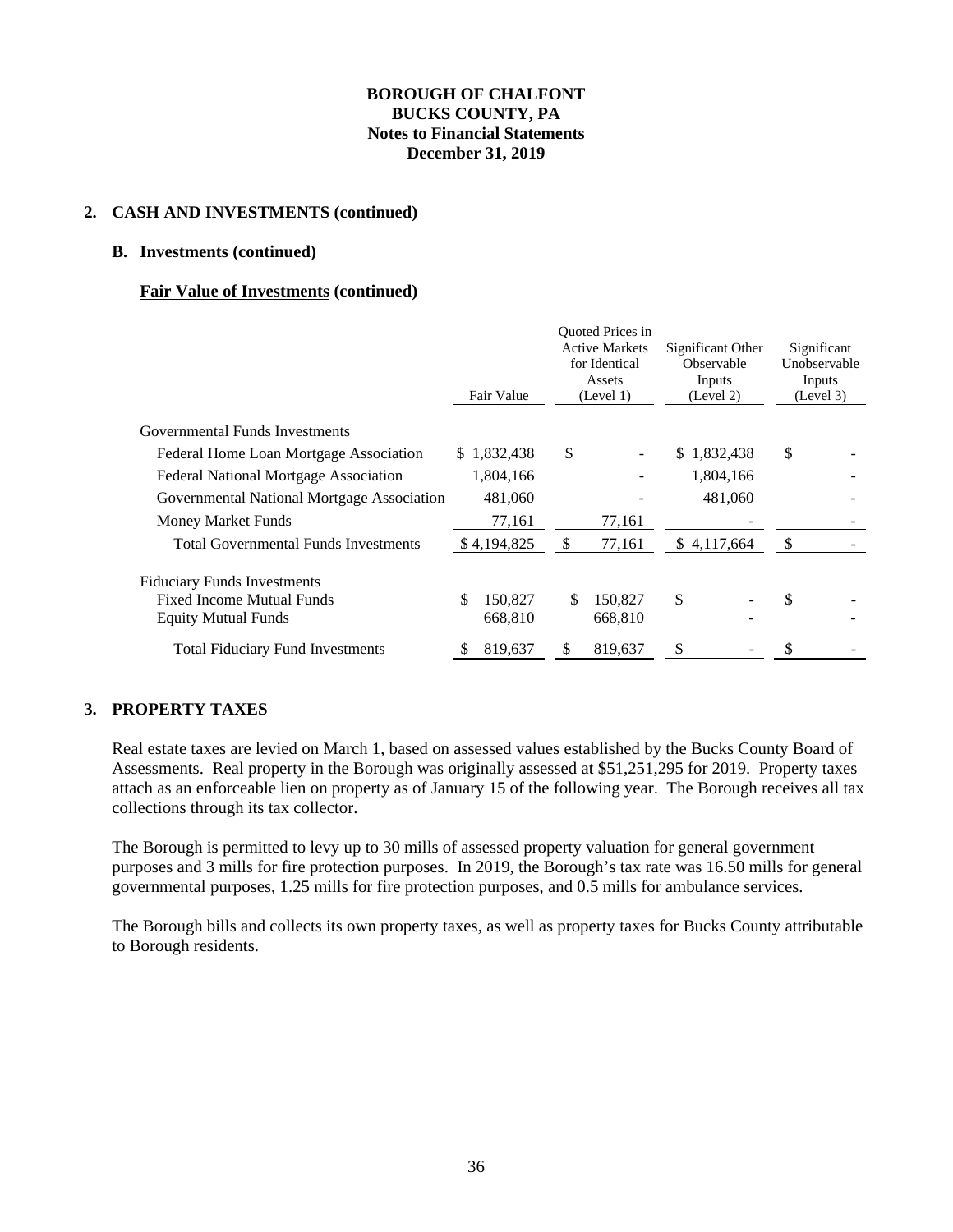# **4. CAPITAL ASSETS**

Capital asset activity for the year ended December 31, 2019, was as follows:

|                                       | Balance<br>1/1/19 | <b>Additions</b> | Disposals   | <b>Balance</b><br>12/31/19 |
|---------------------------------------|-------------------|------------------|-------------|----------------------------|
| <b>Assets Not Being Depreciated</b>   |                   |                  |             |                            |
| Land                                  | \$<br>821,450     | \$               | \$          | \$.<br>821,450             |
| <b>Conservation Easements</b>         | 173,000           |                  |             | 173,000                    |
| Depreciable Assets                    |                   |                  |             |                            |
| Land and Park Improvements            | 2,263,654         | 35,641           |             | 2,299,295                  |
| <b>Buildings and Improvements</b>     | 2,915,089         | 65,138           | 3,381       | 2,976,846                  |
| Vehicles                              | 716,056           |                  |             | 716,056                    |
| Machinery and Equipment               | 199,037           | 15,416           | 500         | 213,953                    |
| Furniture                             | 11,631            |                  | 5,000       | 6,631                      |
| Infrastructure                        | 3,903,821         |                  |             | 3,903,821                  |
| <b>Total at Historical Cost</b>       | 11,003,738        | 116,195          | 8,881       | 11,111,052                 |
| Less Accumulated Depreciation         |                   |                  |             |                            |
| Land and Park Improvements            | 708,545           | 106,107          |             | 814,652                    |
| <b>Buildings and Improvements</b>     | 704,451           | 118,543          | 2,177       | 820,817                    |
| Vehicles                              | 478,836           | 85,070           |             | 563,906                    |
| Machinery and Equipment               | 122,436           | 14,023           | 500         | 135,959                    |
| Furniture                             | 11,298            | 163              | 5,000       | 6,461                      |
| Infrastructure                        | 1,177,100         | 182,209          |             | 1,359,309                  |
| <b>Total Accumulated Depreciation</b> | 3,202,666         | 506,115          | 7,677       | 3,701,104                  |
| <b>Total Net Capital Assets</b>       | \$7,801,072       | \$<br>(389, 920) | \$<br>1,204 | \$7,409,948                |

Depreciation expense was charged to governmental activities as follows:

| General Government                | \$282,815 |
|-----------------------------------|-----------|
| Highway Maintenance               | 130,858   |
| Parks and Recreation              | 92,442    |
|                                   |           |
| <b>Total Depreciation Expense</b> | \$506,115 |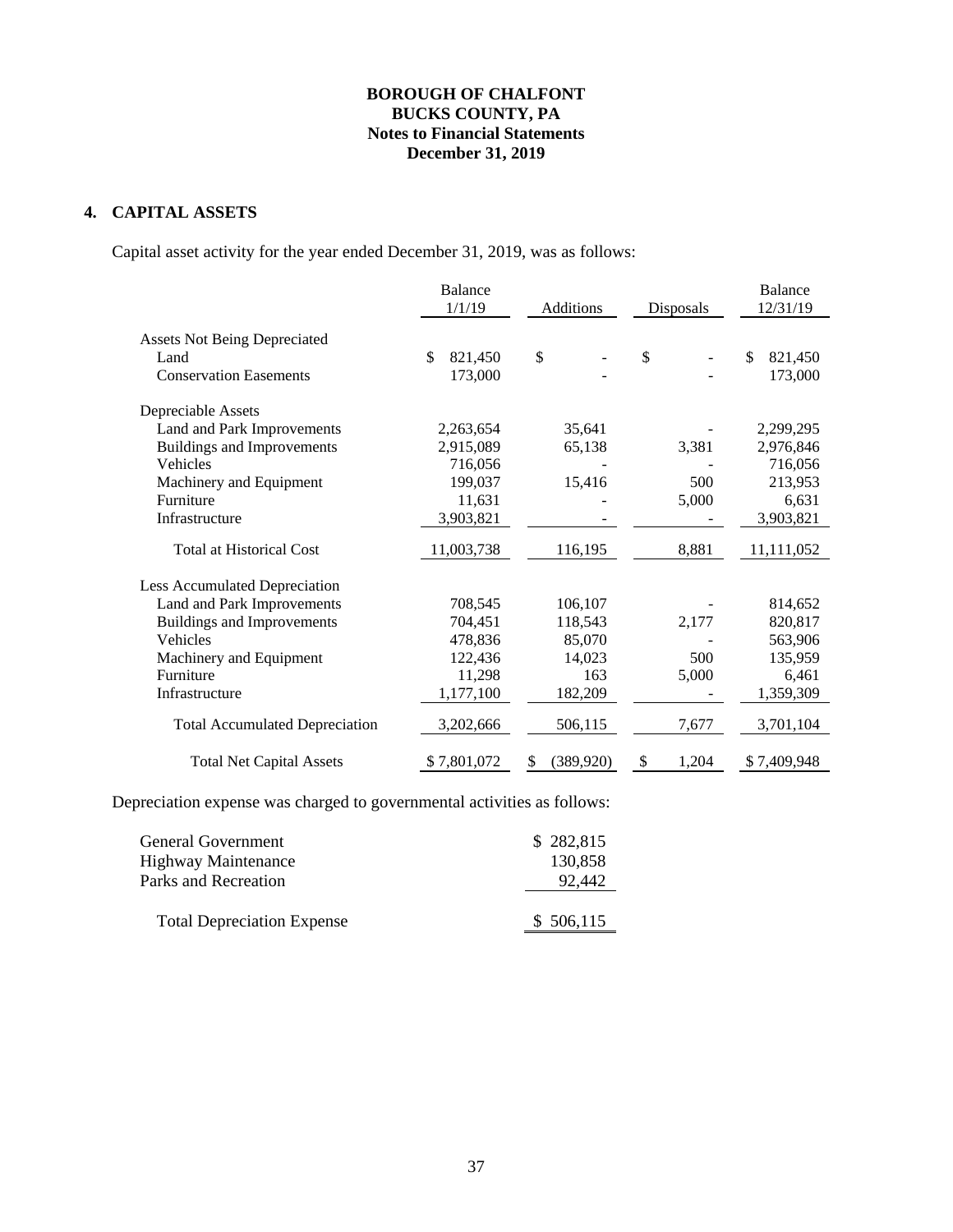# **5. LONG-TERM OBLIGATIONS**

The Borough's General Long-Term Obligations changed during the year as follows:

|                                 | Balance at<br>1/1/2019 | Additions        | Reductions    | Balance at<br>12/31/2019 | Due within<br>One Year |
|---------------------------------|------------------------|------------------|---------------|--------------------------|------------------------|
|                                 |                        |                  |               |                          |                        |
| <b>General Obligation Notes</b> |                        |                  |               |                          |                        |
| 2014 General Obligation Note    | 254,000<br>\$.         | \$<br>۰          | S<br>12,000   | \$<br>242,000            | $\mathbb{S}$<br>13,000 |
| 2018 General Obligation Note    | 900,000                |                  | 650,000       | 250,000                  | 12,000                 |
| 2019 General Obligation Note    |                        | 1,200,000        |               | 1,200,000                | 50,000                 |
| Notes from Direct Borrowings    |                        |                  |               |                          |                        |
| Truck Loan                      | 16,112                 |                  | 9,093         | 7.019                    | 7,019                  |
| Truck Loan                      | 117,083                |                  | 29.196        | 87.887                   | 30,122                 |
| <b>Wheel Loader Loan</b>        | 62,898                 |                  | 18,708        | 44,190                   | 19,272                 |
| Subtotal                        | 1,350,093              | 1,200,000        | 718,997       | 1,831,096                | 131,413                |
| Compensated Absences and        |                        |                  |               |                          |                        |
| Severance                       | 12,735                 |                  | 3,372         | 9,363                    |                        |
|                                 | 1,362,828<br>\$.       | \$.<br>1.200.000 | \$<br>722,369 | \$1,840,459              | \$<br>131,413          |

#### **2014 General Obligation Note**

On July 25, 2014, the Borough issued a General Obligation Note in the amount of \$300,000 through the Delaware Valley Regional Finance Authority. Additionally, the Borough executed a fixed rate swap agreement, which fixed its interest rate at 2.98% (see Note 12). Principal payments are due on July 25 of each year as shown below. The note was issued for the purpose of acquiring property, and making renovations to Borough buildings and parking lots and was issued as non-electoral debt. The Borough has pledged its full faith, credit, and taxing power, and is required to include in its budget for each year the amount of debt service on the note which will be payable in such fiscal year. The debt service requirements are as follows:

|               |             |             | Total        |
|---------------|-------------|-------------|--------------|
| Year          | Principal   | Interest    | Debt Service |
| 2020          | 13,000<br>S | \$<br>7,212 | 20,212<br>\$ |
| 2021          | 13,000      | 6,824       | 19,824       |
| 2022          | 14,000      | 6,437       | 20,437       |
| 2023          | 14,000      | 6,019       | 20,019       |
| 2024          | 15,000      | 5,602       | 20,602       |
| $2025 - 2029$ | 79,000      | 21,218      | 100,218      |
| $2030 - 2034$ | 94,000      | 8,553       | 102,553      |
|               | \$242,000   | 61,865      | 303,865<br>S |

Interest expense was \$7,420 for the year.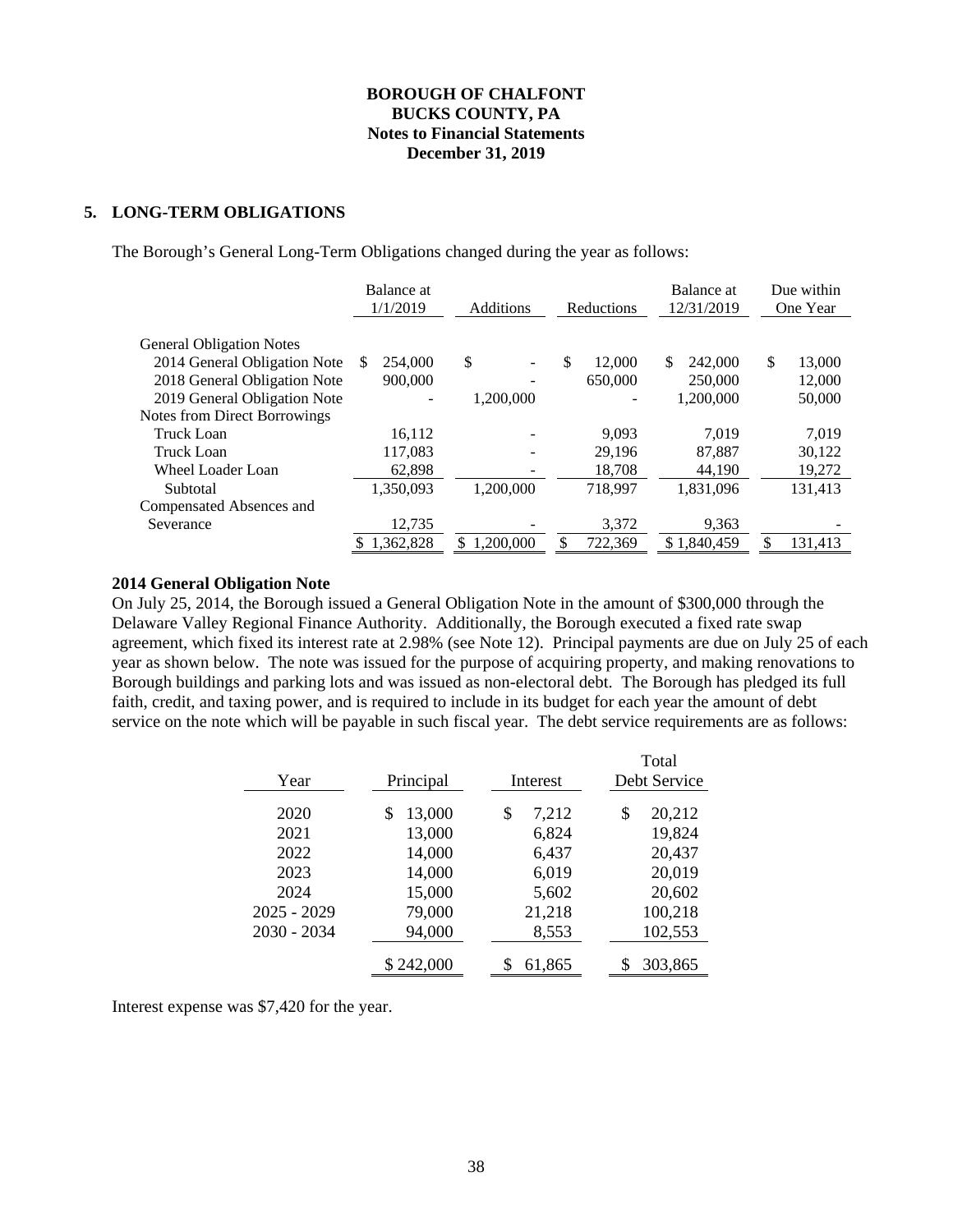#### **5. LONG-TERM OBLIGATIONS (continued)**

#### **2018 General Obligation Note**

On April 27, 2018, the Borough issued a General Obligation Note in the amount of \$1,260,000 through the Delaware Valley Regional Finance Authority. Principal payments are due on October 25 of each year as shown below. Additionally, in 2019, the Borough executed a fixed rate swap agreement on this note, which fixed its interest rate at 1.809% (see Note 12). The note was issued for the purpose of making renovations to Borough buildings and parking lots and was issued as non-electoral debt. The Borough has pledged its full faith, credit, and taxing power, and is required to include in its budget for each year the amount of debt service on the note which will be payable in such fiscal year. In 2019, the Borough paid an additional \$640,000 of principal after grant funds were received for the building renovations. The debt service requirements are as follows:

 $T_{\alpha\uparrow\alpha}1$ 

|               |             |             | i viai       |
|---------------|-------------|-------------|--------------|
| Year          | Principal   | Interest    | Debt Service |
|               |             |             |              |
| 2020          | 12,000<br>S | \$<br>4,296 | 16,296<br>\$ |
| 2021          | 12,000      | 4,306       | 16,306       |
| 2022          | 12,000      | 4,088       | 16,088       |
| 2023          | 13,000      | 3,871       | 16,871       |
| 2024          | 13,000      | 3,636       | 16,636       |
| $2025 - 2029$ | 67,000      | 14,635      | 81,635       |
| 2030 - 2034   | 73,000      | 8,358       | 81,358       |
| 2035 - 2037   | 48,000      | 1,737       | 49,737       |
|               | \$250,000   | \$44,927    | \$294,927    |
|               |             |             |              |

Interest expense was \$15,101 for the year.

#### **2019 General Obligation Note**

On November 13, 2019, the Borough issued a General Obligation Note in the amount of \$1,200,000 through the Delaware Valley Regional Finance Authority. Principal payments are due on October 25 of each year as shown below. Additionally, the Borough executed a fixed rate swap agreement on this note, which fixed its interest rate at 1.809% (see Note 12). The note was issued for the purpose of contributing its share of the costs of the Central Bucks Regional Police Headquarters, and was issued as non-electoral debt. The Borough has pledged its full faith, credit, and taxing power, and is required to include in its budget for each year the amount of debt service on the note which will be payable in such fiscal year.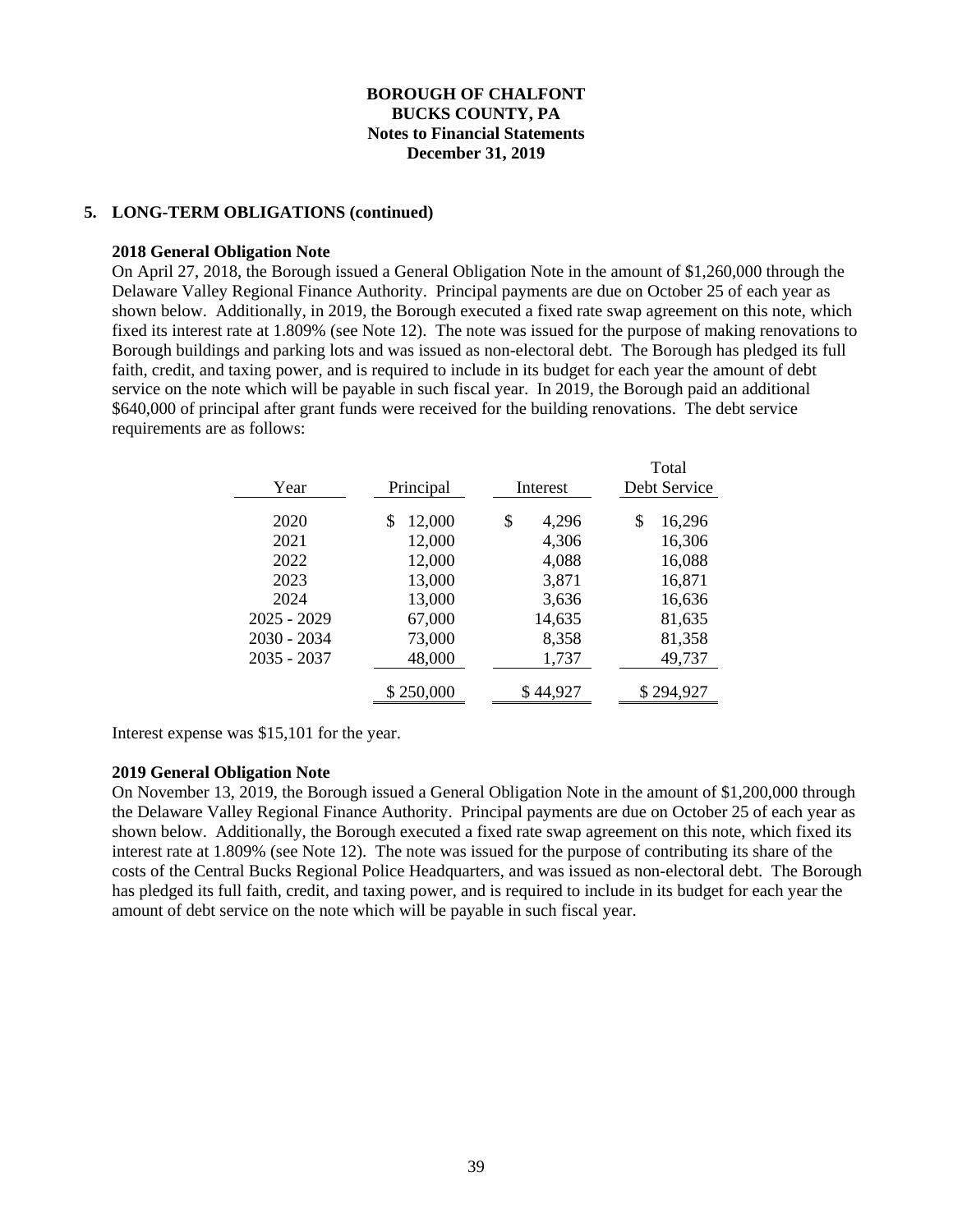#### **5. LONG-TERM OBLIGATIONS (continued)**

#### **2019 General Obligation Note (continued)**

The debt service requirements, are as follows:

| Year          | Principal   | Interest     | Total<br>Debt Service |
|---------------|-------------|--------------|-----------------------|
|               |             |              |                       |
| 2020          | 50,000<br>S | \$<br>21,557 | 71,557<br>\$          |
| 2021          | 51,000      | 20,650       | 71,650                |
| 2022          | 52,000      | 19,724       | 71,724                |
| 2023          | 53,000      | 18,780       | 71,780                |
| 2024          | 54,000      | 17,819       | 71,819                |
| $2025 - 2029$ | 285,000     | 74,033       | 359,033               |
| $2030 - 2034$ | 312,000     | 47,251       | 359,251               |
| $2035 - 2039$ | 343,000     | 17,852       | 360,852               |
|               |             |              |                       |
|               | \$1,200,000 | \$237,666    | \$1,437,666           |

Interest expense was \$2,533 for the year.

#### **Truck Loan**

In August 2016, the Borough signed a note with Penn Community Bank for \$35,508 for the purchase of a public works truck. Beginning in September 2016, the note is payable in equal monthly installments of \$791, including interest of 3.25% per annum, through September 2020.

Interest expense was \$394 for the year.

#### **Truck Loan**

In February 2017, the Borough signed a note with Penn Community Bank for \$150,000 for the purchase of an International 7400 SFA Truck. Beginning in September 2017, the note is payable in equal monthly installments of \$2,706, including interest of 3.11% per annum, through October 2022.

| Year         | Principal        | Interest       | Total<br>Debt Service |
|--------------|------------------|----------------|-----------------------|
| 2020<br>2021 | 30,122<br>31,094 | 2,345<br>1,374 | 32,467<br>32,468      |
| 2022         | 26,671           | 386            | 27,057                |
|              | \$87,887         | 4,105          | 91,992                |

Interest expense was \$3,272 for the year.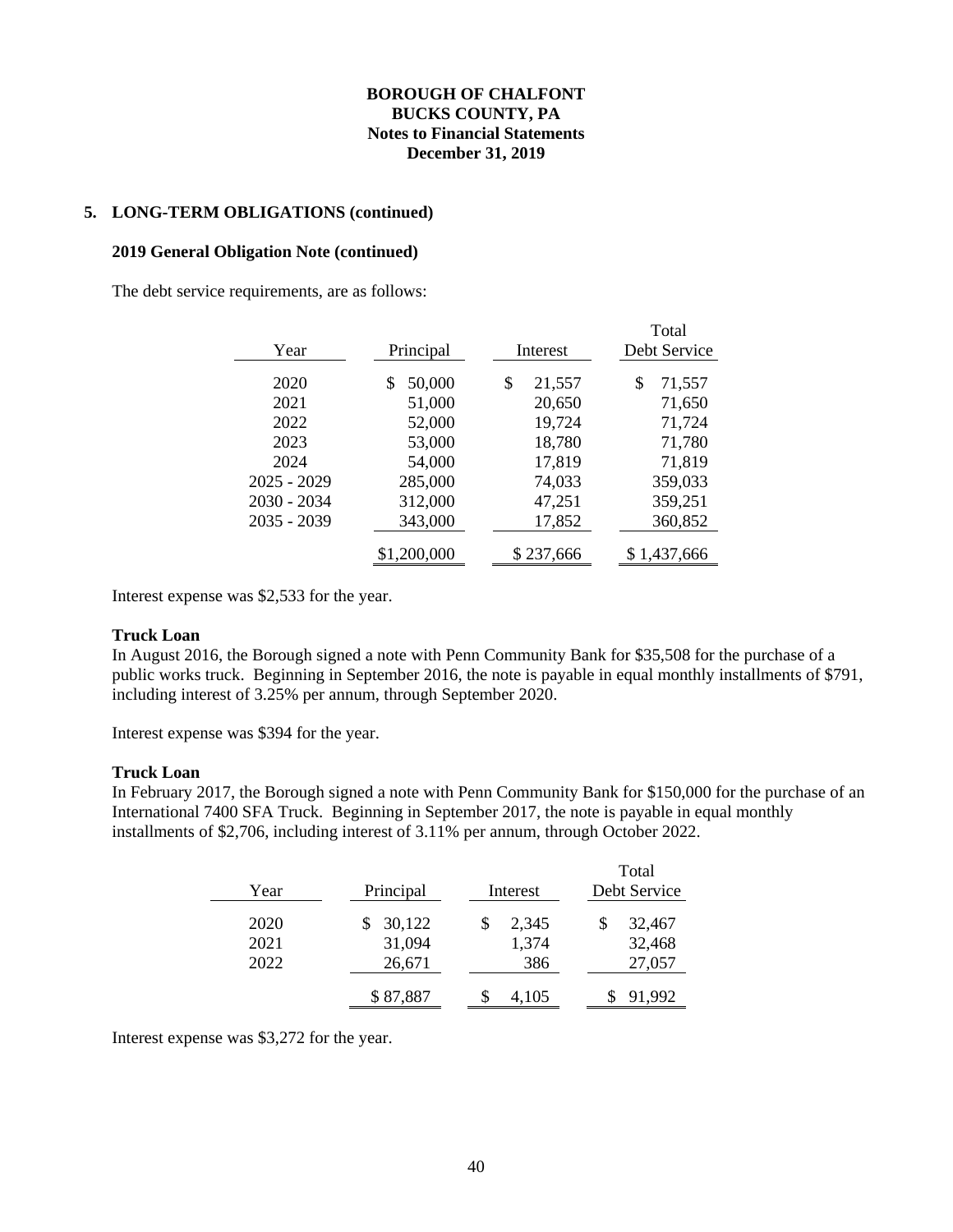#### **5. LONG-TERM OBLIGATIONS (continued)**

#### **Wheel Loader Loan**

In February 2017, the Borough signed a note with Penn Community Bank for \$94,313 for the purchase of an Avanti Compact Wheel Loader. Beginning in April 2017, the note is payable in equal monthly installments of \$1,694, including interest of 2.95% per annum, through March 2022.

|      |           |          | Total        |
|------|-----------|----------|--------------|
| Year | Principal | Interest | Debt Service |
| 2020 | 19,272    | 1,062    | 20,334       |
| 2021 | 19,859    | 475      | 20,334       |
| 2022 | 5,059     | 25       | 5,084        |
|      | 44.190    | 1,562    | 45,752       |

Interest expense was \$1,626 for the year.

#### **6. PERMIT DEPOSIT**

In October 2014, the Borough purchased a property from the North Wales Authority. The purchase price was \$465,000, and was paid in the form of \$250,000 cash and \$215,000 in credits to the Authority. For 15 years from the date of the sale, the Borough will waive any permit fees incurred by the Authority, up to \$215,000. This deposit is classified as a long-term liability on the statement of net position. During the year ended December 31, 2019, the Authority incurred no permit fees, leaving the balance at \$172,180.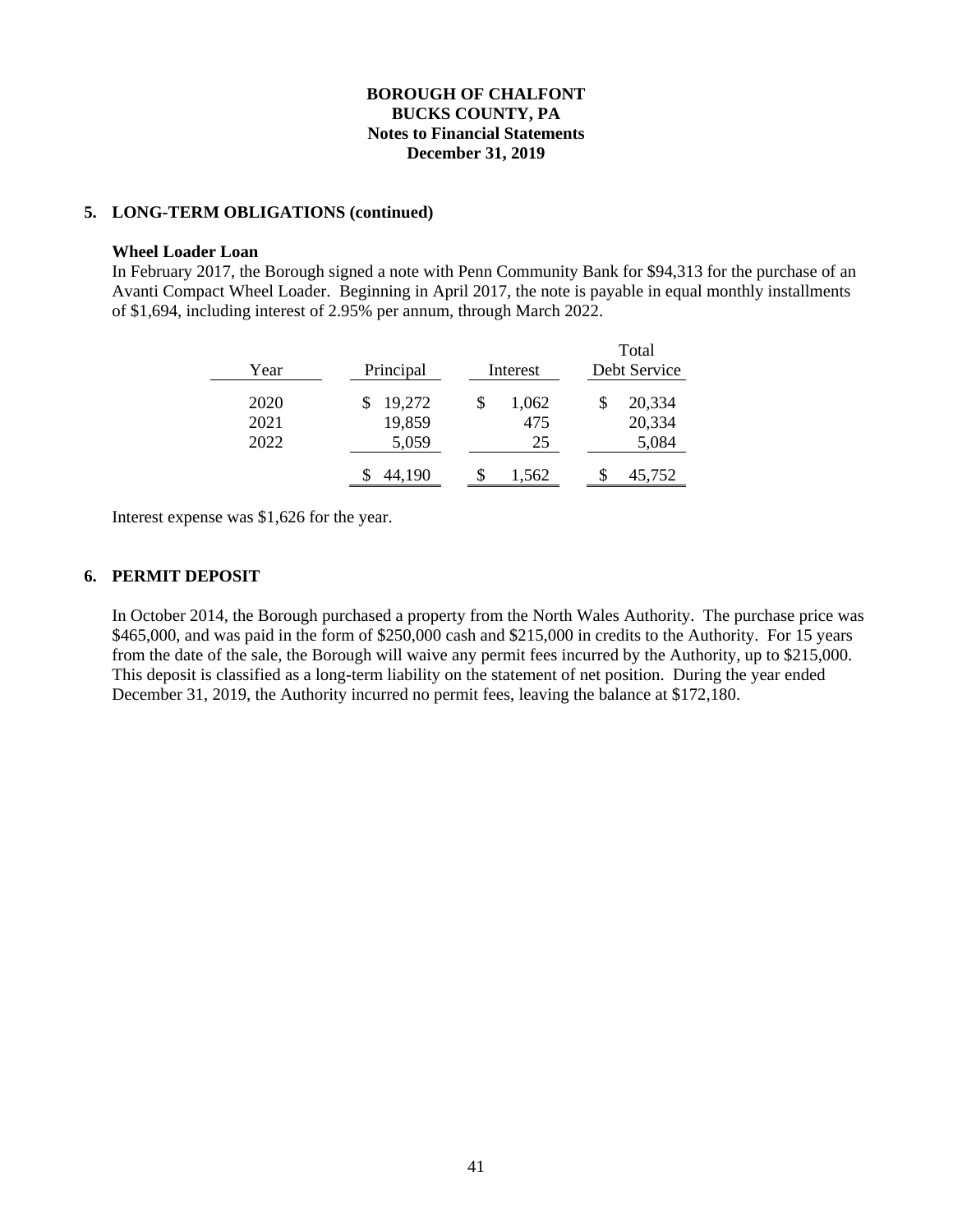#### **7. FUND BALANCE CLASSIFICATIONS**

|                             |              | Capital<br>Reserve | Equipment   | Nonmajor<br>Governmental |              |
|-----------------------------|--------------|--------------------|-------------|--------------------------|--------------|
|                             | General Fund | Fund               | Fund        | Funds                    | Total        |
| Restricted for:             |              |                    |             |                          |              |
| Recreation                  | \$           | \$                 | \$          | \$<br>36,708             | \$<br>36,708 |
| <b>Highway Improvements</b> |              |                    |             | 179,769                  | 179,769      |
|                             |              |                    |             | 216,477                  | 216,477      |
| Committed for:              |              |                    |             |                          |              |
| Capital Expenditures        |              | 4,194,825          | 1,276,461   |                          | 5,471,286    |
| Recreation                  |              |                    |             | 211,466                  | 211,466      |
|                             |              | 4,194,825          | 1,276,461   | 211,466                  | 5,682,752    |
| Unassigned                  | 1,082,161    |                    |             |                          | 1,082,161    |
| <b>Total Fund Balances</b>  | \$1,082,161  | \$4,194,825        | \$1,276,461 | \$<br>427,943            | \$6,981,390  |

### **8. INTERFUND TRANSACTIONS**

Interfund transactions are as follows:

| Purpose                    | Receivable Fund | Payable Fund | Amount   |
|----------------------------|-----------------|--------------|----------|
| Due to/from                |                 |              |          |
| <b>Grant Funds Due</b>     | General         | Recreation   | \$4,802  |
| Set Up New Fund            | General         | Debt Service | \$100    |
| <b>Escrow Deposits Due</b> | Escrow          | General      | \$5,878  |
| <b>Operating Transfers</b> |                 |              |          |
| <b>Capital Purchases</b>   | Equipment       | General      | \$90,000 |

# **9. FIDUCIARY FUNDS - DEFERRED COMPENSATION FUND**

The Borough has a deferred compensation plan, which is available to its employees. The Plan, which is designed under the provisions of Section 457 of the Internal Revenue Code, permits employees to make voluntary salary reduction contributions, which are excluded from federal taxable income.

Prior to 1998, all amounts of compensation deferred under the Plan, all property and rights purchased with those amounts, and all income attributable to those amounts, property, or rights were (until paid or made available to the employee or other beneficiary) solely the property and rights of the Borough (without being restricted to the provisions of benefits under the Plan), subject to the claims of the Borough's general creditors. Participants' rights under the Plan were equal to those of general creditors of the Borough in an amount equal to the fair market value of the deferred account for each participant.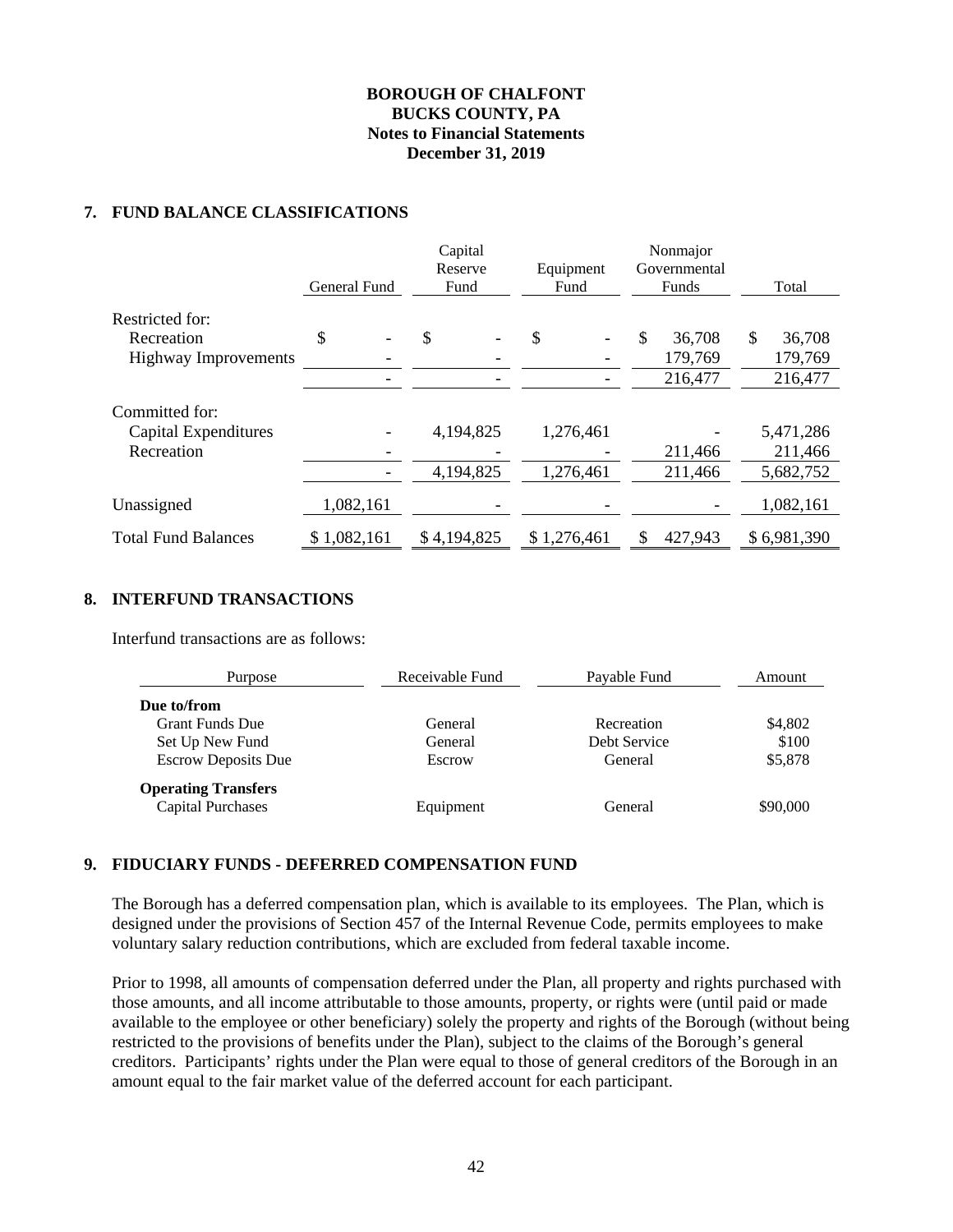# **9. FIDUCIARY FUNDS - DEFERRED COMPENSATION FUND (continued)**

During 1998, the Borough amended the Plan in accordance with recent IRS amendments of IRC Section 457(g). As a result of the amendment, assets of the Plan are now placed in trust for the exclusive benefit of participants and their beneficiaries. IRC Section  $457(g)$  states that the Borough no longer owns the amounts deferred by employees, including the related earnings thereon. Accordingly, the assets and the corresponding liability for the compensation deferred by Plan participants, including earnings, are no longer reported in the financial statements of the Borough.

### **10. LEASES**

### **Railroad Station**

The Borough leases certain land and building known as the Chalfont Railroad Station from the Southeastern Pennsylvania Transportation Authority (SEPTA). Under the terms of the lease agreement, which began in August 1990, the Borough is liable for minimum lease payments of \$1 annually. The lease extends until cancelled, with notice, by either party. Leasehold improvements totaling \$91,614 have been made to the station to date. Of the improvements, \$66,084 was funded by the Community Development Block Grants received in prior years.

#### **101 North Main Street**

In 2017, the Borough entered into an agreement to lease space in the old firehouse to a local creamery. The Borough redeveloped this property in 2018 using state grant funds. The lease term began in January 2019. Additionally, the Borough agreed to the lessee's request for rent abatements for the months of January through March for the six year lease term. Rent of \$2,200 is due monthly beginning in April 2019.

### **11. BOROUGH OF CHALFONT NON-UNIFORM PENSION PLAN**

### **A. Plan Description**

The Borough of Chalfont Non-Uniform Pension Plan (the Plan) was established by the Borough to provide pension benefits for its full-time, non-uniformed employees. The Plan is a single-employer plan. Assets are held separately and may only be used for the payment of benefits to members of the Plan. The Plan's assets are managed by CBIZ InR Advisory Services.

The Plan is part of the Borough's reporting entity and is included in the Borough's financial report as a pension trust fund.

The Plan is a defined contribution plan. In a defined contribution plan, the benefits to be received by an employee depend solely on the amount contributed to the participant's account and related returns on investments of those contributions. Participants direct the investment of all contributions into the investment options offered by the Plan.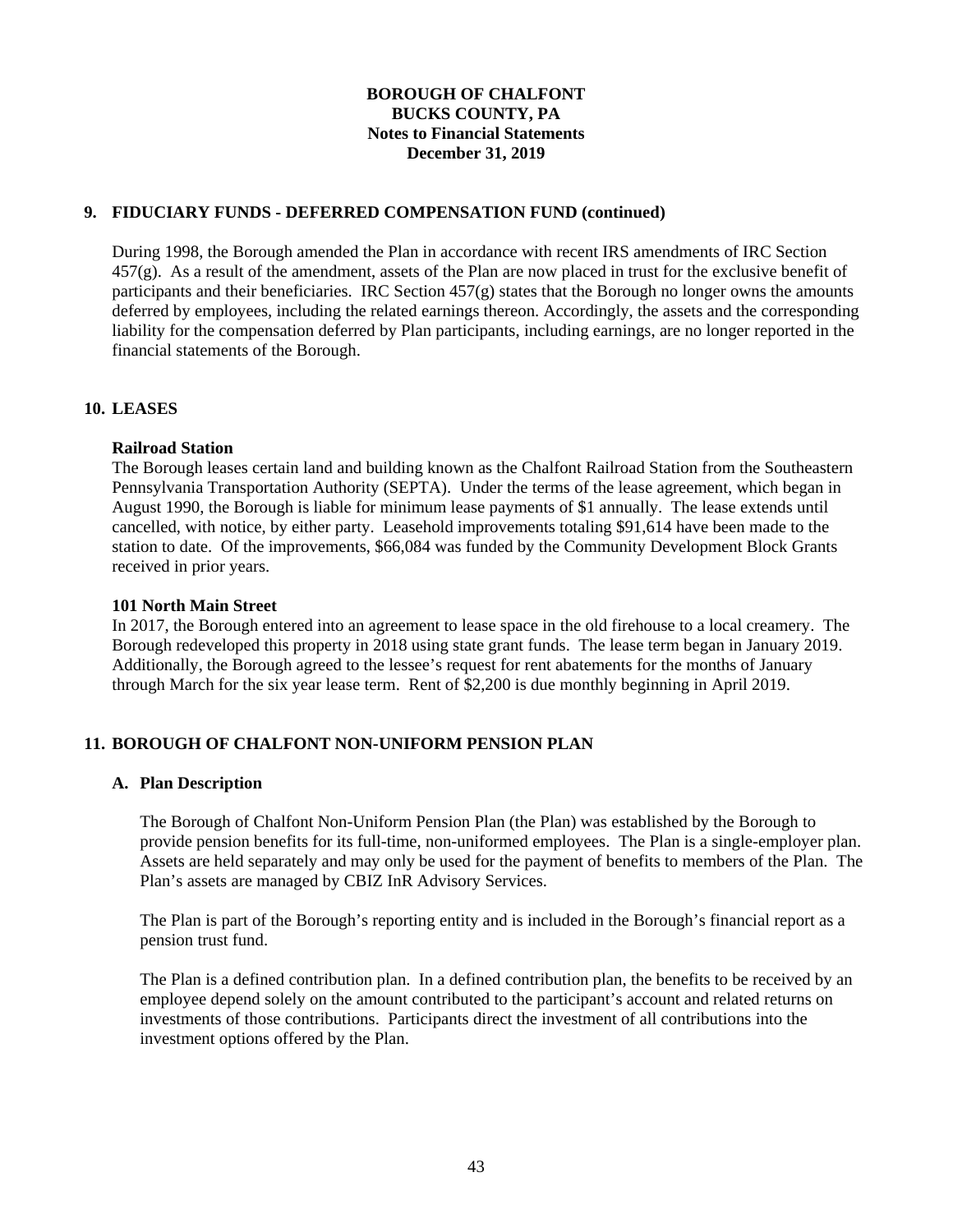# **11. BOROUGH OF CHALFONT NON-UNIFORM PENSION PLAN (continued)**

### **A. Plan Description (continued)**

Each year the Borough will contribute into the Plan for each eligible participant, an amount equal to 8% of their total compensation, using State Aid received from the Commonwealth of Pennsylvania. These contributions are made on a quarterly basis. To the extent that these fundings are not adequate to cover the Borough's obligation to the Plan, the Borough would then be required to contribute.

In addition to the Borough contribution made to the participant's account, their account will be credited with the investment earnings or losses on their investments. Participants who terminate for reasons other than death, disability, or retirement would not share in the allocations of contributions, earnings, or losses for the Plan year in which they terminate.

Retirement age is 65 years old with 10 years of service under the Plan. Employees are fully vested after five years of service. Amounts forfeited by employees who leave prior to five years of service are allocated to the remaining Plan participants.

The Borough made contributions of \$33,910 to the plan.

#### **B. Significant Accounting Policies and Plan Asset Matters**

The Borough's financial statements of the Plan's activity are included in the Borough's financial report as a pension trust fund. The Plan's financial statements are presented on the accrual basis of accounting.

Investments at December 31, 2019, in the amount of \$819,637 consisted entirely of mutual funds, which fall in Level 1 of the fair value hierarchy.

Individual investments comprising greater than 5% of the Plan's net assets at December 31, 2019, consisted of the following:

|                                          | Fair Value |
|------------------------------------------|------------|
| Vanguard Total Bond Market Index         | \$150,827  |
| Vanguard Growth Index                    | \$114,571  |
| Vanguard Mid Cap Index                   | \$73,895   |
| Vanguard Small Cap Index                 | \$66,911   |
| Vanguard Total International Stock Index | \$158,329  |
| Vanguard Total Stock Market Index        | \$65,808   |
| Vanguard Value Index                     | \$82,554   |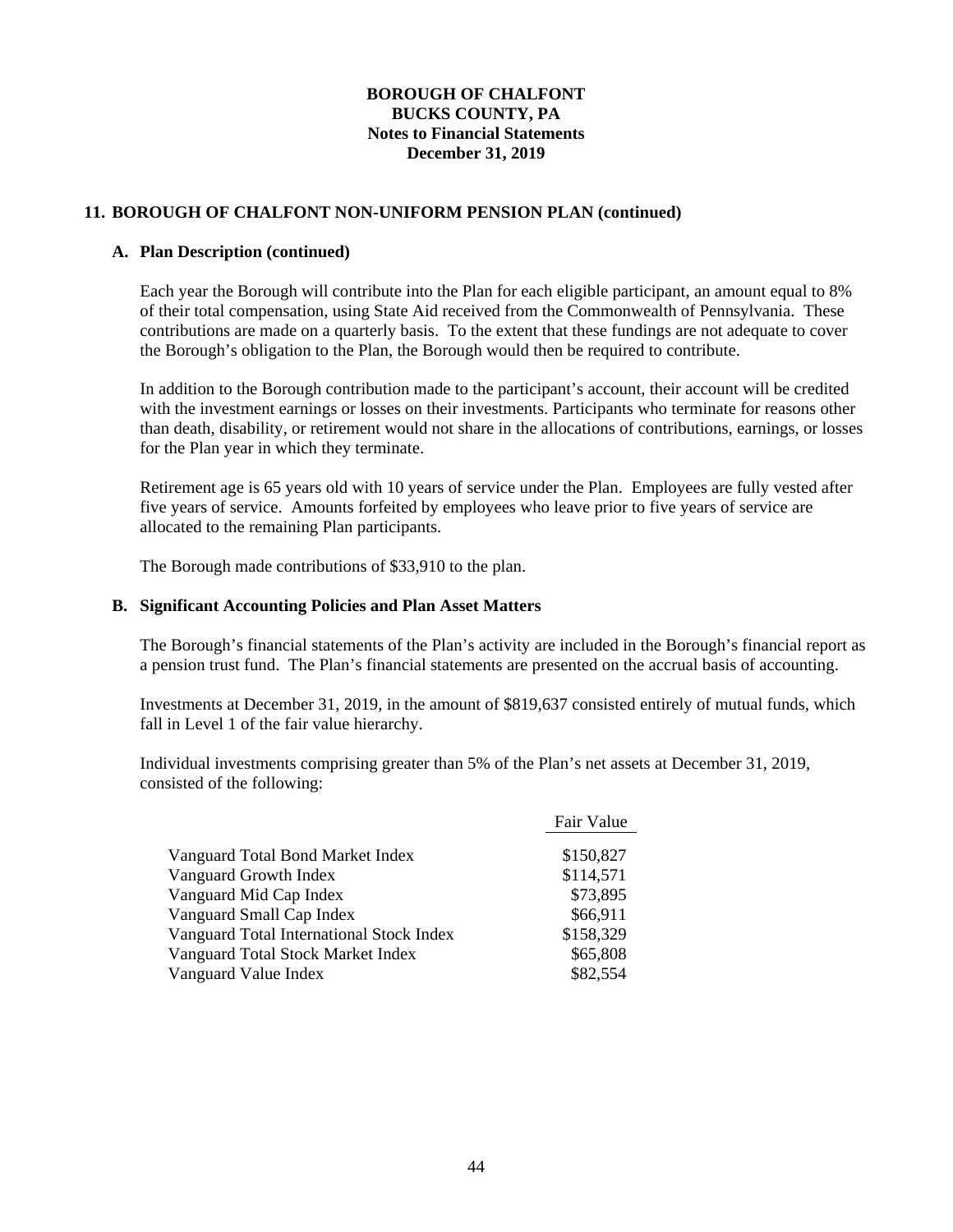#### **12. DERIVATIVE INSTRUMENTS AND HEDGING ACTIVITIES**

As described in Note 5, the Borough entered into three fixed rate swap agreements. The purpose of these agreements is to hedge the risk of change in the interest rates and to assist the Borough in stabilizing the cash flow requirements needed to service the \$300,000 2014 General Obligation Note, the \$250,000 2018 General Obligation Note, and the \$1,200,000 2019 General Obligation Note (also defined as the "notional amounts"). The interest rate swap agreements end on the date concurrent with the final payment of the loans.

Under the interest rate swap agreements, the Borough is required to make monthly interest payments at the fixed interest rates over the remaining term of the loans. The counterparty involved in this swap agreement has received an A+ credit rating from Standard and Poor's.

With the execution of the fixed rate swap agreements and in accordance with GASB 53, "Accounting and Reporting for Derivative Instruments", the Borough accounts for the interest rate swaps as a hedging derivative. The swap agreements have been determined to be effectively hedged under both the consistent critical terms and quantitative methods standards of GASB 53. As such, the changes in fair value of the swap agreements have been reflected as a deferred inflow of resources in the statement of net position. The change in the market value of the interest rate swaps in favor of the Borough as of December 31, 2019, were as follows:

|                                        | 2014 GON  | 2018 GON | 2019 GON     | Total   |
|----------------------------------------|-----------|----------|--------------|---------|
| Fair Market Value at December 31, 2018 | (9,039)   | -85      | $\mathbb{S}$ | (9,039) |
| Increase (Decrease) in Market Value    | (4,385)   | 5,160    | 32,021       | 32,796  |
| Fair Market Value at December 31, 2019 | (13, 424) | 5,160    | 32,021       | 23,757  |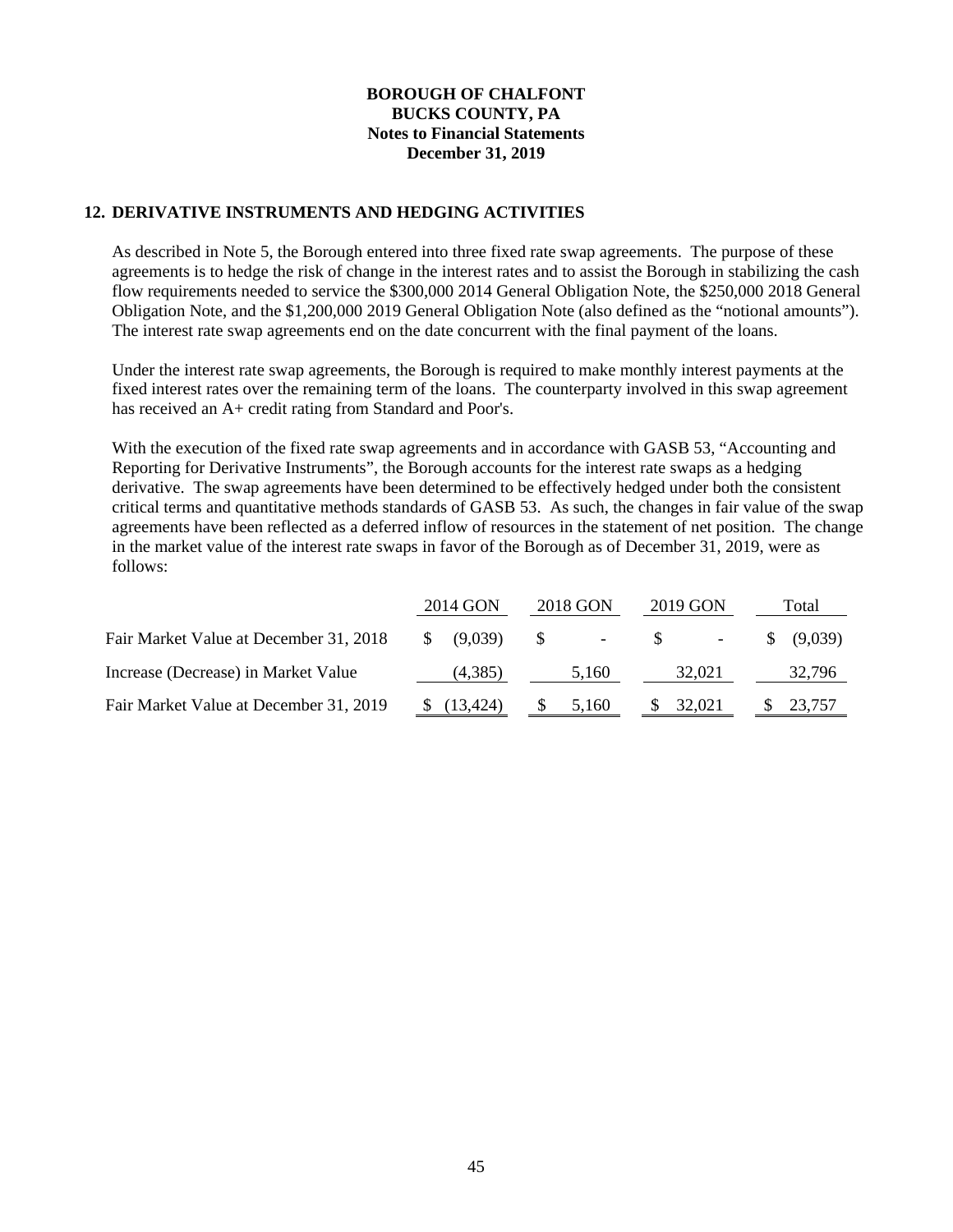#### **13. RISK MANAGEMENT**

The Borough is exposed to various kinds of loss related to limited torts; theft of, and damage to and destruction of assets; errors and omissions; and natural disasters for which the Borough carries commercial insurance.

### **a. Health Care Coverage**

The Borough participates in the Delaware Valley Health Trust (DVHT). DVHT is a regional risk sharing pool providing health insurance benefits to employees and dependents of participating municipalities.

#### **b. Workers' Compensation Coverage**

The Borough participates in the Delaware Valley Workers' Compensation Trust to provide workers' compensation benefits to its employees.

#### **c. Insurance Coverage**

The Borough participates in the Delaware Valley Insurance Trust to provide commercial, liability and bonding coverage for the Borough.

Management believes the above coverages are sufficient to preclude any significant uninsured losses to the Borough. There have been no significant reductions in coverage from the prior year.

### **14. CONTINGENCIES**

The Borough is party to various legal proceedings which normally occur in the course of governmental operations. The financial statements do not include accruals or provisions for loss contingencies that may result from these proceedings. While the outcome of the above-noted proceedings cannot be predicted due to the insurance coverage maintained by the Borough, management feels that any settlement of judgment not covered by insurance would not materially affect the financial condition of the Borough.

# **15. RECENT ACCOUNTING PRONOUNCEMENT ISSUED, NOT YET EFFECTIVE**

In June 2017, the GASB issued Statement No. 87 – *Leases*. This Statement establishes a single model for lease accounting based on the foundational principle that leases are financings of the right to use an underlying asset. Under the Statement, a lessee is required to recognize a lease liability and an intangible right-to-use lease asset, and a lessor is required to recognize a lease receivable and a deferred inflow of resources. The requirements of this Statement are effective for financial statements for fiscal years beginning after December 15, 2019. Management has not yet determined the effect this update will have on the Borough's financial statements.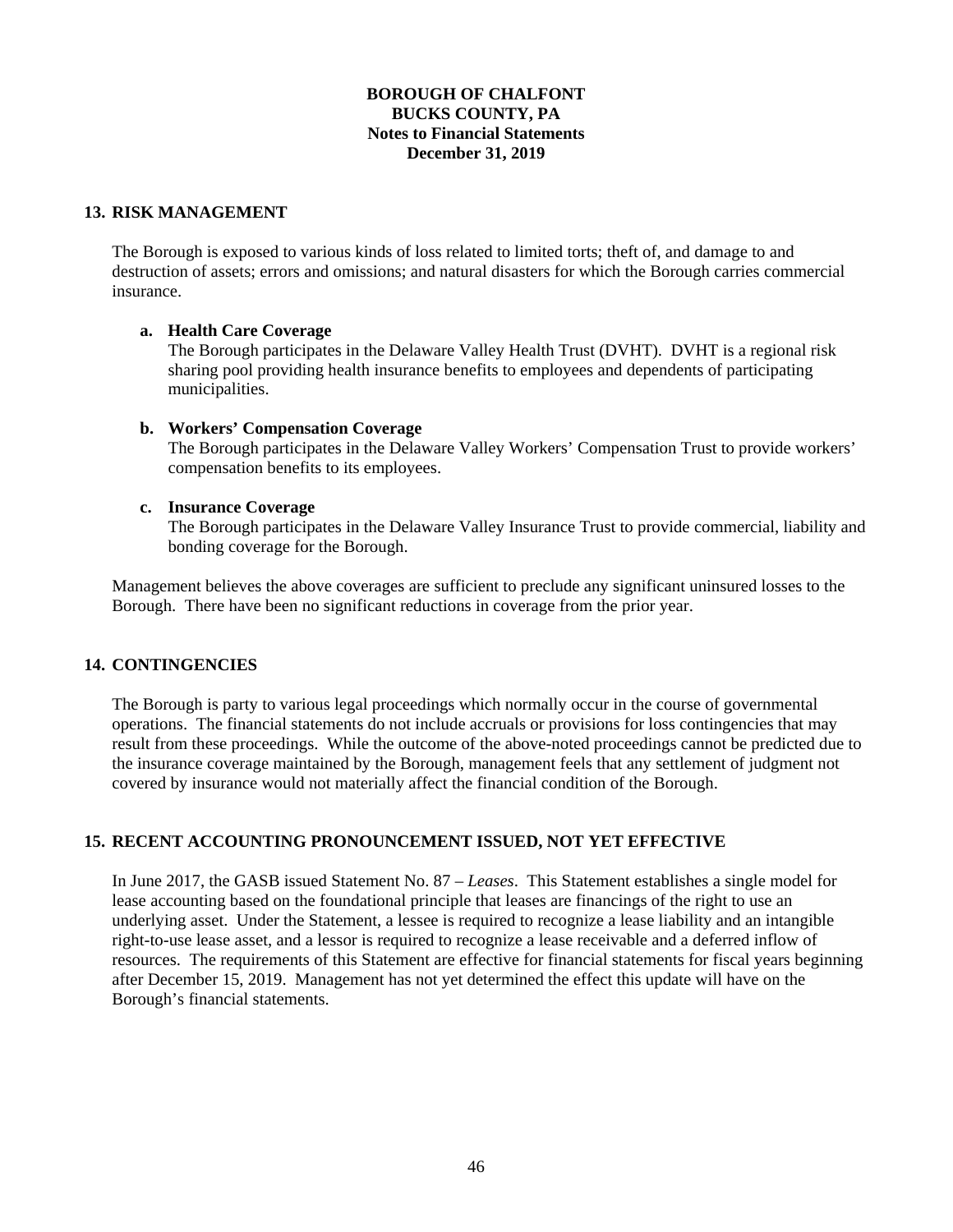#### **16. RESTATEMENT**

As a result of adopting GASB 84 – *Fiduciary Activities*, the Township's custodial funds are required to present a statement of changes in fiduciary net position, and report balances held for others as net position, rather than as a liability. Therefore, the escrow liability of \$53,994 has been restated as net position as of December 31, 2018.

### **17. SUBSEQUENT EVENTS**

Management has evaluated subsequent events through March 25, 2020, the date which the financial statements were available to be issued.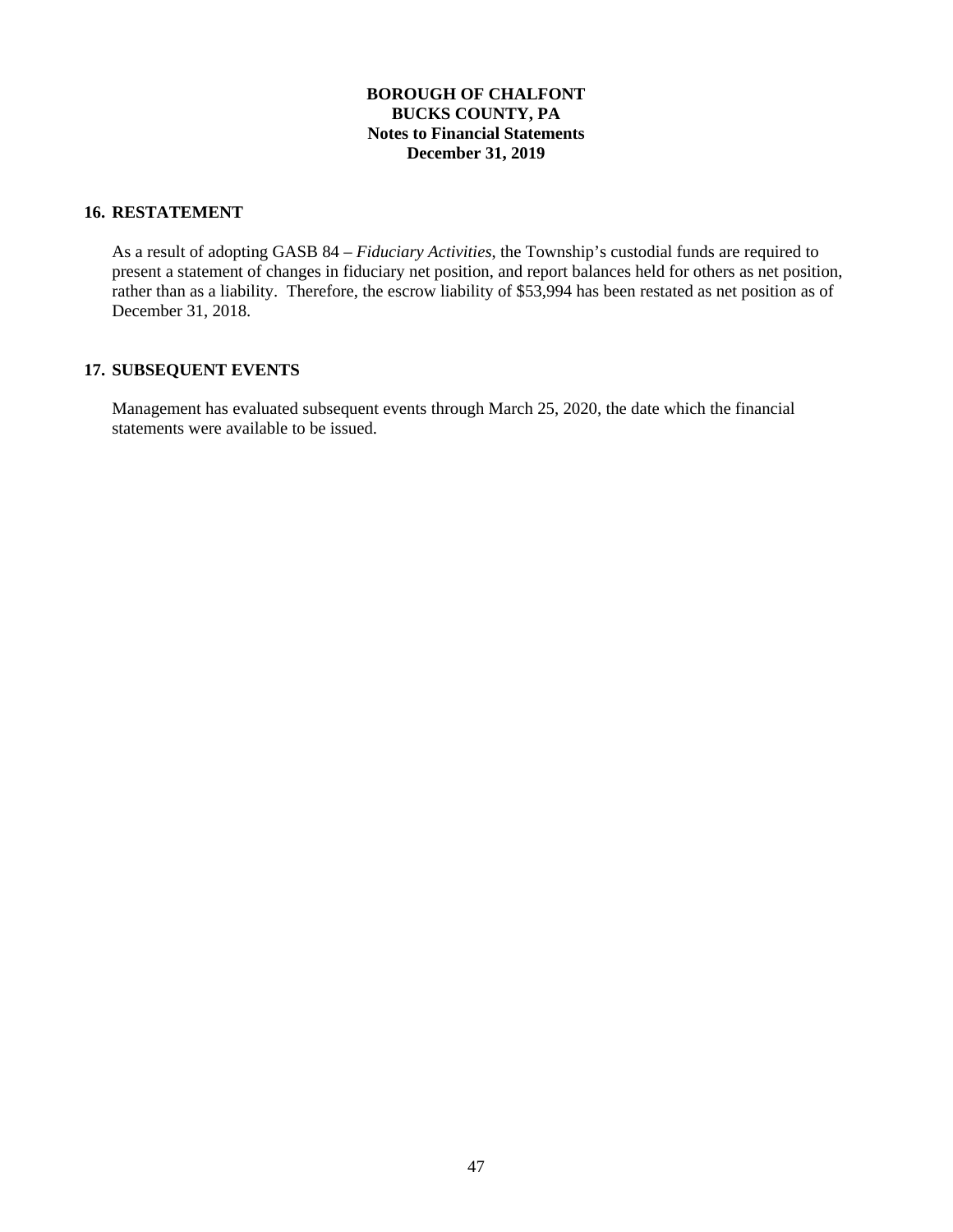# **Year Ended December 31, 2019 BOROUGH OF CHALFONT BUCKS COUNTY, PA Schedule of Revenues, Expenditures, and Changes in Fund Balances Budget and Actual General Fund**

|                                            |               |             | Variance      |
|--------------------------------------------|---------------|-------------|---------------|
|                                            | Original      |             | Favorable     |
|                                            | <b>Budget</b> | Actual      | (Unfavorable) |
| <b>Revenues</b>                            |               |             |               |
| Taxes                                      | \$1,762,100   | \$1,949,898 | 187,798<br>\$ |
| Intergovernmental                          | 68,457        | 1,094,731   | 1,026,274     |
| Fines, Licenses and Permits                | 106,000       | 106,215     | 215           |
| <b>Charges for Services</b>                | 101,500       | 167,025     | 65,525        |
| <b>Investment Income and Rents</b>         | 225,395       | 252,473     | 27,078        |
| Miscellaneous                              | 10,000        | 2,719       | (7, 281)      |
| <b>Total Revenues</b>                      | 2,273,452     | 3,573,061   | 1,299,609     |
| <b>Expenditures</b>                        |               |             |               |
| <b>General Government</b>                  | 680,028       | 685,833     | (5,805)       |
| <b>Public Safety</b>                       | 1,264,397     | 1,216,708   | 47,689        |
| Highways                                   | 372,886       | 374,565     | (1,679)       |
| Parks and Recreation                       | 554           | 3,530       | (2,976)       |
| Debt Service - Principal                   | 962,000       | 662,000     | 300,000       |
| Debt Service - Interest                    | 23,708        | 25,054      | (1,346)       |
| <b>Capital Expenditures</b>                |               | 7,751       | (7, 751)      |
| Miscellaneous Governmental                 | 43,788        | 46,792      | (3,004)       |
| <b>Total Expenditures</b>                  | 3,347,361     | 3,022,233   | 325,128       |
| Excess (Deficiency) of Revenues Over       |               |             |               |
| <b>Expenditures Before Other Financing</b> |               |             |               |
| Sources (Uses)                             | (1,073,909)   | 550,828     | 1,624,737     |
| Other Financing Sources (Uses)             |               |             |               |
| Transfers In (Out)                         | (90,000)      | (90,000)    |               |
| Net Change in Fund Balances                | (1,163,909)   | 460,828     | 1,624,737     |
| <b>Fund Balances</b>                       |               |             |               |
| Beginning of Year                          | 1,163,909     | 621,333     | (542, 576)    |
| End of Year                                | \$            | \$1,082,161 | \$1,082,161   |

See notes to schedule of budget to actual comparisons.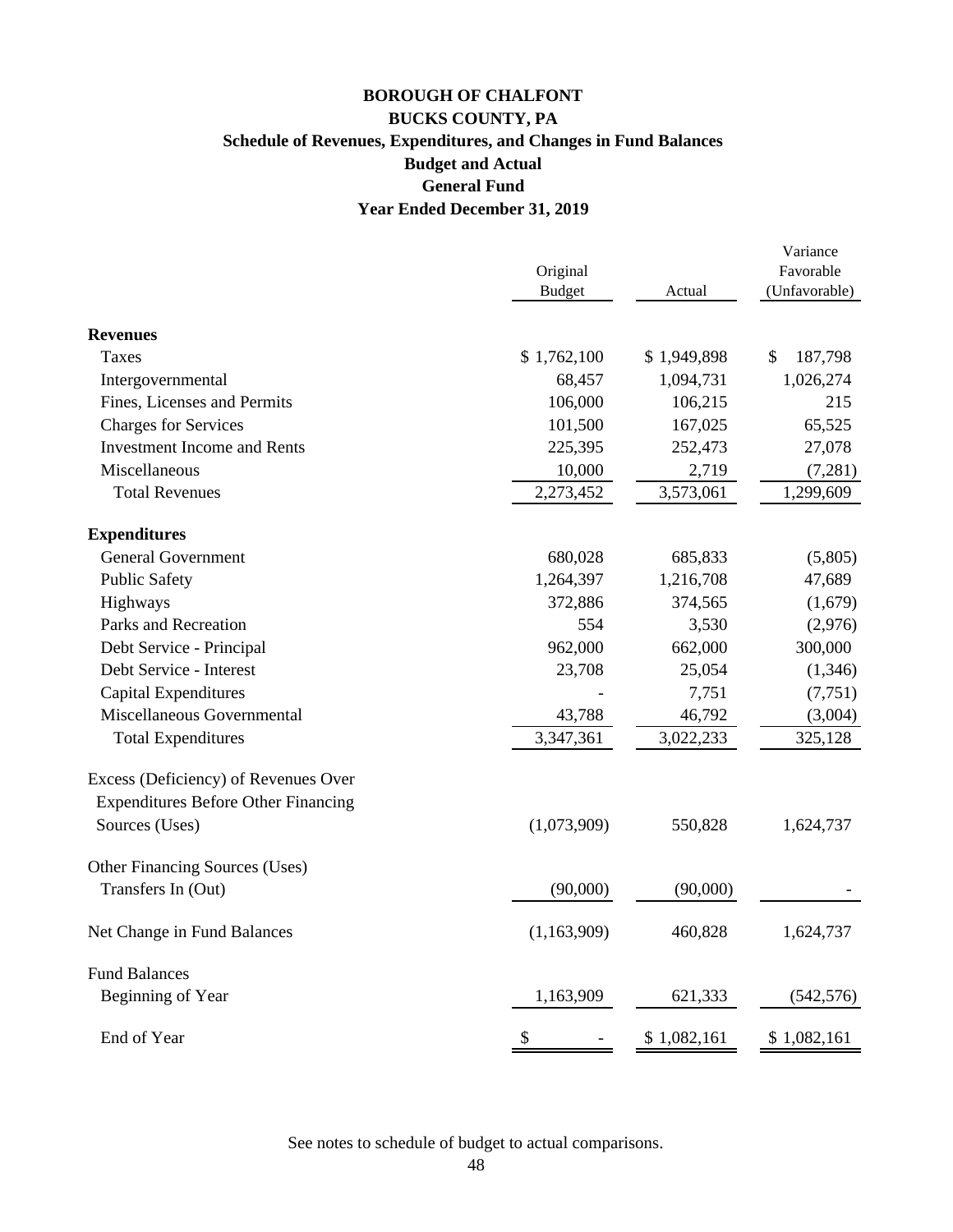# **BOROUGH OF CHALFONT BUCKS COUNTY, PA Notes to Schedule of Budget to Actual Comparisons December 31, 2019**

# **1. BASIS OF PRESENTATION**

The Borough has prepared the Schedule of Budget to Actual Comparisons using the same format as the Statement of Revenues, Expenditures, and Changes in Fund Balances.

The Borough did not amend its original 2019 budget as originally adopted and, therefore, is presenting its the original and final budget in one column on page 48.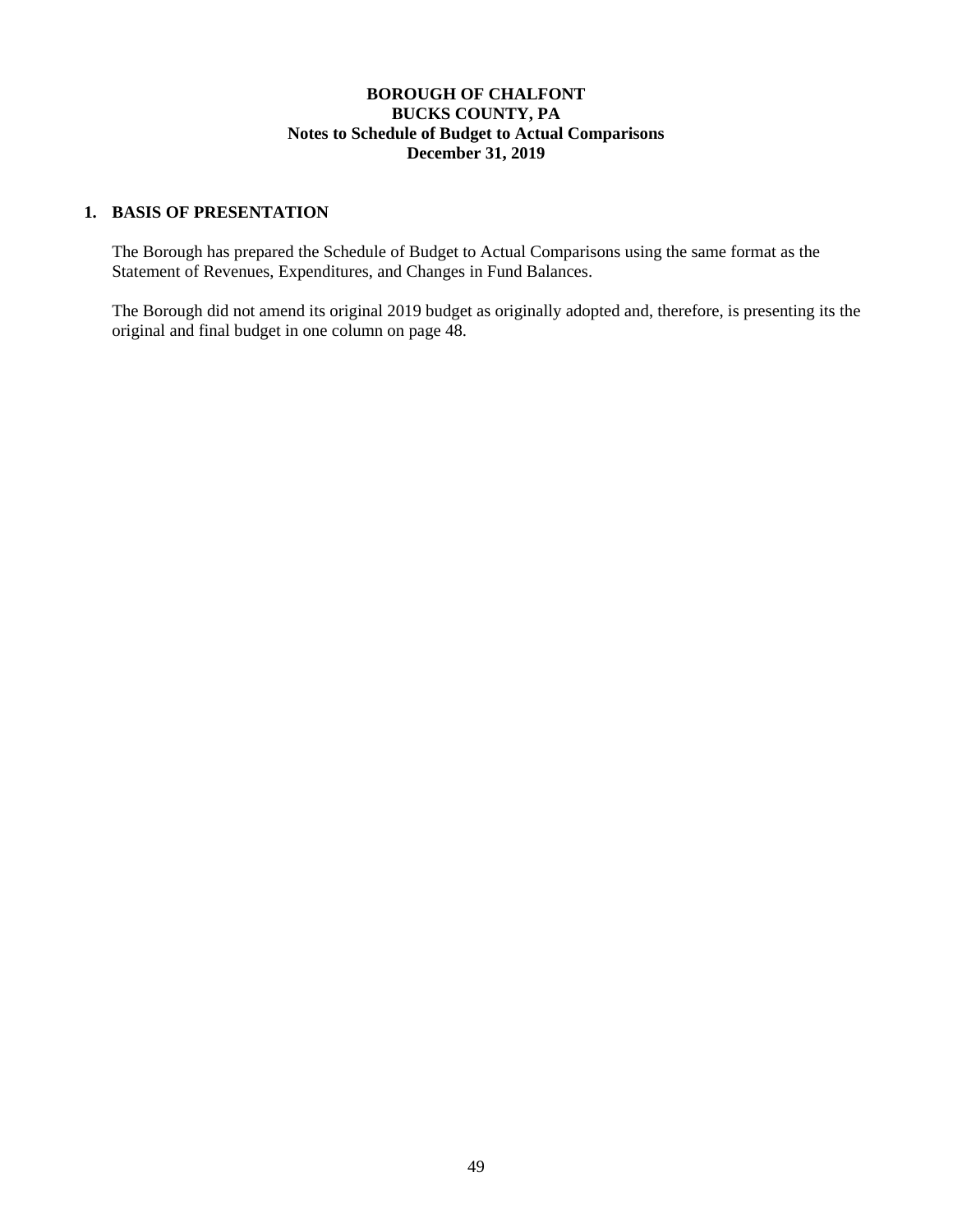# **BOROUGH OF CHALFONT Combining Balance Sheet Nonmajor Governmental Funds December 31, 2019 BUCKS COUNTY, PA**

|                                            | Fire Tax Fund | <b>Liquid Fuels</b><br>Fund | <b>Recreation Fund</b> |  |
|--------------------------------------------|---------------|-----------------------------|------------------------|--|
| <b>Assets</b>                              |               |                             |                        |  |
| Cash                                       | \$            | \$<br>179,769               | 252,976<br>\$          |  |
| <b>Taxes Receivable</b>                    | 2,207         |                             |                        |  |
| <b>Total Assets</b>                        | 2,207         | 179,769                     | 252,976                |  |
| <b>Liabilities and Fund Balances</b>       |               |                             |                        |  |
| Liabilities                                |               |                             |                        |  |
| Due to Other Funds                         |               |                             | 4,802                  |  |
| Deferred Inflows of Resources              |               |                             |                        |  |
| Deferred Tax Receipts                      | 2,207         |                             |                        |  |
| <b>Fund Balances</b>                       |               |                             |                        |  |
| Restricted                                 |               | 179,769                     | 36,708                 |  |
| Committed                                  |               |                             | 211,466                |  |
| <b>Total Fund Balances</b>                 |               | 179,769                     | 248,174                |  |
| <b>Total Liabilities and Fund Balances</b> | \$<br>2,207   | 179,769<br>\$               | 252,976<br>\$          |  |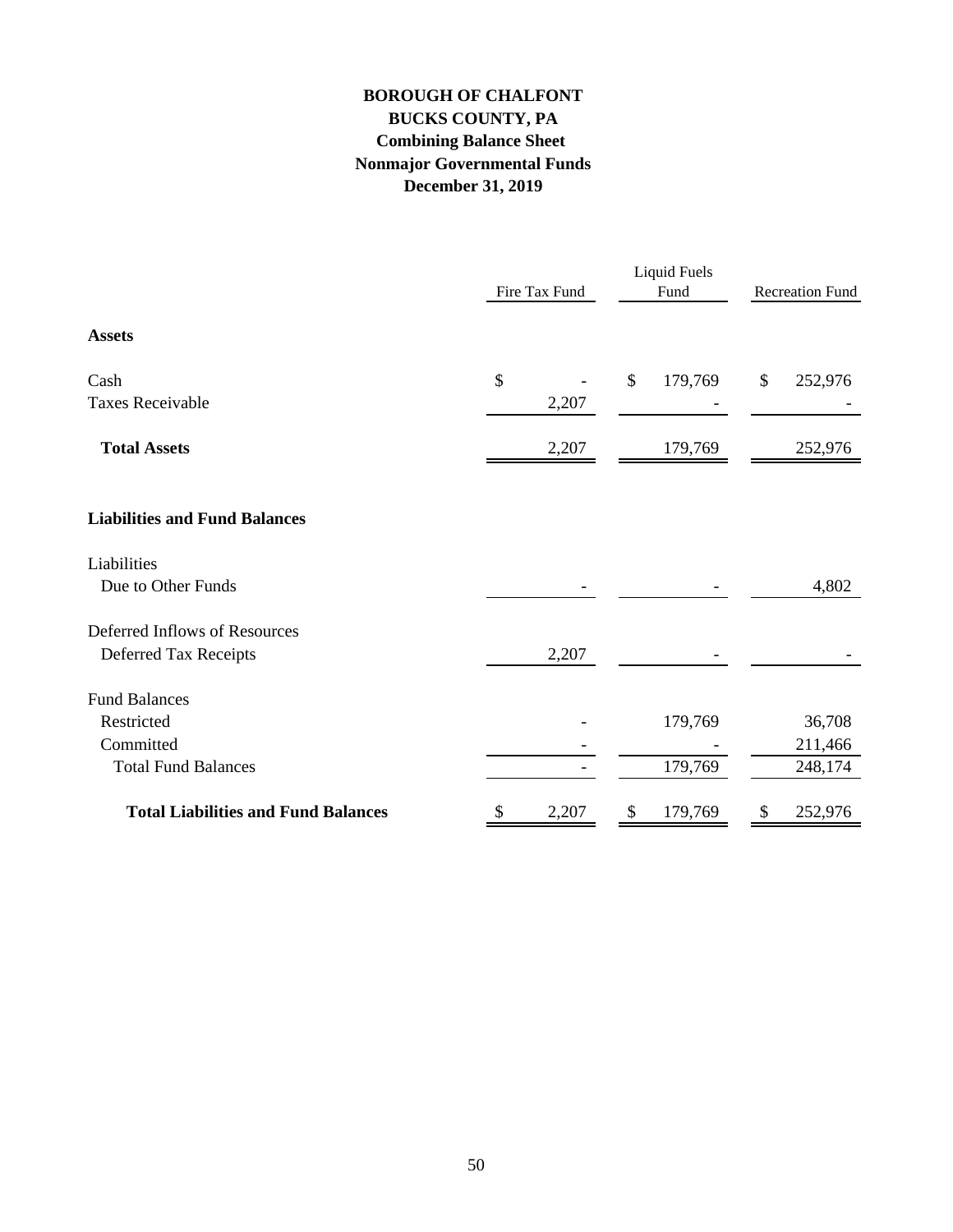| <b>Total Nonmajor</b><br>Debt Service<br>Governmental<br>Fund<br>Funds |    |         |
|------------------------------------------------------------------------|----|---------|
|                                                                        |    |         |
| \$<br>100                                                              | \$ | 432,845 |
|                                                                        |    | 2,207   |
| 100                                                                    |    | 435,052 |
|                                                                        |    |         |
|                                                                        |    |         |
|                                                                        |    |         |

| 100       | 4,902         |
|-----------|---------------|
|           |               |
|           | 2,207         |
|           |               |
|           | 216,477       |
|           | 211,466       |
|           | 427,943       |
| \$<br>100 | \$<br>435,052 |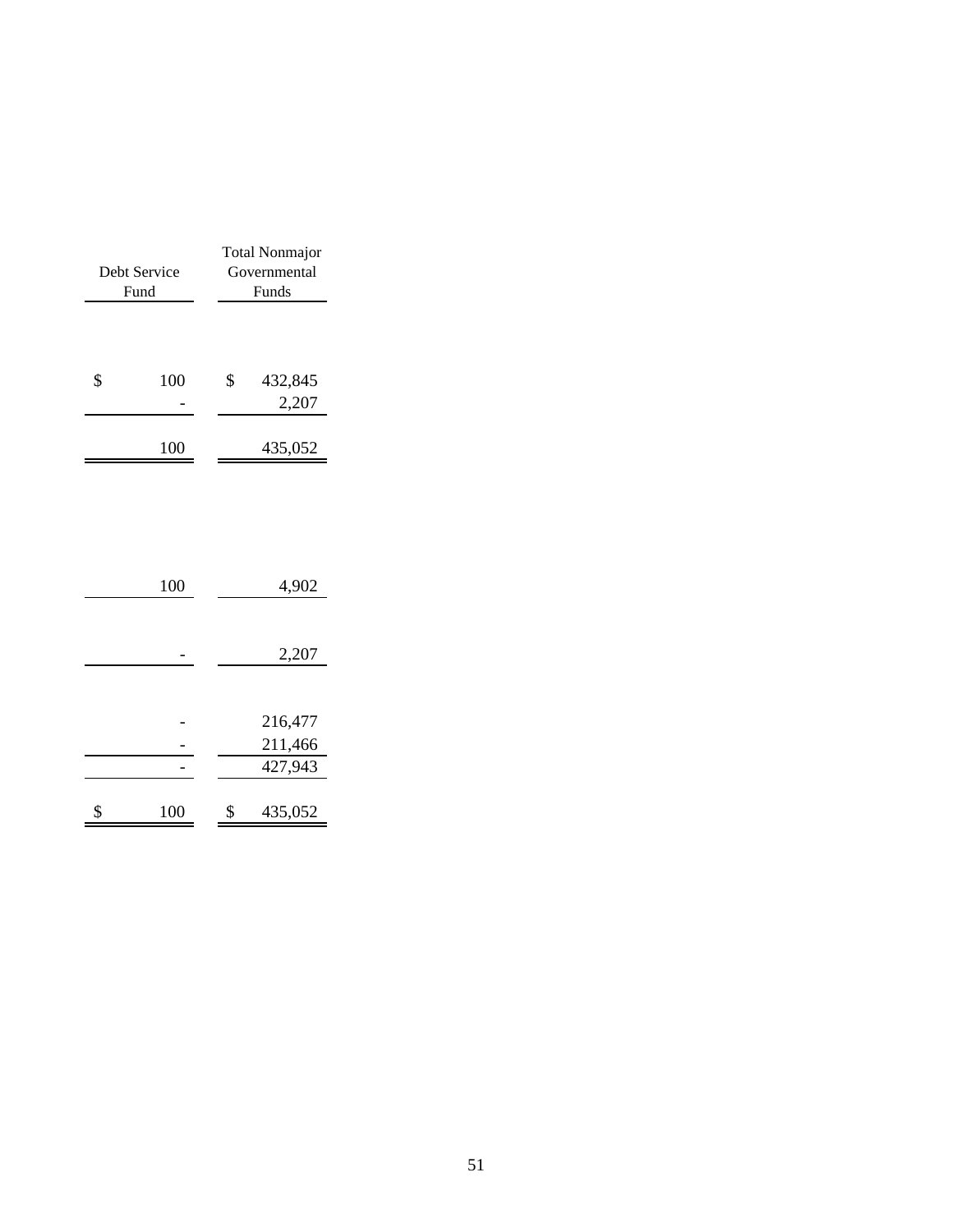# **BOROUGH OF CHALFONT BUCKS COUNTY, PA Combining Schedule of Revenues, Expenditures, and Changes in Fund Balances Nonmajor Governmental Funds Year Ended December 31, 2019**

|                                    | Fire Tax Fund |        | <b>Liquid Fuels</b><br>Fund |         | <b>Recreation Fund</b> |         |
|------------------------------------|---------------|--------|-----------------------------|---------|------------------------|---------|
| <b>Revenues</b>                    |               |        |                             |         |                        |         |
| <b>Taxes</b>                       | \$            | 89,150 | $\mathcal{S}$               |         | \$                     |         |
| Intergovernmental                  |               |        |                             | 131,672 |                        | 72,350  |
| <b>Investment Income and Rents</b> |               |        |                             | 331     |                        | 433     |
| Miscellaneous                      |               |        |                             |         |                        | 37,130  |
| <b>Total Revenues</b>              |               | 89,150 |                             | 132,003 |                        | 109,913 |
| <b>Expenditures</b>                |               |        |                             |         |                        |         |
| <b>Public Safety</b>               |               | 89,234 |                             |         |                        |         |
| <b>Public Works</b>                |               |        |                             | 2,953   |                        |         |
| Parks and Recreation               |               |        |                             |         |                        | 25,623  |
| Debt Service - Principal           |               |        |                             | 29,196  |                        |         |
| Debt Service - Interest            |               |        |                             | 3,272   |                        |         |
| Capital Expenditures               |               |        |                             |         |                        | 45,530  |
| <b>Total Expenditures</b>          |               | 89,234 |                             | 35,421  |                        | 71,153  |
| Net Change in Fund Balances        |               | (84)   |                             | 96,582  |                        | 38,760  |
| <b>Net Assets</b>                  |               |        |                             |         |                        |         |
| Beginning of Year                  |               | 84     |                             | 83,187  |                        | 209,414 |
| End of Year                        | \$            |        | \$                          | 179,769 | \$                     | 248,174 |